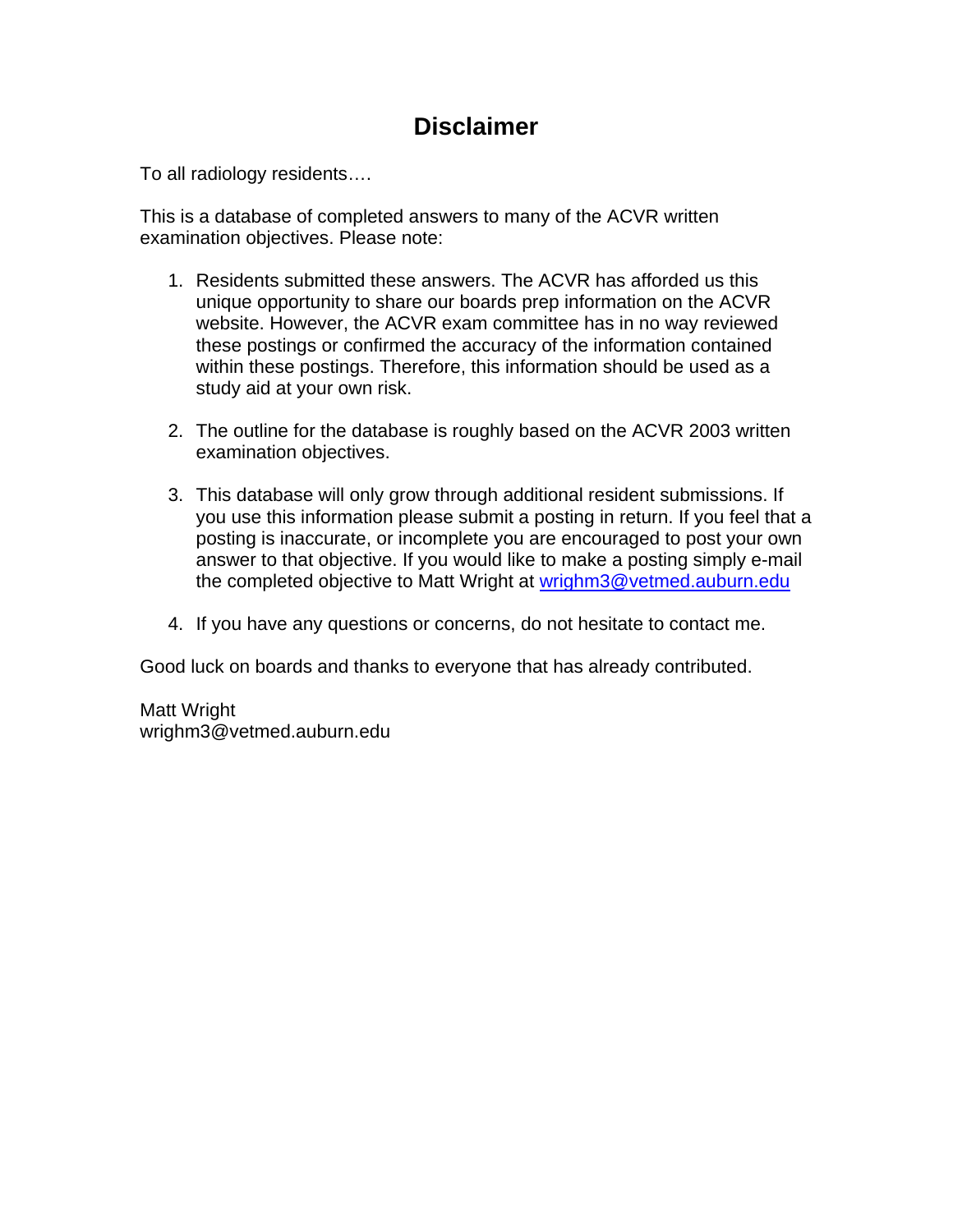### **ANATOMY**

1. General

- 2. General Musculoskeletal System (canine, feline, and equine)
	- **[1. GENERAL\\_BONE\\_GROWTH\\_AND\\_FORMATION](#page-2-0)**
	- **[2. STRUCTURE\\_AND\\_NUTRITION\\_OF\\_CARTILAGE](#page-5-0)**
- 3. Axial Skeletal System (canine, feline and equine)
- 4. Appendicular Skeleton (canine, feline, and equine)
	- **[1. BICEPITAL\\_TENDON\\_ULTRASOUND](#page-6-0)**
	- **[2. COMMON\\_CALCANEAL\\_ULTRASOUND](#page-9-0)**
- 5. Arthrology (canine, feline and equine)
- 6. Cardiovascular System (canine, feline and equine)
	- **[1. AORTIC\\_ARCH\\_ANOMALIES](#page-11-0)**
	- **[2. AORTIC\\_STENOSIS](#page-14-0)**
	- **[3. ATRIAL\\_SEPTAL\\_DEFECT](#page-16-0)**
	- **[4. BLOOD\\_SUPPLY\\_TO\\_THE\\_FEMORAL\\_HEAD](#page-18-0)**
	- **[5. DEVELOPMENT\\_OF\\_THE\\_CARDIOVASCULAR\\_SYSTEM](#page-19-0)**
	- **[6. DIFFERENCES\\_IN\\_FETAL\\_AND\\_POSTFETAL\\_CIRCULATION](#page-21-0)**
	- **[7. ENDOCARDIAL\\_FIBROELASTOSIS](#page-22-0)**
	- **[8. HEPATIC\\_AV\\_MALFORMATIONS](#page-23-0)**
	- **[9. PULMONIC\\_STENOSIS](#page-25-0)**
	- **[10. TETROLOGY\\_OF\\_FALLOT](#page-27-0)**
- 7. Nervous System (canine, feline and equine)
	- **[1. ANATOMICAL\\_RELATIONSHIPS\\_OF\\_THE\\_SPINAL\\_CORD](#page-29-0)**
	- **[2. LUMBOSACRAL\\_PLEXUS\\_AND\\_INNERV\\_TO\\_THE\\_HINDLIMB](#page-33-0)**
	- **[3. NERVE\\_SUPPLY\\_TO\\_HORSE\\_DISTAL\\_LIMB\\_NERVE\\_BLOCKS](#page-34-0)**
	- **[4. ORIGIN\\_OF\\_CRANIAL\\_NERVES\\_AND\\_THEIR\\_FUNCTION](#page-36-0)**
- 8. Digestive System (canine, feline and equine)
	- **[1. NORMAL PANCREATIC ANATOMY](#page-41-0)**
- 9. Respiratory System (canine, feline, equine)
	- **[1. MICROSTRUCTURAL\\_ANATOMY\\_OF\\_THE\\_LUNG](#page-50-0)**
- 10. Urogenital (canine, feline, equine)
	- **[1. ANATOMY\\_OF\\_THE\\_KIDNEY\\_DOG\\_HORSE\\_LLAMA\\_COW](#page-52-0)**
	- **[2. EMBRYOLOOGY\\_OF\\_THE\\_UROGENITAL\\_TRACT](#page-55-0)**
- 11. Miscellaneous (canine, feline, equine)
	- **[1. AVIAN\\_AIR\\_SAC\\_ANATOMY\\_AND\\_PULMONARY\\_STRUCTURES](#page-58-0)**
	- **[2. RECUMBENCY\\_&\\_POSITION\\_OF\\_THE\\_THORACIC\\_RADIOGRAPH](#page-60-0)**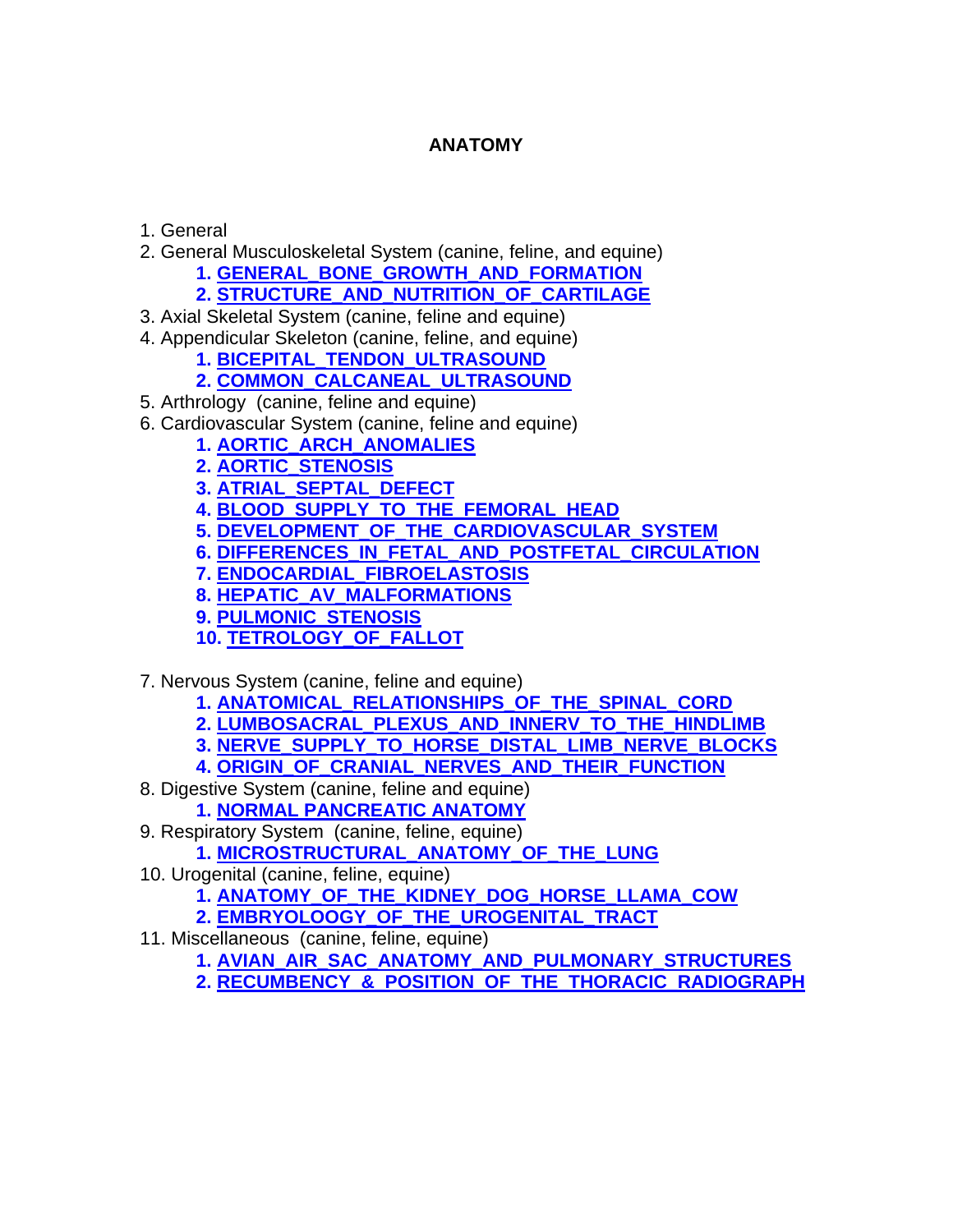### <span id="page-2-0"></span>**General Bone growth and formation:**

Submitted by: Matt Wright

- All bone is derived from mesoderm
	- $\circ$  Initial formation results from mesenchymal cells that align with one another and cause local humeral interaction leading to cellular differentiation
- Osteoprogenitor cells are pluripotential mesenchymal cells that have the ability to differentiate into osteoblasts, chondroblasts, fibroblasts, etc.
- Cell types:
	- o Osteoblast:
		- ! Synthesizes matrix and osteoid
			- Type 1 collagen is 90% of the organic component of bone matrix
				- o As bone matures, osteoid becomes mineralized
				- o Osteoid composes 35% of the bone mass with inorganic matrix making up the rest
			- Calcium hydroxyapetite makes up the majority of the inorganic matrix
		- There is a 12-15 day lag between osteoid production and mineralization of the matrix
	- o Osteocyte:
		- ! As the osteoid lays down osteoid, the osteoblast loses it's ability to produce osteoid and becomes an osteocyte
		- **Osteoblasts on the bone surface that are surrounded by mineralized** matrix. It rests in a **lacunae** and has branching communications or **canaliculi** with its neighbor.
		- ! Osteocytes are the most numerous cells in bone
		- ! Osteocyts are connected by a system of tunnels called canaliculi
	- o Osteoclasts:
		- o Multinucleated cells formed by circulating mononuclear precursors
		- o These function to resorb bone
		- o Calcium and phosphorus are released with bone breakdown and absorbed by the osteoclast which uses them to maintain homeostasis of these nutrients
		- o Osteoclasts and osteoblasts work as a unit (the basic multicellular unit)
	- $\circ$  Osteoprogenitor cells are also present in the inner cambium layers of the periosteum and endosteum
		- o With injury of disease these cells can be stimulated to form bone.

**Apophysis**: other secondary ossification center that contribute to the shape of the bone but not bone growth. For example, the greater trochanter of the femur.

- o Located in areas of ligamentous or tenidnous attachment
- o These areas will ultimately fuse to the associated bone

#### **Endochondral ossification:**

- o Mesenchymal progenitor first differentiate into a catilagenous model the forms the framework for bone formation
- o Chondrocytes do their business and ultimately die within the matrix
	- o This area of cell death forms the scaffolding for ingrowth of blood vessels and osteoperogenitor cells that differentiate into osteoblasts.
- o A perichondral cuff of undifferentiated mesenchyme surrounds it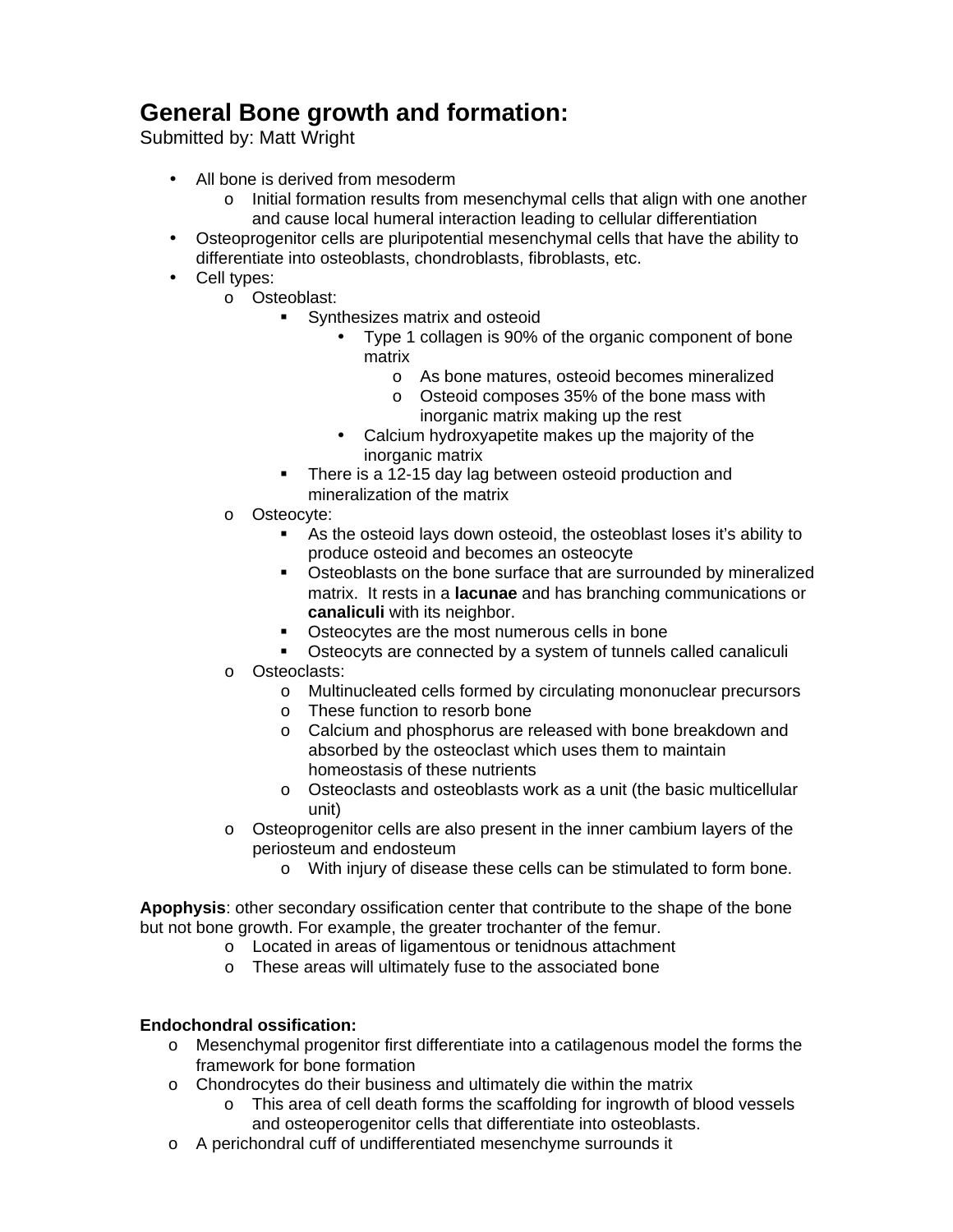- o The perichondral cuff ossifies (intramembranous ossification) to become the periosteum
- o In a long bone
	- o the model of endochondral ossification is located in the physis and metaphysis where active bone formation takes place.
	- o The metaphysis is known as the primary center of ossification
	- o The physis is the cartilaginous model that leads to the development of metaphyseal bone
		- The physis an metaphysis contribute to increased length and width toward the diaphysis
	- $\circ$  Within each epiphysis is a secondary center of ossification that develops from a cartilaginous model
		- ! The epiphysis contributes to increased length and width of the bone toward the end of the bone.
- o Areas of active bone remodeling (metaphysis) is the predominant location for primary bone tumors.
- o There are four zones to a physis
	- o Reserve zone: on the epiphyseal side
	- o Zone of proliferation
	- o Zone of hypertrophy
		- **Physeal fractures happen through this zone**
	- o Zone of mineralization
- o With maturity, hormonal changes cause the plate to turn to bone.
	- o Factors involved
		- $\blacksquare$  GH
		- Thvroid hormone
		- ! Sex hormones
	- o Large dogs have longer physeal closure times than small dogs

#### **Intramembranous ossification:**

- $\circ$  Mesenchymal progenitors differentiate into al layer of fibrous tissue which then undergoes further differentiation into osteoblasts.
	- o These bones develop in sheets of connective tissue not cartilage
- $\circ$  Remember...ossification is a process by which the organic matrix is produced with subsequent mineralization of the inorganic matrix.
- o Mesenchymal cells mature to osteoblasts which secrete osteoid at multiple centers of ossification
	- o Also, as osteoid is laid down, the cells are trapped in lacunae
	- o Initially bone is woven but later turns to lamellar bone.
- o Most physeal growth is longitudinal but in the zone of ranvier and subperisteal locations, appositional growth contributes to circumferential expansion.

### **Types of bone:**

- 1. Lamellar: collagen forms in parallel arrangements
	- a. Requires a cartilage precursor
	- b. As the primary spongiosa (metaphysis) is replaced by new bone during remodeling there is an organized pattern that is seen histologically as layers.
	- c. IN young animals, trabecular lamella is present in the epiphysis and metaphysis and extends toward the central diaphysis
		- i. Subchondral bone is a thickend areas of trabecular bone at the end of the epiphysis.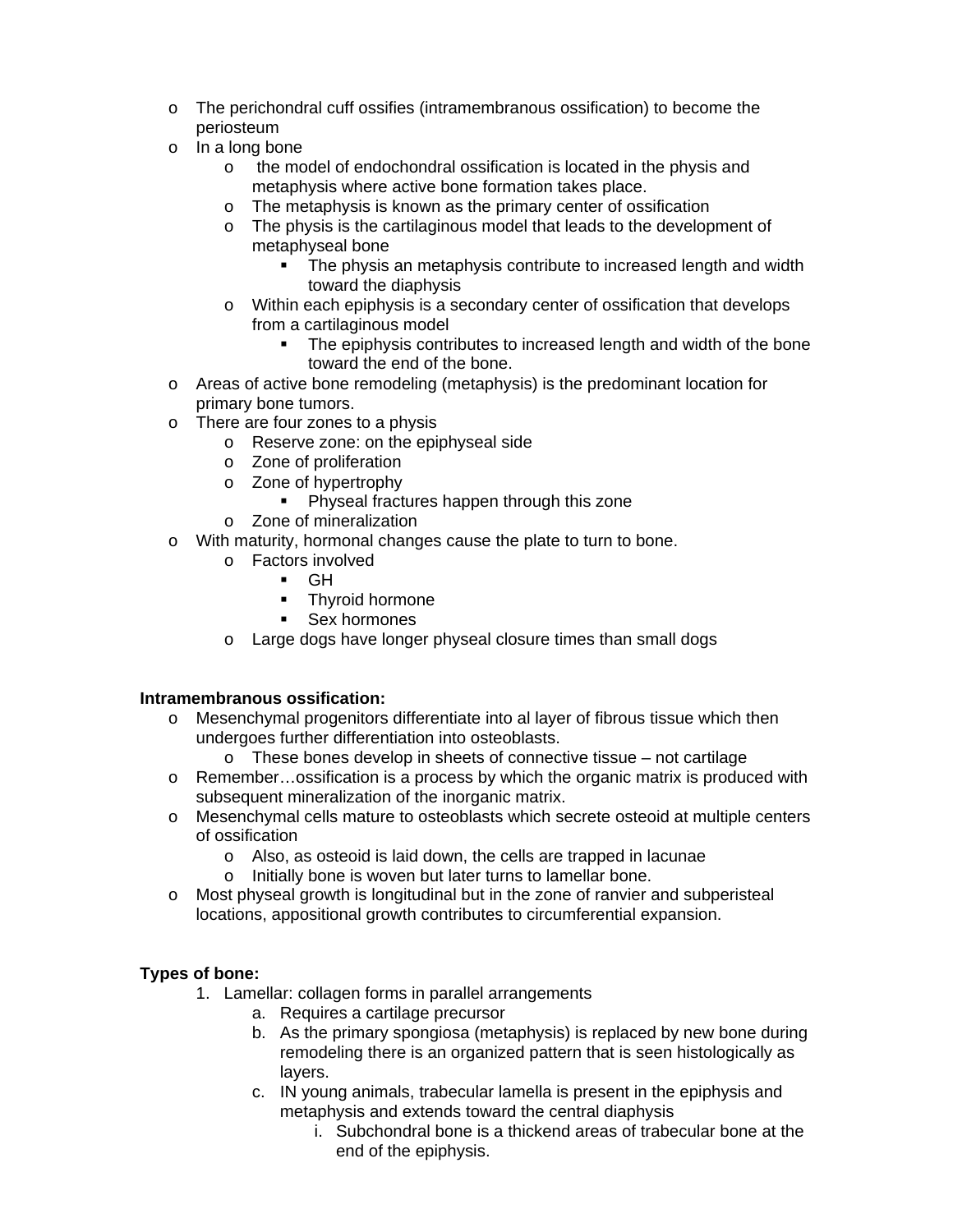- d. With age, the trabecular pattern recedes from the diaphysis and metaphysis
- e. There is a lack of cancellous bone n the diaphysis of and adult long bone.
- 2. Woven Bone: random collagen organization and can be deposited de novo and laid rapidly. Normally it is removed to lamellar bone

**References**: this is basically a summary of the bone formation section in the 4<sup>th</sup> edition of thrall with a few other tidbits thrown in.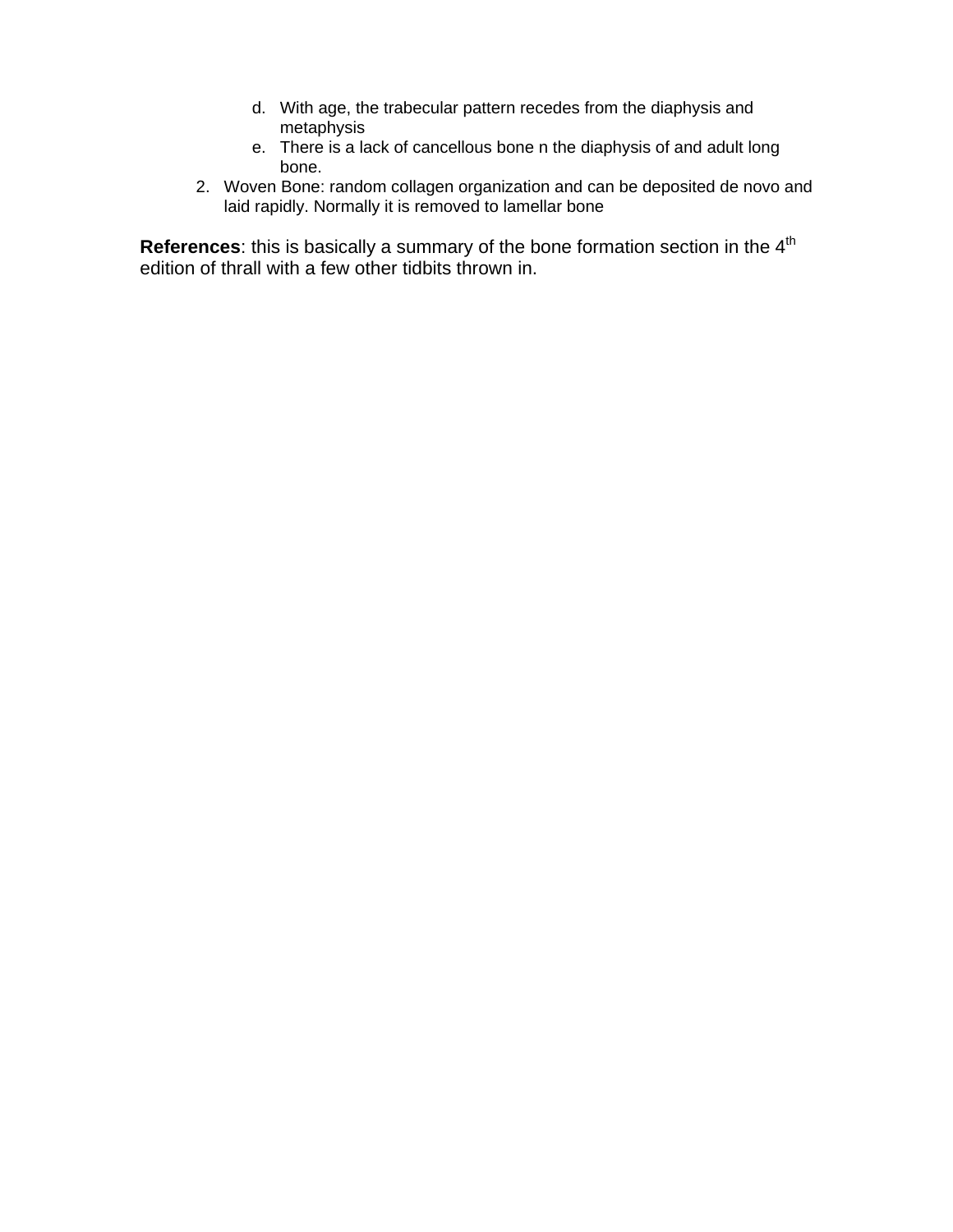## <span id="page-5-0"></span>**Structure and nutrition of articular cartilage**:

A complex structure in which fine fibers within the matrix are arranged in arches. Splitting in disease follows the fiber course. So superficial lesions lead to tangential flaking where those that extend deeper lead to cracks.

It is insensitive and avascular:

Oxygen and nnutritive requirements are met by diffusion from three sources:

- 1. joint fluid
- 2. vessels in the periphery of the cartilage
- 3. vessels in sujadjacent amrrow spaces

Diffusion is assisted by the porosity of the cartilage matrix which soaks up and releases the fluid as it is loaded and unloaded.

General composition of articular cartilage:

- sparse chondrocytes embedded in a hydrated gel of proteoglycans and entrapped in a collagen framework
- The proteoglycan matrix are sugars that attract water
	- o Chondroitin sulfate
	- o Keratin sulfate
	- o Aggrecan
	- o Etc

-

Synovial fluid has hyaluronic acid glycoproteins secreted by type B synoviocytes

• Synovial fluid is really like an extracellular matrix as there is no epithelial layer over the synovium so that there is a continual exchange of oxygen, carbon dioxide and nutrients between the blood and synovium.

collagen is parallel to the surface superficially which resists shearing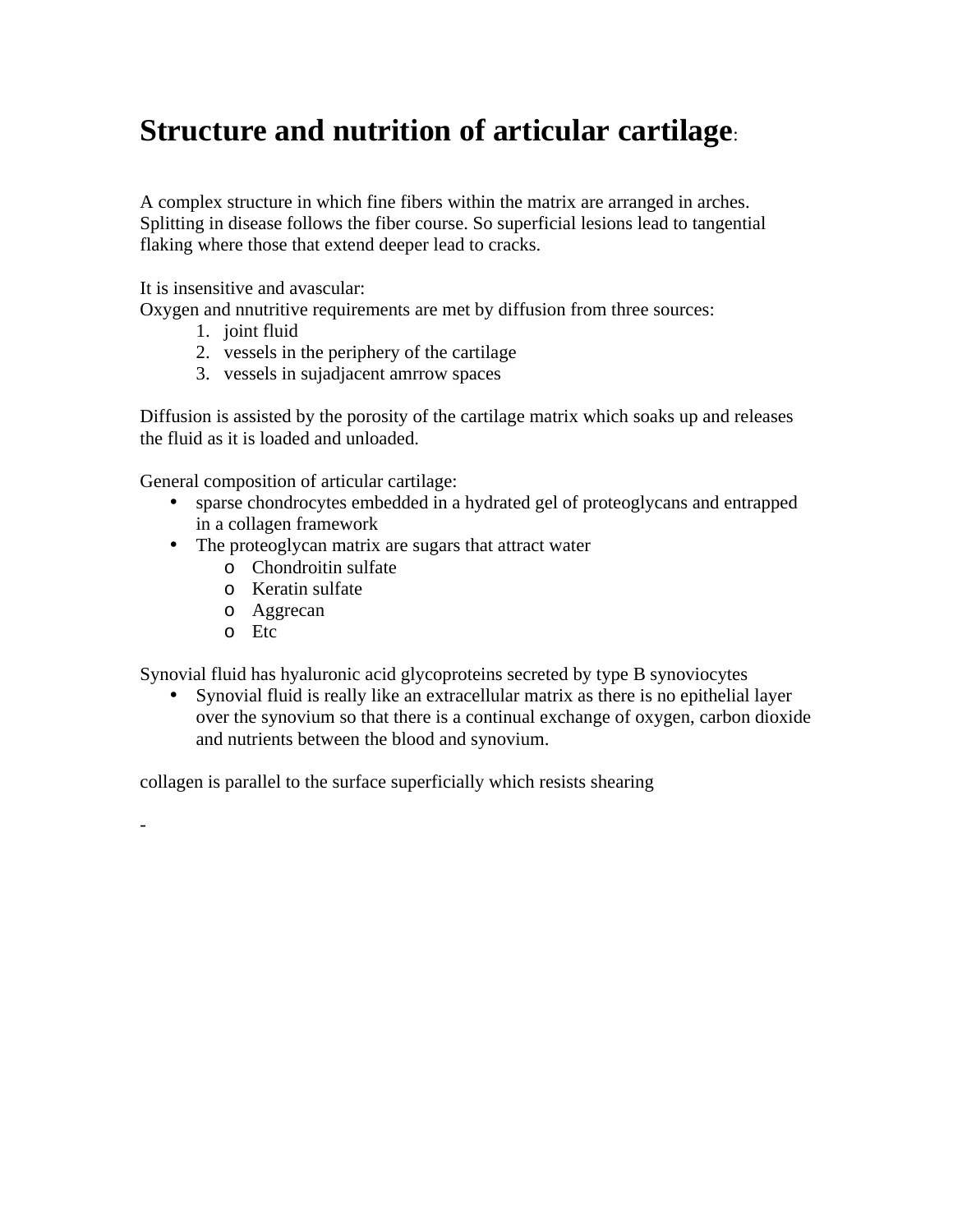# <span id="page-6-0"></span>**Ultrasound imaging and anatomy of the bicipital tendon (canine and equine)**

**Submitted by: Matt Wright**

### Canine:

- 1. Anatomy:
	- o Origin: supraglenoid tuburcle
	- o Insertion: Radial tuberosity
	- o Additional:
		- **EXTER 1** An extension of the shoulder joint invaginates the tendon and forms the bicipetal bursa
		- ! It is held in place in the bicipetal groove by a small transverse humeral ligament
		- ! Distal to the groove the tendon blends into the muscle belly

### 2. Ultrasound

- o Technique and normal appearance:
	- ! Brachicephalic and pectoral MM are a natural standoff
	- **EXECT** Tendon in homogenously hyperechoic
	- **EXA** Flex the shoulder with some supination
	- ! Proximally it is circular and gets flatter distally but the cross sectional area is constant throughout.
	- ! The biceps bursa is seen a as a small accumulation of fluid medial to the tendon near the insertion on the muscle
	- ! A small amount of joint fluid is seen under the tendon at the origin on the surprglenoid tuburcle.
	- **The surface of the intertuburcular groove is smooth.**
- o Abnormal:
	- **EXECTE:** Lucent line around the tendon due to fluid accumulation in the tendon sheath
	- **Enlarged hypoechoic tendon with fiber disruption**
	- **IFFE** Irregular or Proliferative synovial lining.
	- **If Irregular surface of the groove**
	- **EXECT** \*\*Fluid within the bursa is a nonspecific finding and may be due to inflammation of the shoulder joint.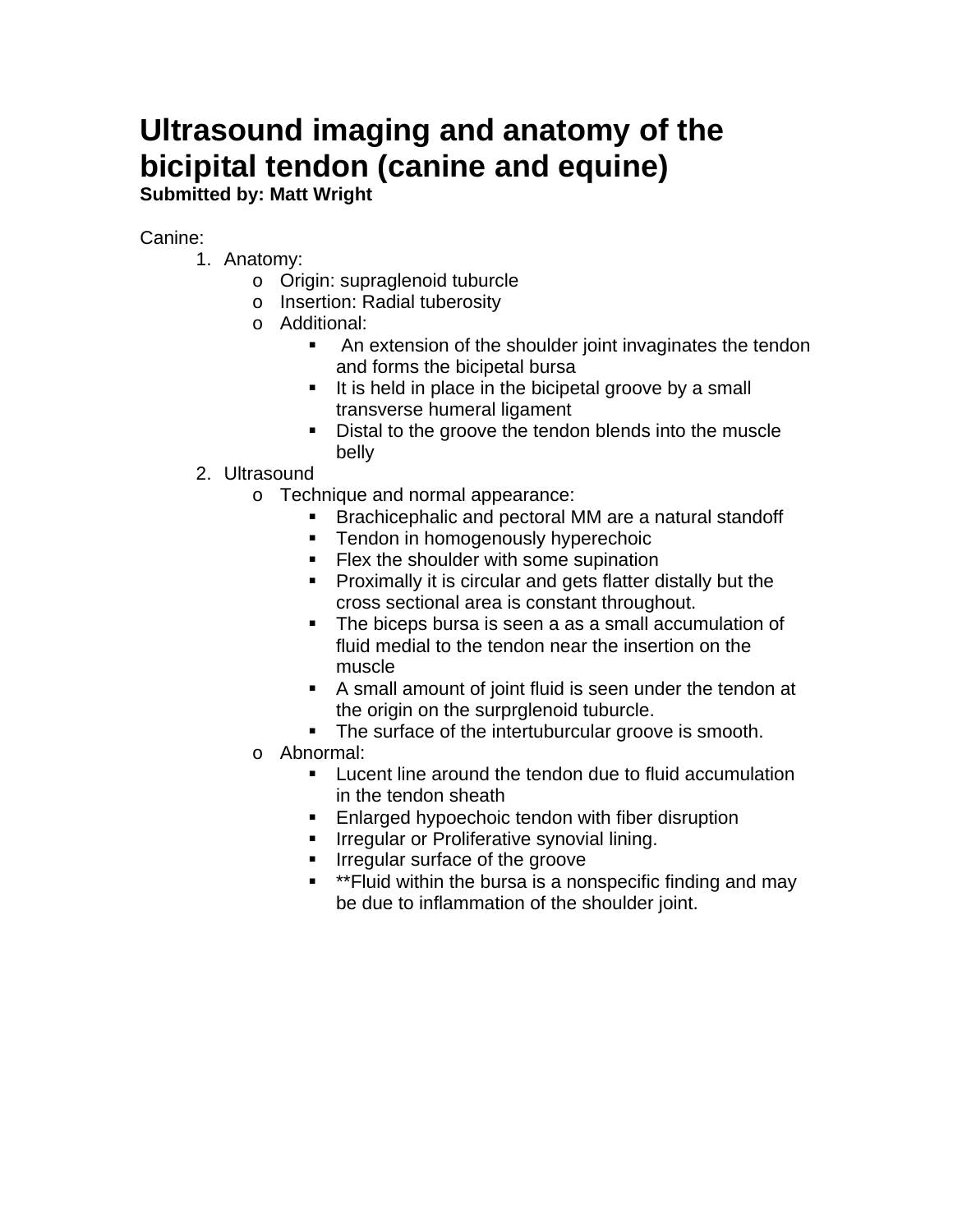### **Supraspinatous tendon (canine):**

- 3. Anatomy:
	- o curves around the neck of the scapula and inserts on the greater tuburcle.
	- o The tendon is short with a broad region of insertion.
		- ! Part of the insertion is on the medial aspect of the tuburcle near the biceps bursa. Calcification in this region is reported as a cause of lameness.
	- o It lies immediately beneath the skin.
- 4. Clinical correlates:
	- o Calcifying tendinopathy
		- **More likely associated with lameness if is in the region** near the biceps bursa.
		- **Ultrasound is useful in differentiating** 
			- Supraspinatous calcification
			- Sclerosis of the bicipital groove
			- Calcifying biceps tendinopathy.

### **Bicipital Tendon – Horse**

- Anatomy
	- o Origin: supraglenoid Tuburcle
	- o Insertion: radial tuberosity
		- Medial collateral ligament of the elbow
			- **ECR** tendon
	- o Additional
		- **The tendon conforms to the shape of the intertuberal groove**
		- ! The tendon has two lobes. The lateral is bigger than the medial
			- An isthmus attaches the two lobes
			- The isthmus lies directly cranial to the intermediate tuburcle of the humerus.
			- The lateral lobe rides over the greater tuburcle of the humerus
			- The medial lobe rides over the lesser tuburcle
			- A tendinous band between the greater and lesser tuburcle anchors the tendon in the intertubural groove.
		- The biceptial bursa runs between the tendon and the intertuburlar groove.
- Ultrasound and abnormals
	- o Bicepital bursitis: may just have an increased amount of fluid in the bursa
		- **.** Thickening of the bursa and the synovial lining are present
		- **EXEC** Adhesions between the tendon and bursa
		- The tendon may be normal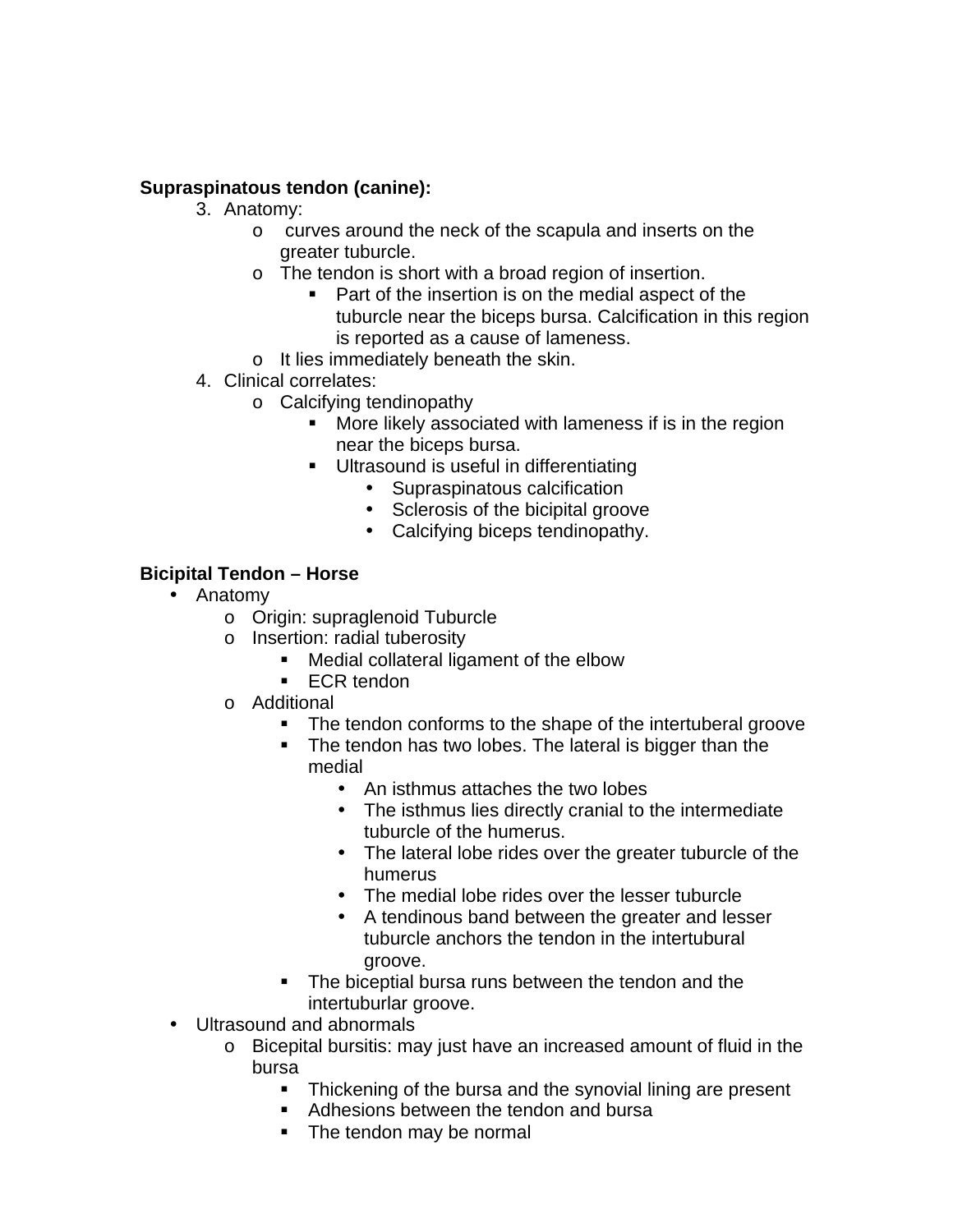- o Biceps tendonitis:
	- **EXEC** Standard tendonitis stuff
	- **E** Always evaluate the underlying bone. Chips and Osteomyelitis have been reported.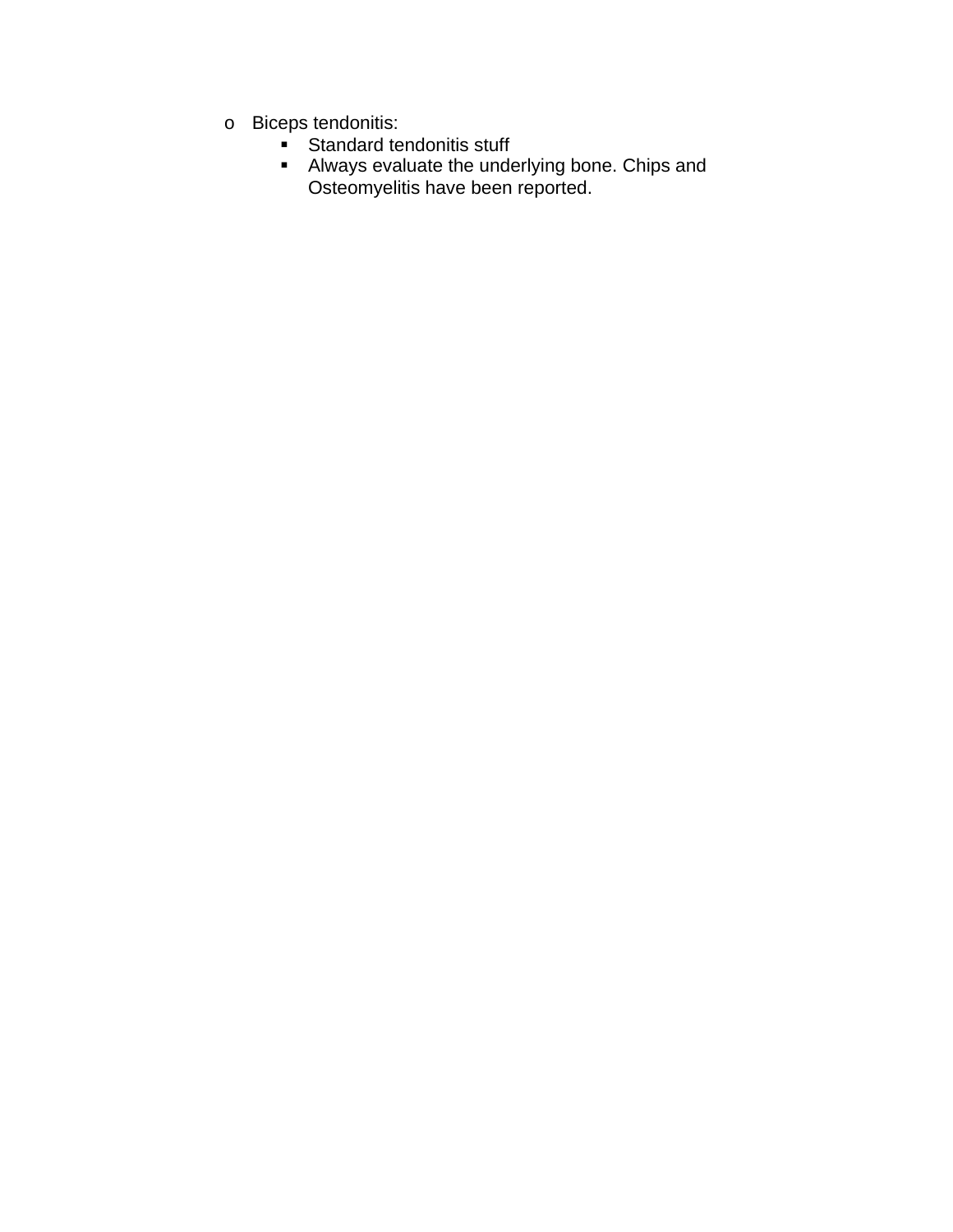## <span id="page-9-0"></span>**Common Calcaneal Ultrasound in the dog and horse**

Submitted by: Matt Wright

### Canine:

- Anatomy:
	- o everything that attaches to the calcaneal tuberosity
		- **EXECT:** SDFT\*: This tendon lies cranial to the gastroc proximally but crosses medially to lie caudally at the insertion on the calcaneus.
		- ! Gastroc\*:
		- **Biceps Femoris**
		- ! Gracilis
		- **E** Semitendinosis
	- o Calcaneal Bursa: Between the SDFT and the Gastroc proximally and distally between the SDFT and the plantar ligament.
- Technique:
	- o IN the mid tibia region the SDFT and the Gastroc are equal size.
	- o Near the calacaneus, the SDFT flattens and becomes broader. At this point the Gastroc is more rounded and is twice the size of the SDFT.
	- o The fluid within the bursa is not usually visible.
- Uses:
	- o Will differentiate tendon edema from those with tendon tears which is important because surgery is recommended for the tears but conservative therapy for tenosynovitis.
	- o One study with 6 dogs says U/S is good to localize tears but cannot differentiate partial from complete tears. In humans this can be done.

### **Equine:**

- Anatomy:
	- o The calcaneal bursa is large and lies under the SDFT between the SDFT and Gastroc. It runs from the distal  $4<sup>th</sup>$  of the tibia to the midmetatarsal region.
	- o The gastrocnemius bursa is on the lateral side of the leg and usually communicates with the calcaneal bursa. It lies between the gastrocnemius tendon and the tuber calcis.
	- o A subcutaneous bursa may also be present(capped hock).
	- o Just like in the dog, the SDFT will wind medially to assume a caudal position over the point of the hock
- SDFT:
	- o Injury is usually traumatic in this area. It may be sole or in conjunction with the gastroc tendon.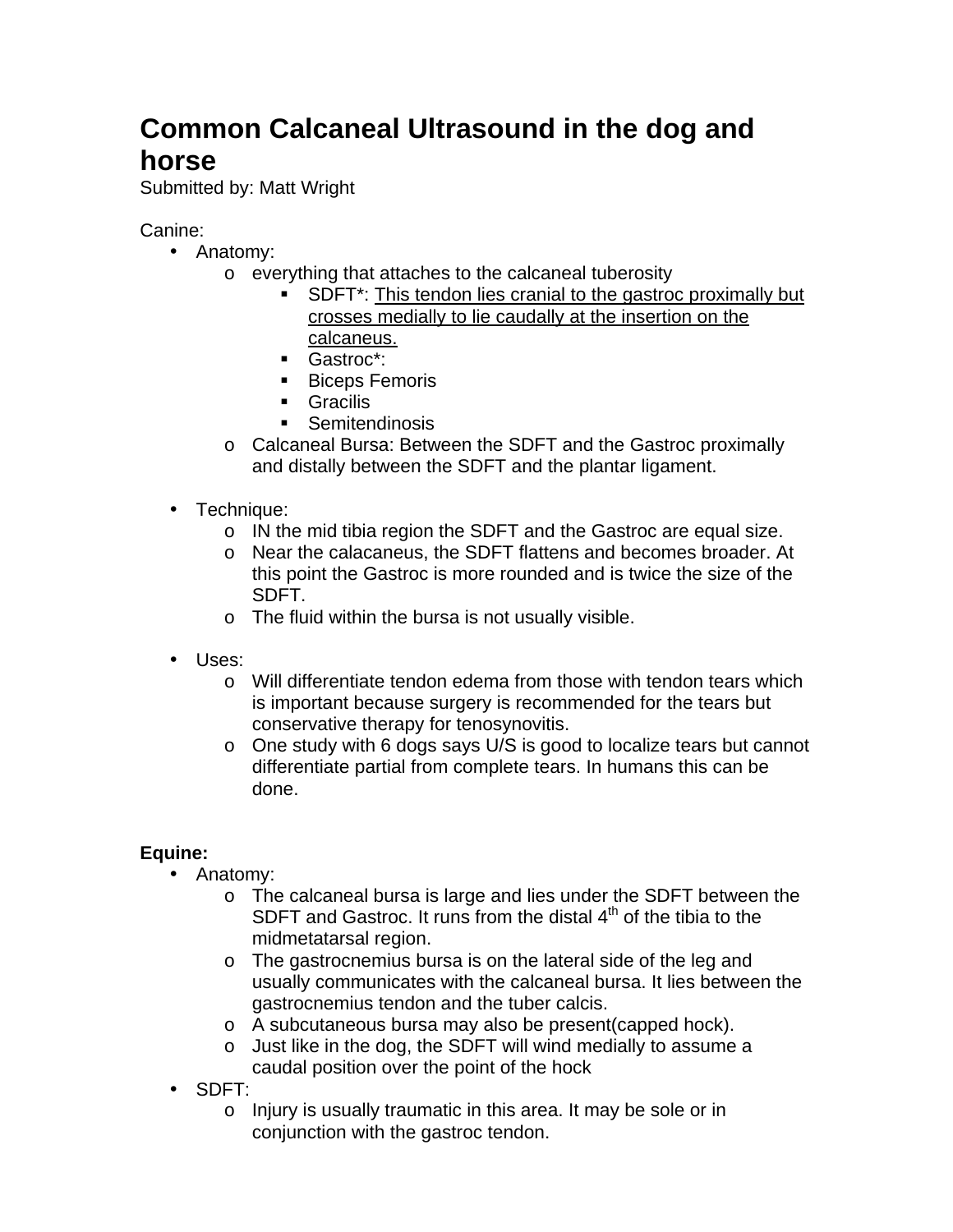- Gastrocnemius Tendon:
	- o Diffuse injury is more common the focal injury
	- o Usually occurs without concurrent SDFT tendon injury
	- o Calcaneal bursitis may accompany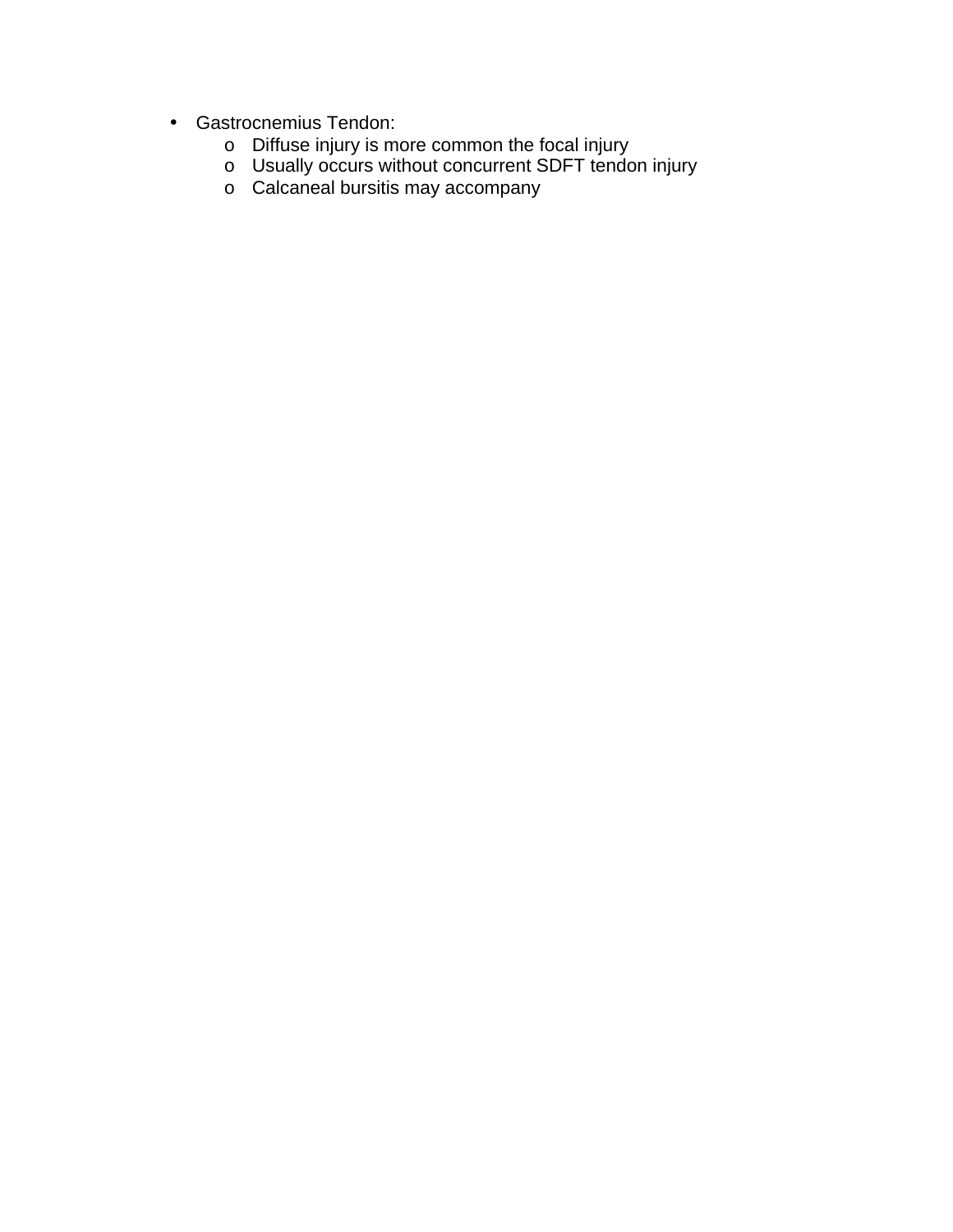## <span id="page-11-0"></span>**Congenital abnormalities of the aortic arch**

### **Submitted by: Matt Wright**

• Abnormalities may be more common than reported because many are asymptomatic. Only a small percentage are significant

**Persistent Aortic Arch:** aka dextroaorta with a left sided ligamentum arteriosum

- 6 branchial arteries connect the primitive paired ventral and dorsal aortas o ventral aorta becomes the heart
	- o dorsal aortas become the descending aorta
- L4: normally becomes the aorta
- R4: normally becomes the right subsclavian and brachiocephalic
- PR4AA: the right fourth aortic arch persists to become the permanent aorta
- The vascular ring is formed by the
	- o Right ascending aorta: which still courses on the left side of the thorax but it must cross midline and forms the ring as it crosses the esophagus
	- o Ligamentum arteriosum
	- o Main pulmonary arterial segment
	- o Heart base
- No vascular ring may be formed if there is a mirror image transformation of the aortic arches where everything is reversed if the DA also originates from the right aortic arch.
- On radiographs, the normal slight rightward curvature of the trachea is not present in the cranial thorax. Instead, the trachea is on midline or on the left
- May be associated with a persistent left cranial vena cava which is usually not of clinical significance

**Aberrant Subclavian Arteries:** both of these constrict the esophagus

- **Aberrant Right Subclavian:** aka dysphagia lusoria
	- o Arises directly from the aortic arch or with the left subclavian in a bisubclavian trunk
	- o The esophagus is constricted dorsally but no complete ring is formed
	- o As the right subclavian crosses retroesophageally from the left to right it causes an indentation or half ring stricture of the esophagus
- **Anomalous left subclavian**
	- o The right aortic arch develops instead of the left and the left subclavian crosses retroesophageally on the left side
	- o This is part of the persistent right fourth aortic arch malformation
	- o The constriction caused by the left subclavian on the esophagus will be more cranial than the heart base!!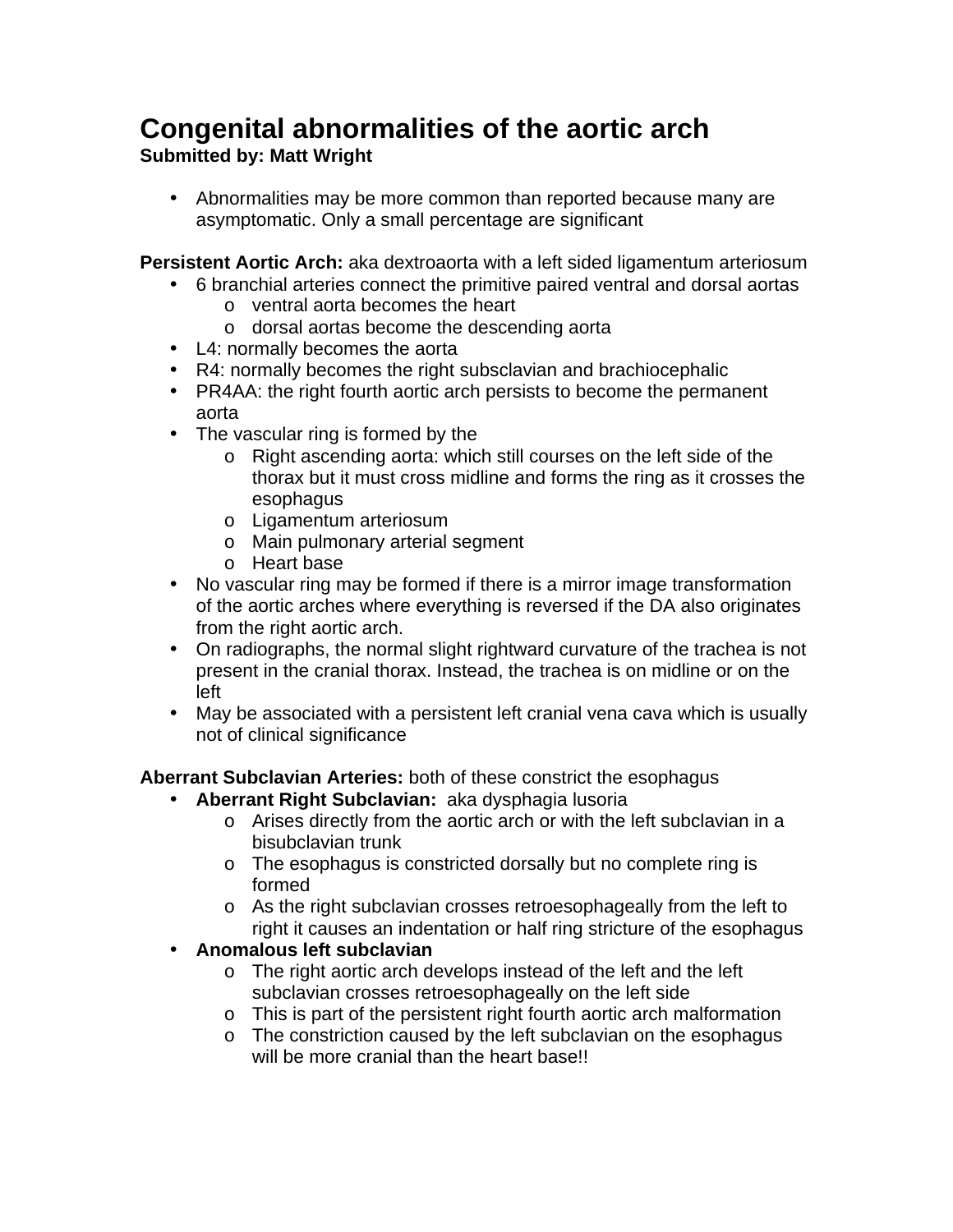### **Double Aortic Arch**

- A vascular ring anomaly due to the complete persistence of both sides of the fourth arch
	- o The ascending aorta divides into a right branch passing right and caudal to the esophagus and a left branch that passes left and ventral to the esophagus.
	- o They fuse distally to form the descending aorta
- In one report the right one as functional and the left was atretic. The dog also had respiratory distress due to tracheal ring malformations.
	- o This is the only vascular ring anomaly where tracheal compression will cause clinical signs.
- Can be treated by ligating the smaller of the two aortas.

### **Aortic Coarctation**

- A severe narrowing of the aorta caudal to the level of the ductus arteriosis
- Results in hypertrophy and left heart failure due to increased afterload
- Notching of the caudal margins of the ribs due to high pressure collateral circulation through the tortuous intercostals arteries may be seen
- Pathophysiology:
	- o Spread of specialized ductal tissue into the aorta. After birth the ductus closes and the aorta constricts
	- o There are large ostia for the intercostals arteries in the descending aorta that offer collateral circulation
	- o In humans, it may cause left heart failure in the young or found incidentally in the workup for hypertension in an adult
	- o Two lesions are possible
		- Juxtaductal: a localized constriction in the region of the ductus
		- Tubular: diffuse narrowing of the isthmus proximal to the ductus
- In three dogs, one was found incidentally and two died in infancy
- Radiographically
	- o Indentation of the aorta with dilation on either side
	- o Approach from the common carotid artery for angiography

### **Persistent Left Cranial Vena Cava: (Buchannon JAVRS 1963)**

- The abnormal left cranial vena cava will pass along the left border of the heart and cross over to the right side caudal to the left atrium where it joins the right atrium
- Usually considered incidental. This is a remnant of a normal fetal structure.
- Most common in German Shepherds (as is PR4AA)
- Can cause surgical exposure problems when correcting a vascular ring anomaly
- Can ligate it as long as the right cranial vena cava is normal and present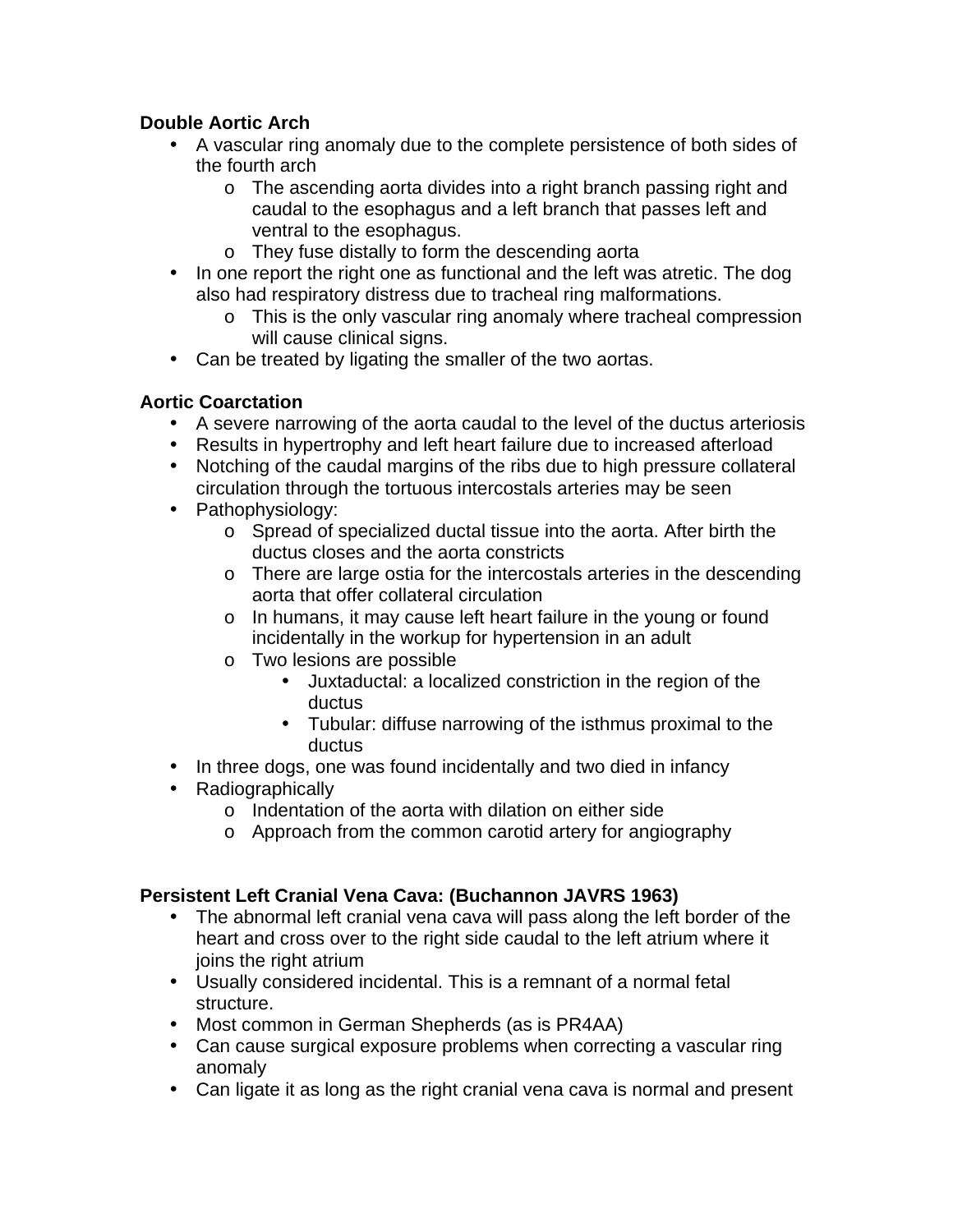- Usually drains into the caudal part of the right atrium into the coronary sinus. Not a problem unless associated with entrance into the left atrium
- Normal in rabbits
- Seen associated with persistent right fourth aortic arch

References:

- The best single reference which has excellent diagrams of these abnormalities is the old Ettinger book simply called Canine Cardiology
- Poteet's review of thoracic imaging (which is posted in the residents section) from a previous ACVR review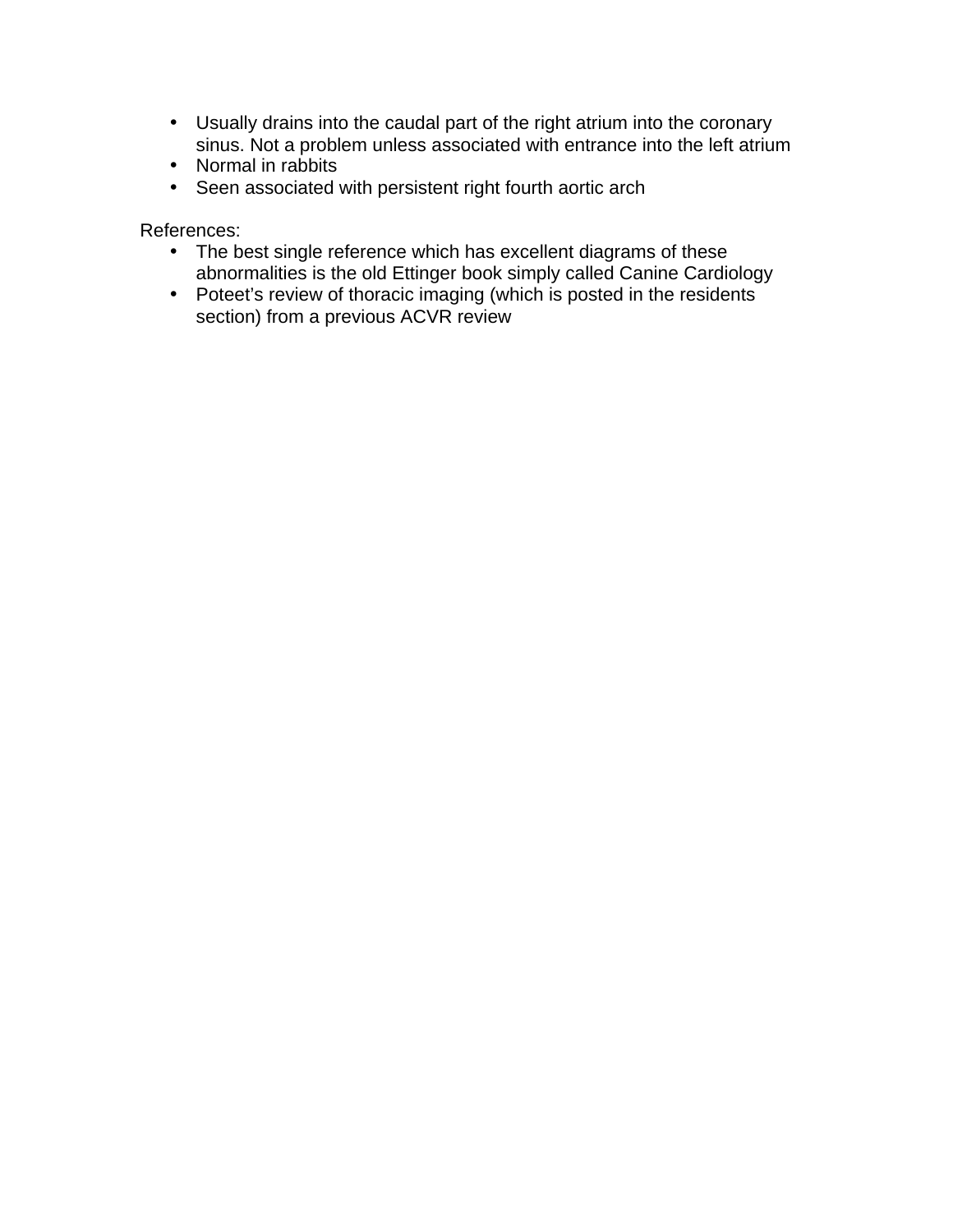# <span id="page-14-0"></span>**Aortic Stenosis**

Submitted by: Matt Wright

### Anatomy:

- Usually subvalvular due to a large muscular ridge in the area
	- o Two types:
		- $\blacksquare$  Caused by a fibrous ring below the valve static
		- ! Dynamic obstruction caused by hypertrophy of muscular ridge. (the same problem as with HCM). These dogs may only be obstructed if excited.
- Supravalvular is extremely rare but may be seen in cats
- Valvular is also rare but can be seen in association with subvalvular
- Also associated with valve dysplasias
	- o Mitral dysplasia
	- o Immovable, stiff aortic leaflets +/- fusion

Sig: Neuf, golden, GSD

Pathophysiology:

- Increased afterload cause post-stenotic dilation of AA, aortic arch, and brachiocephalic trunk
- Left ventricular hypertrophy/IVS hypertrophy: ischemia leads to ventricular extrasystoles
	- o Thickening usually correlates to degree of obstruction
- May have a to and fro murmur of AS/AR possibly due to involvement of the valves in the fibrous ring or jet lesions causing valve abnormalities or endocarditis
- Leads to mitral regurgitation
	- o Due to mitral dysplasia
	- o Due to venturi effect and systolic anterior mitral valve motion
- Left atrial enlargement
	- o Mitral insufficiency
	- o Diastolic dysfunction and backup
- Eventually leads to LHF
	- o Usually exertional syncope or sudden death.

### Diagnostics:

- 1. RADS:
	- a. +/- pulmonary venous engorgement
	- b. Left atrial enlargement
	- c. Seen as a widening of the caudal mediastinum in the VD view
	- d. Elongation of the LV due to hypertrophy
	- e. Loss of cranial cardiac waist
	- f. Loss of caudal cardiac waist.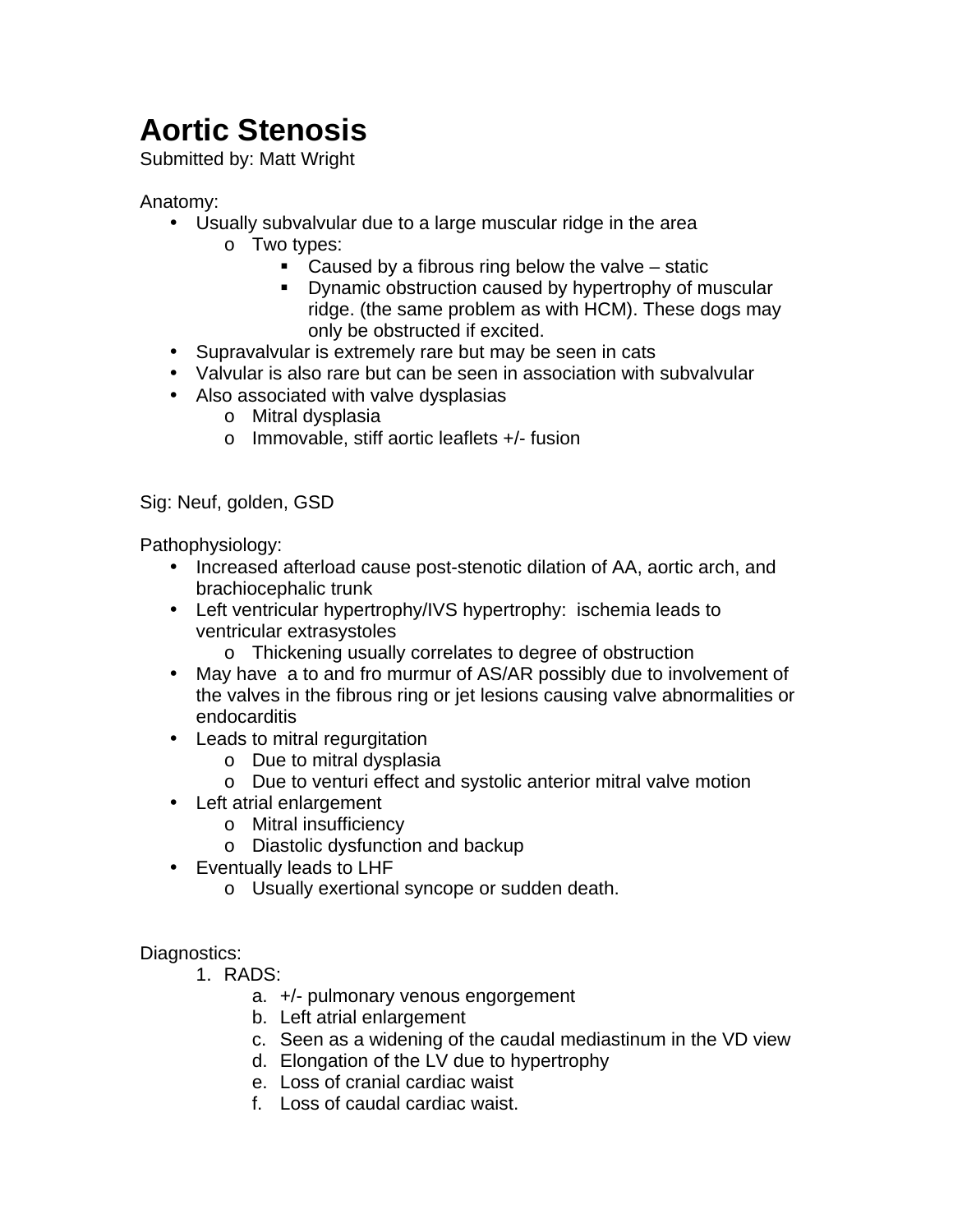- 2. CATH
	- a. Pressure gradient across the valve: 40-50% less than an echo reading due to anesthesia
	- b. Small LV
	- c. Subvalvular obstruction
	- d. Mitral Regurg
	- e. Must do a supravavular injection to RO aortic insufficiency
	- f. Left coronary AA and major branches are prominent due to increased oxygen demand.
	- g. Nonselective angio: in normal dogs the widest part of the ascending aorta should be the sinus of valsalva just distal to the aortic valve. Therefore, if the ascending aorta is wider there is AS.
- 3. ECHO
	- a. Early systolic closure of the AV valve because of the obstruction
	- b. Myocardial fibrosis an increased echogenicity
	- c. LV systolic function is preserved
	- d. Doppler:
		- Altered flow profile as peak velocity is reached closer to systole- dagger shape
			- Do not mistake mitral regurg for aortic flow
			- A deviation of 15-20o will underestimate severity
			- <50mmHg= mild, no clinical signs
			- 50-80mmHg=moderate
			- >80mmHg poor prognosis
			- $\cdot$  >2.50m/s=As
			- <200=normal
			- 2.0-2.50m/s is the gray zone where these velocities can be seen in athletic animals or minimally affected animals with aortic stenosis

\*\*An accurate gradient cannot be measured if there is an associated PDA, insufficiency etc.

\*\*With mild to moderate gradients the main complication is endocarditis.

### **Prognosis**

- 1. Depends on the Doppler
	- a. 75mmHg may be normal
	- b.  $>100-125$  sudden death
	- c. prone to endocarditis
	- d. A 50% decrease in gradient with a vavluloplasty is common
	- e. Poteet says "treatment very limited poor prognosis"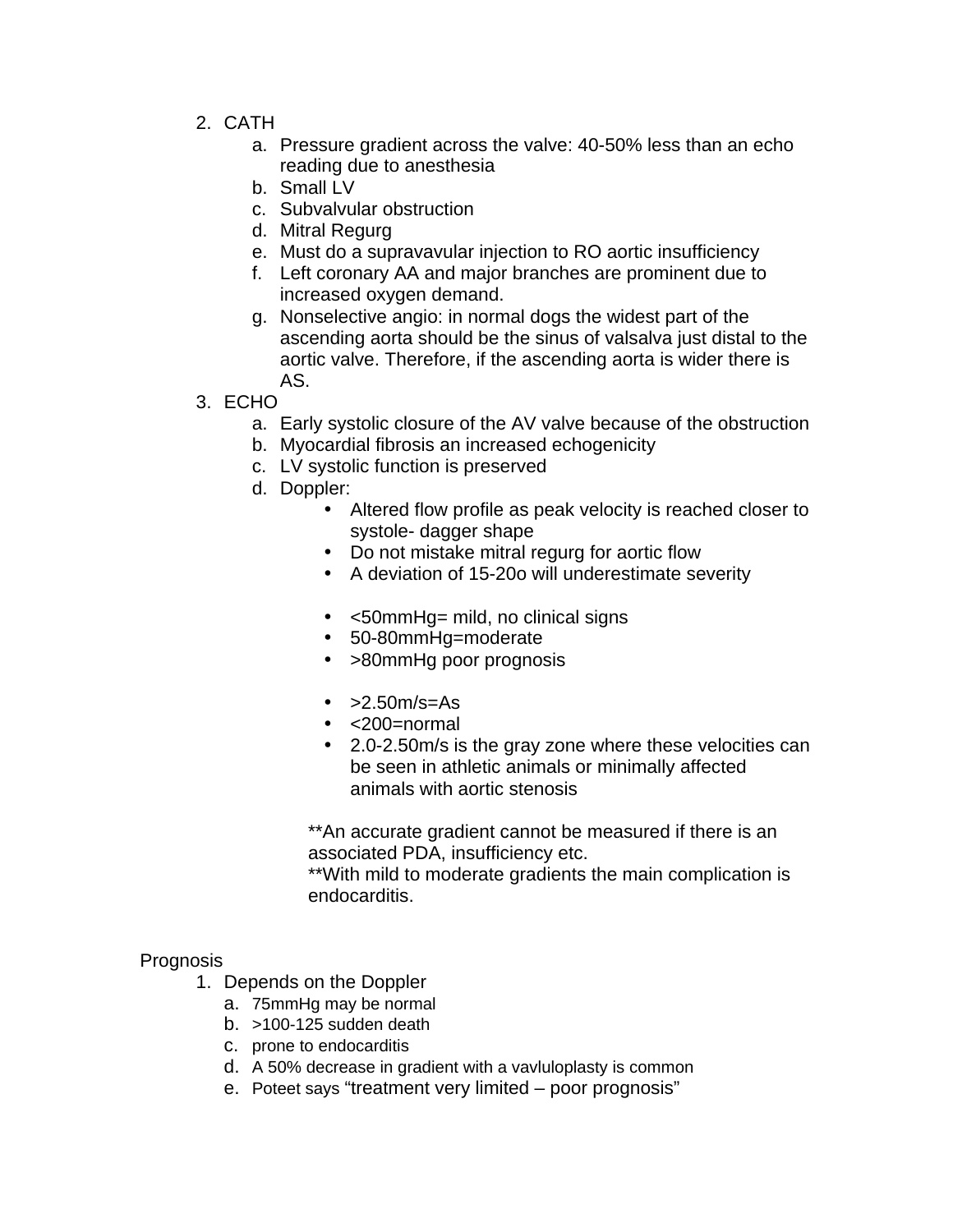# <span id="page-16-0"></span>**Atrial Septal Defect:**

### **Submitted by: Matt Wright**

### **Developmental Anatomy:**

- A failure of closure of the
	- o Ostium primum: common in cats as part of an endocardial cushion defect (seen with a concurrent VSD and AV vale malformation), seen low in the septum. These defects are usually very large. These result in CHF.
		- You can remember which is which in that this one is located at the junction of the AV valves and the septum.
	- o Ostium secundum: a true patent foramen ovale. This is present high in the septum. Common in dogs. These defects are well tolerated.
- A persistent foramen ovale is not really a septal defect but is it doesn't seal the foramen may be pushed open (elevated RHP)
- In the normal animal, the lower and upper septum are connected by the growth and differentiation of the endocardial cushion

### **Pathophysiology**

- A left to right shunt unless there is another reason for a high right hear pressure such as PH, pulmonic or tricuspid malformation
	- o Any increase in RH will keep the foramen ovale open as in the fetus as the pressure will prevent it from closing
	- o Elevated LA pressure with mitral stenosis will also keep it open.
- Usually the ASD causes few clinical signs
- A murmur is due to relative stenosis across the pulmonic.
- Only see right sided cardiac enlargement.
- Dilated MPA with pulmonary over circulation.
- Overall, volume overload of the right heart with enlargement.
- Commonly asymptomatic
- Oxygen step up in the right atrium.

### **Echo:**

- Seen in a right parasternal long axis view
- Ostium Secundum shows septal dropout in the middle of the septum
- Varying degrees of volume overload of the MPA, RV, RA and LA
- Paradoxical septal motion is seen with elevated RH pressures
- Jet lesion and turbulent flow on color doppler
- Increased pulmonary artery velocity
- Ostium Primum Defect: AV valves will be abnormal because the annulus of these valves is located at what would be the septum that is not present. Both valves may be dysplastic and insufficient.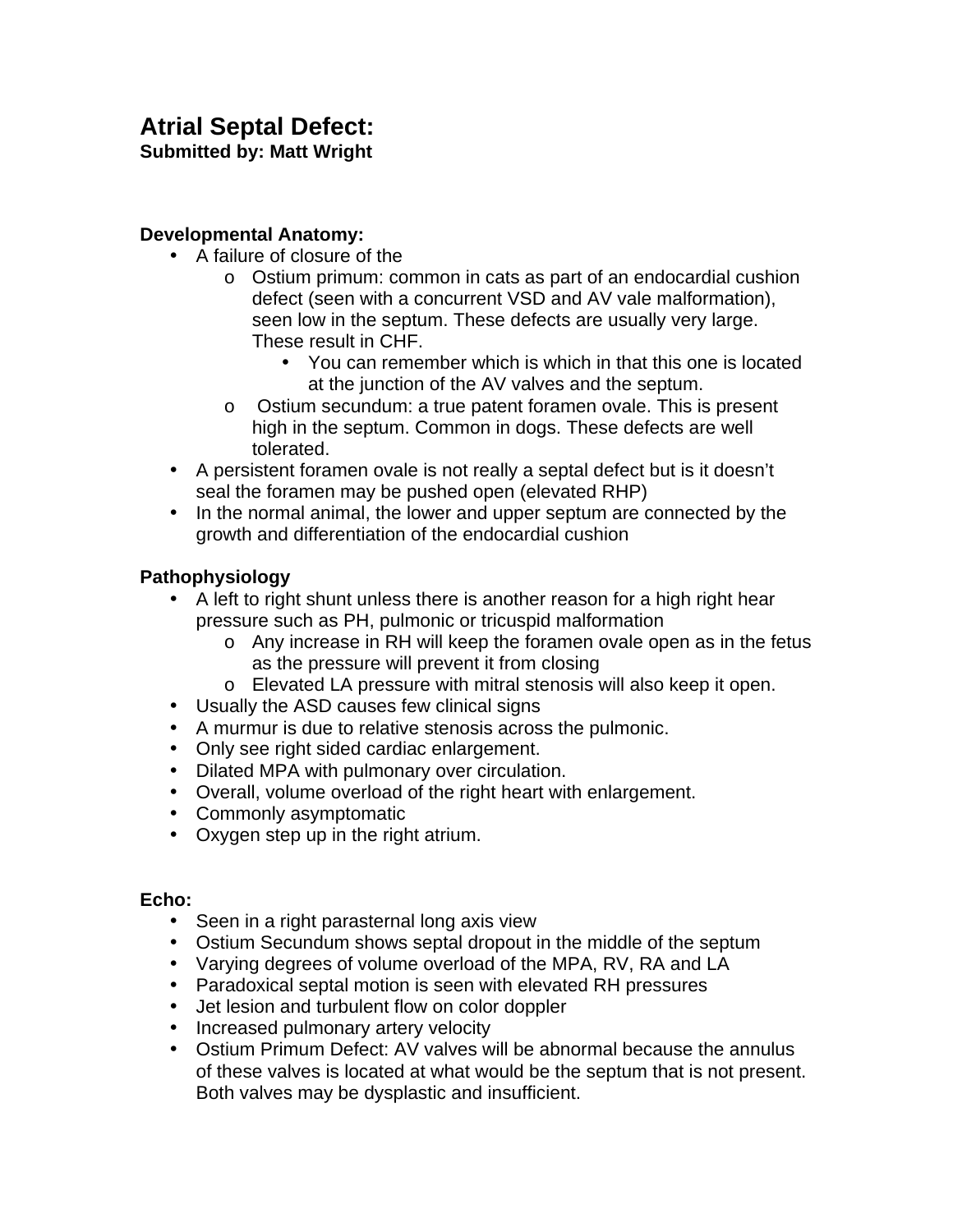• With reversal there is severe RV hypertrophy and prominent MPA with elevated aortic flow velocity.

### **RADS:**

- Enlarged MPA and RH
- Increased pulmonary vascularity unless there is increased PVR
- LA is normal to slightly enlarged. If severely enlarged, suspect and endocardial cushion defect with an anomalous MV.

### **Treatment is limited:**

- 1. Pulmonary artery banding to prevent L-r flow
- 2. patch graft required bypass..

**ECG**: May be normal or show evidence of RA or RV enlargement. P pulmonale or an increased P-R interval are common

**Angiocardiography**: demonstration of an ASD may be difficult as selective LA injection is tough to accomplish. A PA injection is often times diagnostic. Agiocardiography may also reveal concurrent defects and can be used to quantitate shunt fraction.

**Oximetry:** Can be used to assess the degree of shunting. Blood oxygen in RA is increased compared to CrVC indicating shunting at the level of the atrium

### **Pressure measurements**:

- 1. with CHF there is increases CV, RA, and RV diastolic pressure increases
- 2. RV systolic pressure is normal or elevated when there is pulmonary hypertension or a large L-R shunt.
- 3. High flow across the pulmonic valve creates a relative pulmonic stenosis and of 5-20mmHg are common.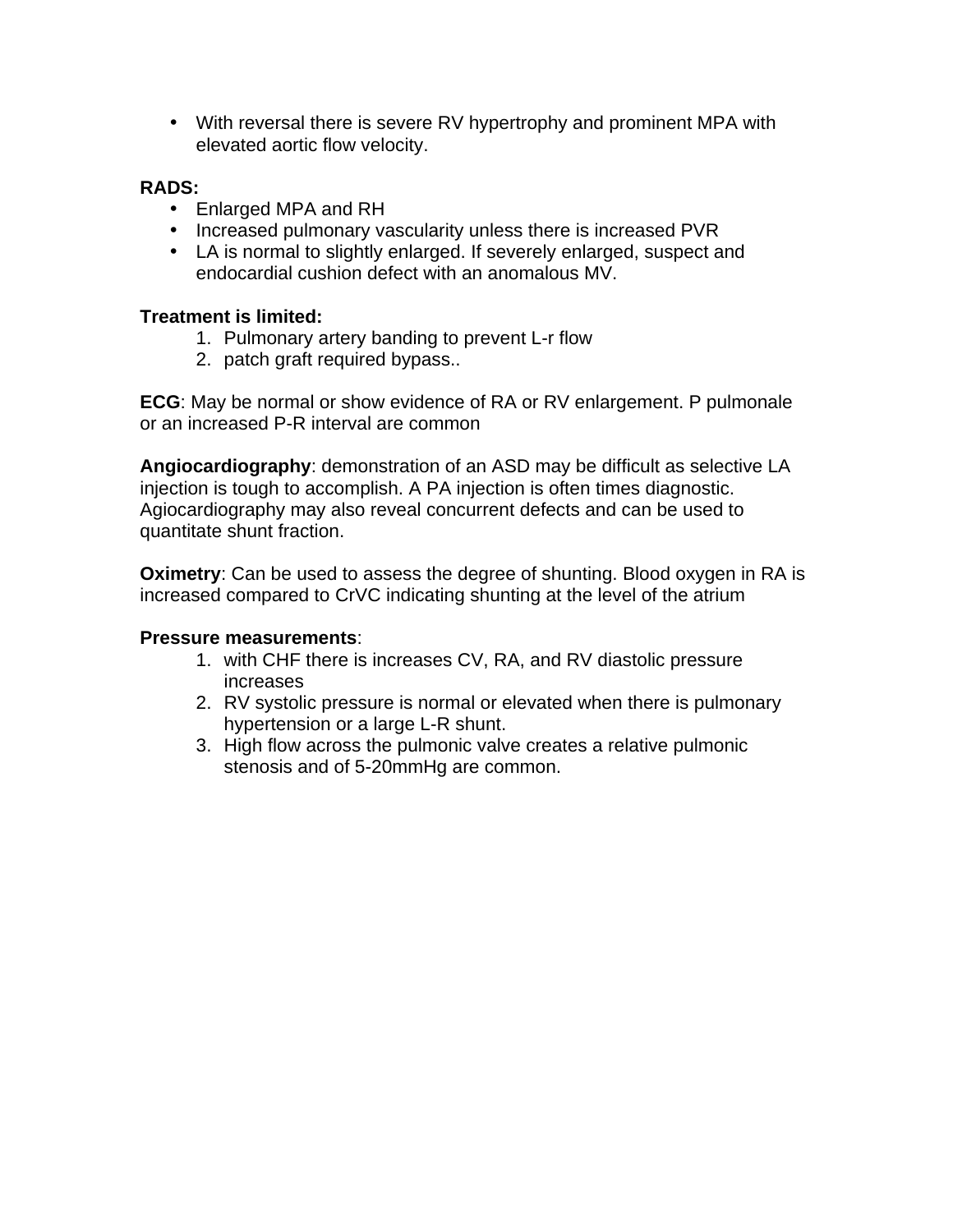### <span id="page-18-0"></span>**Blood supply to the femoral head:**

Submitted by: Matt Wright

Immature Animal:

- The vessels:
	- o Lateral and medial circumflex femoral contribute 70%
		- **These arise off of the femoral artery**
	- o Minor supply from the caudal gluteal and cranial gluteal
- The anatomy
	- o These three vessels form an extracapsular arterial ring at the base of the femoral neck the supplies the whole hip joint
	- o The arteries pierce the joint capsule and give rise to a series of ascending cervical arteries that ascend the femoral neck within the synovial reflections of the joint capsule
	- o They cross over the periphery of the capital growth plate and enter as the epiphyseal artery
	- o There is an artery of the ligament of the head of the femur but it does not sufficiently supply the head of the femur
- The problem
	- o A physeal fracture will compromise the physeal barrier and healing must occur through metaphyseal vessels
	- o An increase in joint fluid, subluxation of the femoral head, trauma to the femoral neck or Salter Harris of the capital growth plate can limit the blood supply
	- o Therefore, capital femoral physeal fractures do not fit the general Salter Harris classification

References: Compendium Nov 1996 (I do not have the full reference just a picture of the vasculature from this article)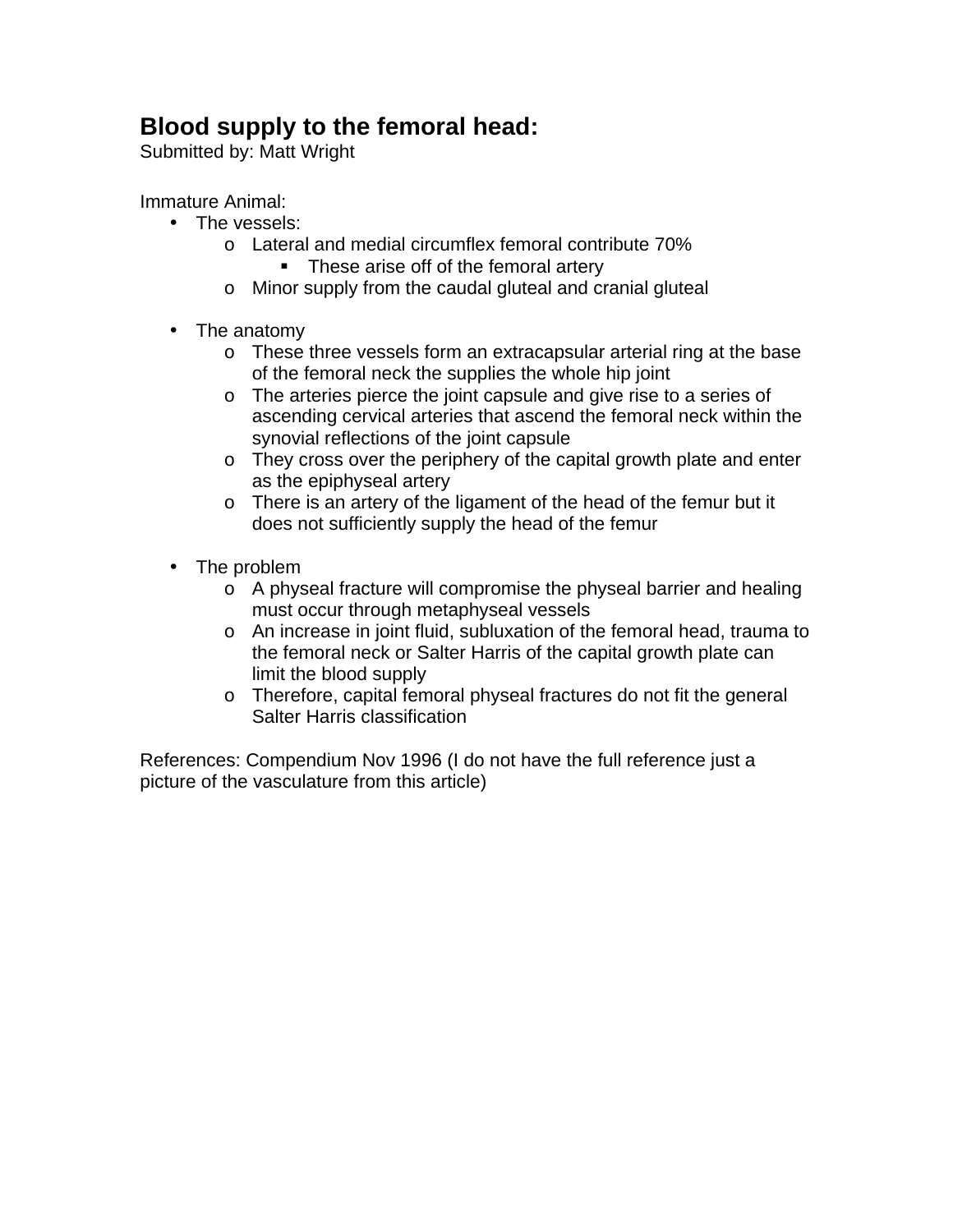### <span id="page-19-0"></span>**Development of the cardiovascular system**: a process

of growth and degeneration Submitted by: Matt Wright

#### **Early formation of the heart**

Stage 1. Formation of the heart tube.

- Mesodermal cardiogenic tissue migrates from the head to the thorax with growth
- Heart begins as two tubes located laterally. With fetal folding the two tubes are brought together for form a single tube. This is the endocardial tube. It fuses cranially to caudally and us ultimately covered with myocardium and epicardium.
- The truncus arteriosis differentiates and starts to beat. It is the common outflow at this point.
- Ventricles and atria form with fusing of the tube.
- The sinus venosus remain paired until much later. They receive venous blood.

\*With appearance of each new chamber there is an increase in heart rate. This is known as the pacemeker phenomenon.

Stage 2: Formation of the cardiac loop

• The tube is anchored cranially and caudally and it bulges ventrally and caudally as it grows. Thus the ventricle moves caudal to the adult position.

Stage 3: partitioning of the heart

- Partitioning of the common atrioventricular pathway: Atriventricular endocardial cushions grow toward each other.
- Partitioning of the common atrium:
	- o Septum 1: grows down toward endocardial cushion leaving foramen 1. Before it gets to the bottom Foramen 2 forms cranially.
	- o Septum 2: Grows down parallel to Septum 1 and covers Foramen 2 leaving and the Foramen Ovale develops in the mid portion of septum 2. Septum 1 acts as a flutter valve permitting fetal circulation across the foramen ovale and foramen 2.
- Partitioning of the Ventricle and outflow tract: The interventricular septum grows upward toward the endocardial cushion leaving and opening – the interventricular foramen.
- Partitioning of the Truncus Arteriosis:
	- o Truncal ridges form and grow toward each other and spiral around one another forming the spiral septum. These two parallel, spiraling outflow channels represent the pulmonary and arterial vasculature.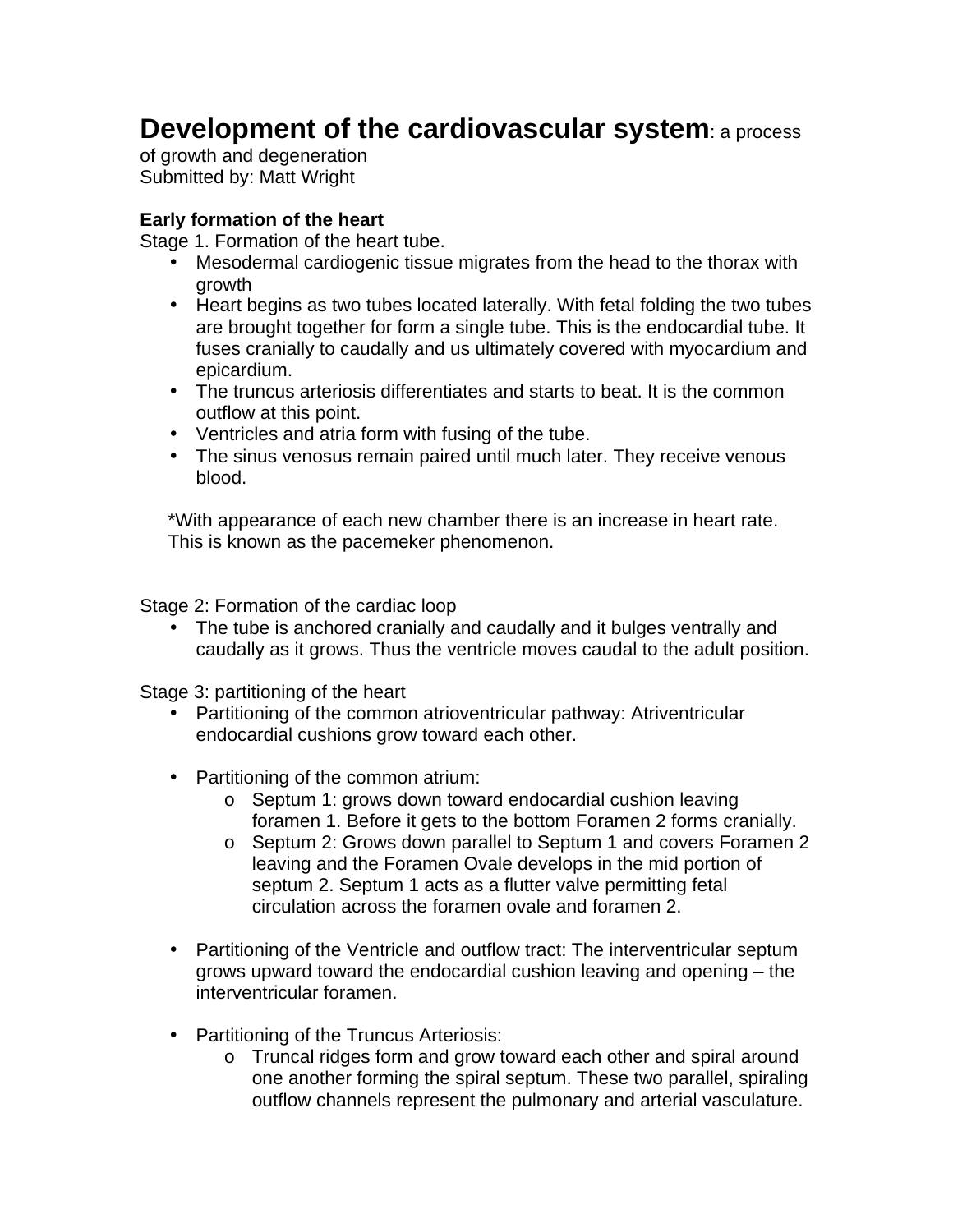• Closure of the interventricular foramen: as partitioning of the truncus arteriosis continues, the two edges of the truncal cushions grow toward the endocardial cushions closing off the IVS and finishing the two outflows. The membranous part of the septum is the last to close.

### Aortic Arches: only the 3<sup>rd</sup>,4<sup>th</sup>,and 6<sup>th</sup> arches are retained

- Simultaneously two ventral aortae fuse to form the aortic sac (heart) and the dorsal aortic arches form vessels
	- o Some arches degenerate and some persist
		- $\blacksquare$  Right 6<sup>th</sup>: pulmonary trunk and pulmonic circulation
		- **Left 6<sup>th</sup>: distal portion retains its connection with the dorsal** aorta as the ductus arteriosus
		- **•** Left  $4^{th}$ : aortic root (and joins with the left dorsal aorta)
		- Right  $4^{th}$ : root of the subclavian
		- $\blacksquare$  Two 3<sup>rd</sup>: internal carotid carotid AA

References:

- Fox: Canine and feline Cardiology (good pictures)
- Pasquini: Anatomy of Domestic Animals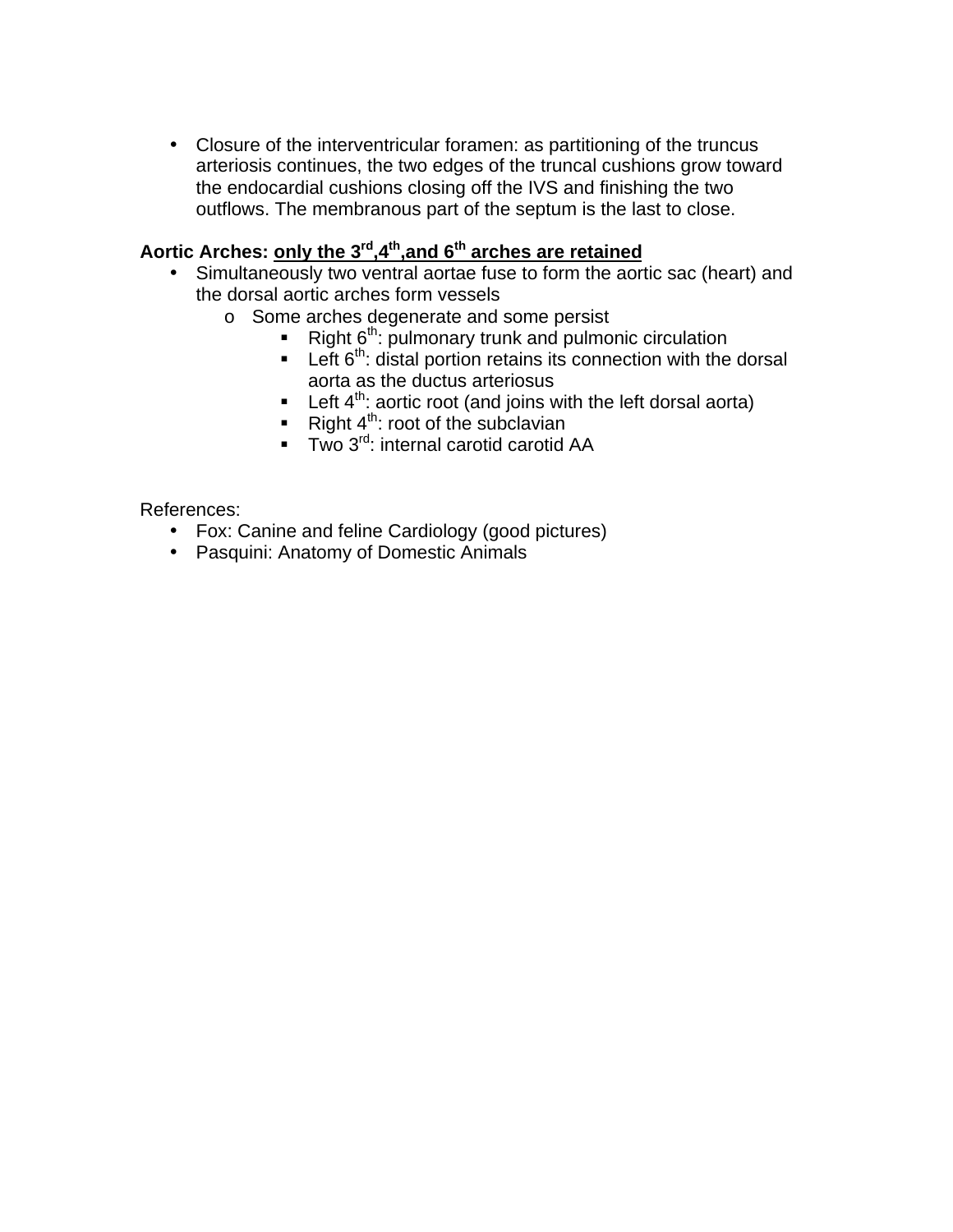# <span id="page-21-0"></span>**Differences in fetal and post fetal circulation (all species)**

**Submitted by: Matt Wright**

- Blood is shunted to fetal brain and heart by three shunts
	- o Ductus Venosus
	- o Foramen Ovale
	- o Ductus Arteriosis
- Umbilical Vein: From mom to portal vein via the ductus venosus to CVC
	- o CauVC goes to RA and 3/5 of the blood is shunted across the Foramen Ovale
	- o CrVC returns oxygen poor blood from cranial parts of the body to RA and this mixture (of unshunted umbilical vein blood) gets shunted away from the lungs via the ductus arteriosis.
		- It enters caudal to the brachiocephalic trunk so it does not rob the oxygen rich blood going to the brain.
	- o The umbilical arteries are the terminal branches of the aorta (internal iliac) return blood to the umbilical cord to placenta for oxygenation.
- At birth:
	- o As umbilical vein is disrupted, the ductus venosis become part of the portal circulation
	- o As lungs expand, vessels open and resistance to blood flow drops allowing more blood from the pulmonary arteries to reach the lungs. Since the DV is a muscular artery it begins to close due to the change in oxygen content of the blood.
	- o Increasing blood flow to the left atrium increases pressure against the FO causing functional closure. With time it becomes a functional closure…the fossa ovale.

Patent foramen ovale is normal in calves

In foals, the ductus arteriosis is functionally closed at 16 hours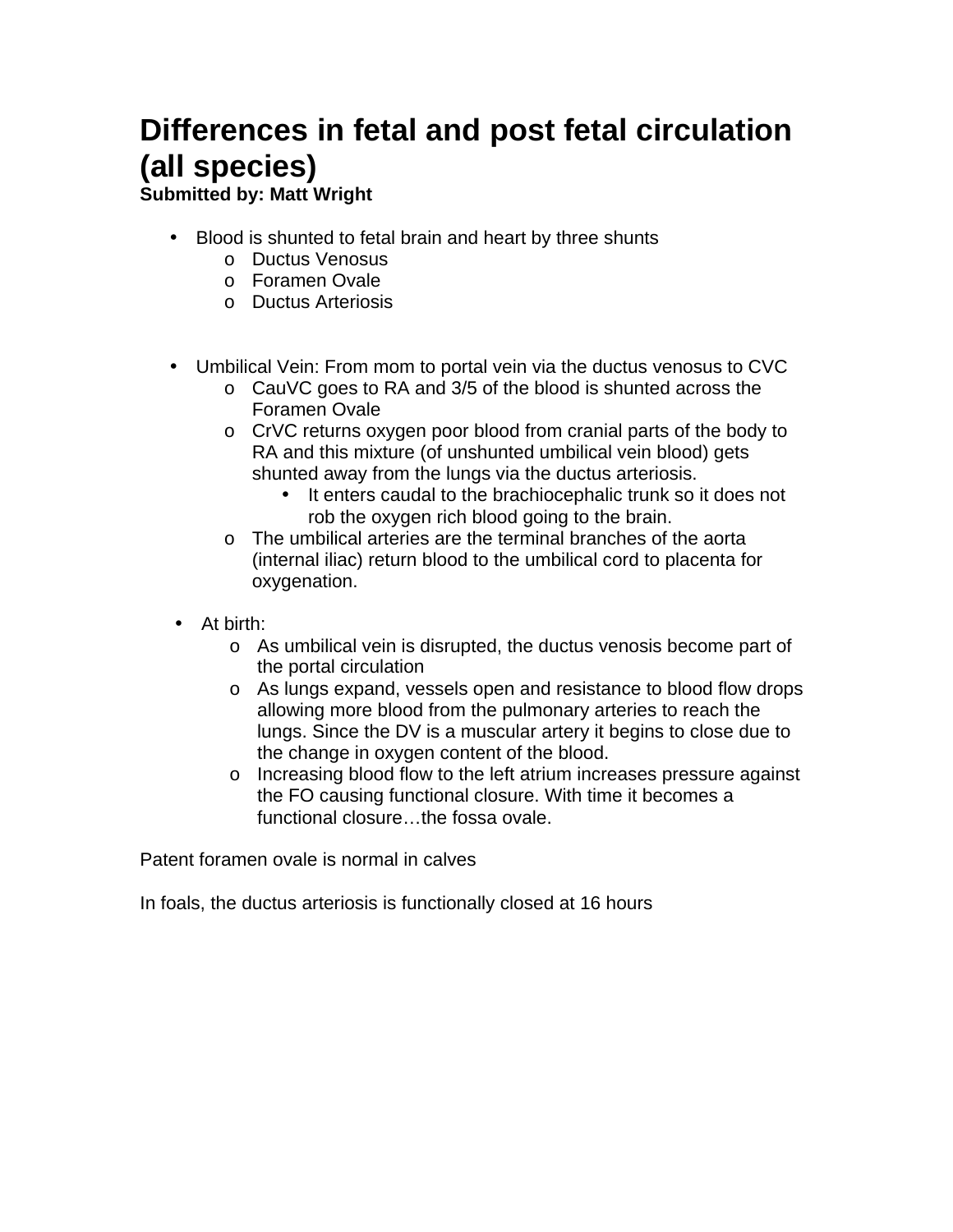### <span id="page-22-0"></span>**Endocardial Fibroelastosis Submitted by: Matt Wright**

- Diffuse thickening of the endocardium but collagenous and elastic tissue
- Pathogenesis:
	- o Subendothelial fibroblastic proliferation secondary to localized, chronic, cardiac lymphedema (I believe this is from a Fossum article but don't quote me on it!!
- Appearance
	- o Diffuse thickening of the endocardium
	- o Dilation and hypertrophy of the ventricles and dilation of the left ventricle
	- o Narrowing of the aortic outflow tract
	- o Mitral and tricuspid are thickening and malformed
	- o **This is a left heart disease. Enormous heart.**
- Radiographs:
	- o Signs of severe general heart failure
	- o A globular, large cardiac silhouette with or without a visible enlarged left atrium in kittens with signs of heart failure or thromboembolism is suspicious.
- Angio:
	- o Moderately to severely dilated left ventricle
	- o Atrial dilation
	- o AV regurgitation
	- o Ventricular borders are smooth
	- o Ventricle barely changes in size between systole and diastole and has a rigid appearance
	- o IVS may bulge toward the right
	- o Poor contractility causes failure of mixing of the blood and may stream(this may mimic an uneven endocardial surface)

Siamese predisposed

This resembles a restrictive Cardiomyopathy. However, the chambers are huge (at least as described in Suter's Book).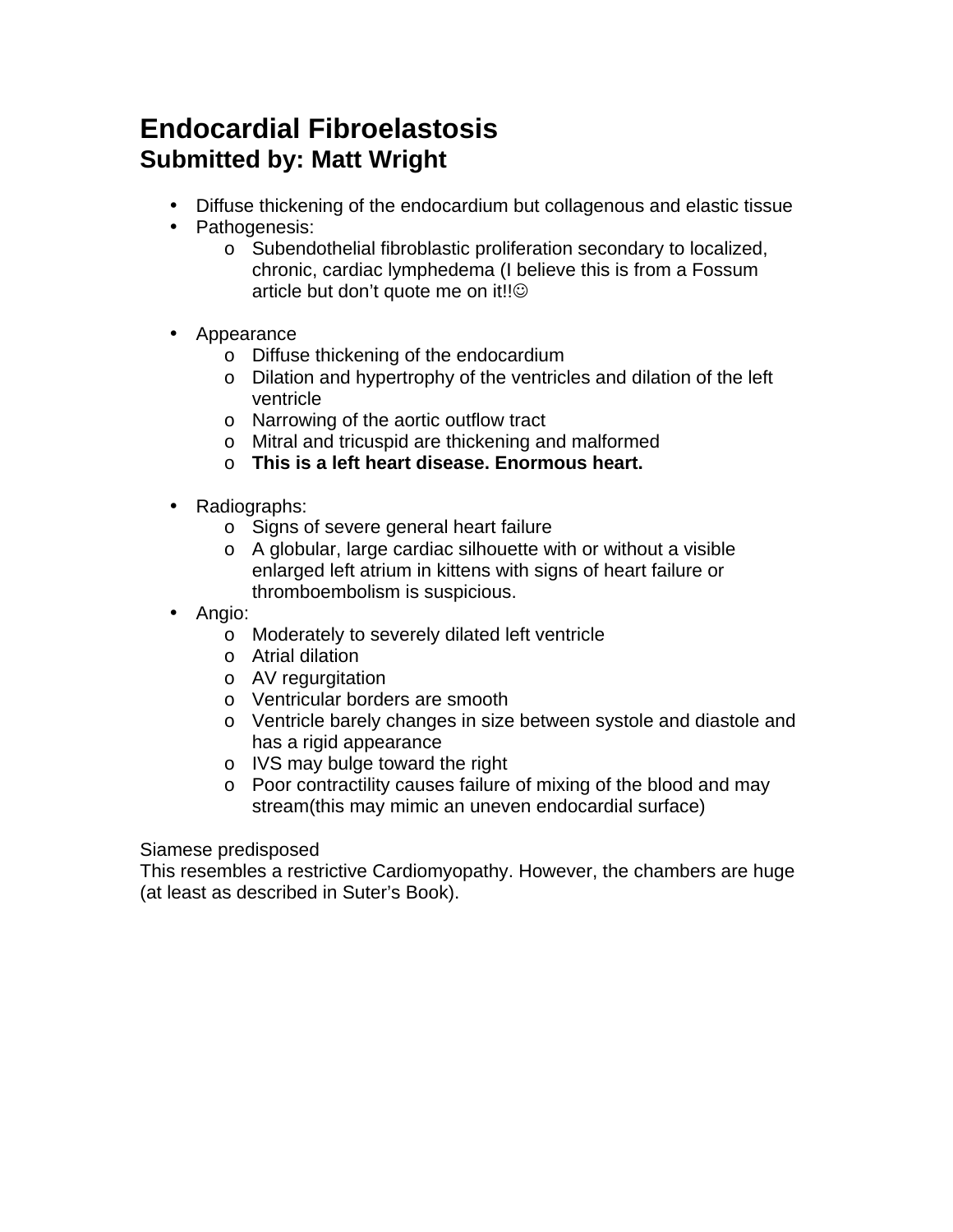# <span id="page-23-0"></span>**Hepatic AV malformations**

Submitted by: Matt Wright

### **Hepatic AV fistulas:**

- Communications between the hepatic artery and portal veins.
	- o Blood bypasses the hepatic sinusoids and flows retrograde into the portal system
	- o Resulting in portal hypertension, ascites, multiple acquired PSS
		- ! Appear as large, thin walled, tortuous pulsating vascular channels that distort the involved liver lobes and elevate the overlying hepatic capsule
	- o Right medial is most commonly affected.
		- ! Hepatic parenchymal changes are similar to that seen with PSS
- Secondary systemic changes are the same as for any AV malformation
	- o Decreased peripheral vascular resistance and pooling of blood in the venous circulation
	- o Increased blood volume, heart rate, and eventually high output heart failure (no dogs have failed and it is presumed that the sinusoids attenuate the increased portal venous pressure so secondary cardiac defects are minimized.
- Etiology:
	- o Congenital: *AKA hamartoma or hemangioma*
		- ! Abnormal development of vessels before differentiation into arteries and veins
	- o Acquired
		- **Trauma, surgery, tumor, rupture of an aneurysm**
		- ! No veterinary reports of acquired
- Clinical Signs
	- o Less than 1.5 years old
		- ! **Acute** ascites, depression, vomit, diarrhea
			- Unknown why it is acute but it is
		- ! Also, HE, wt loss, poor doer
	- o Due to sever portal hypertension
	- o BRUIT over the abdomen
	- o DDX Ascites in young animals
		- **EXECT** Remember, it looks the same as PSS but ascites is uncommon with PSS
		- **Congenital heart**
		- **•** P-losing eneteropathy
		- **•** P-losing nephropathy
		- ! **AV fistula should be considered in all cases of multiple PSS in young animals.**
- Diagnosis
	- o Ultrasound: *Bailey Q: Ultrasonographic findings associated with congenital AV fistula in three dogs. JAVMA 192: 1099, 1988*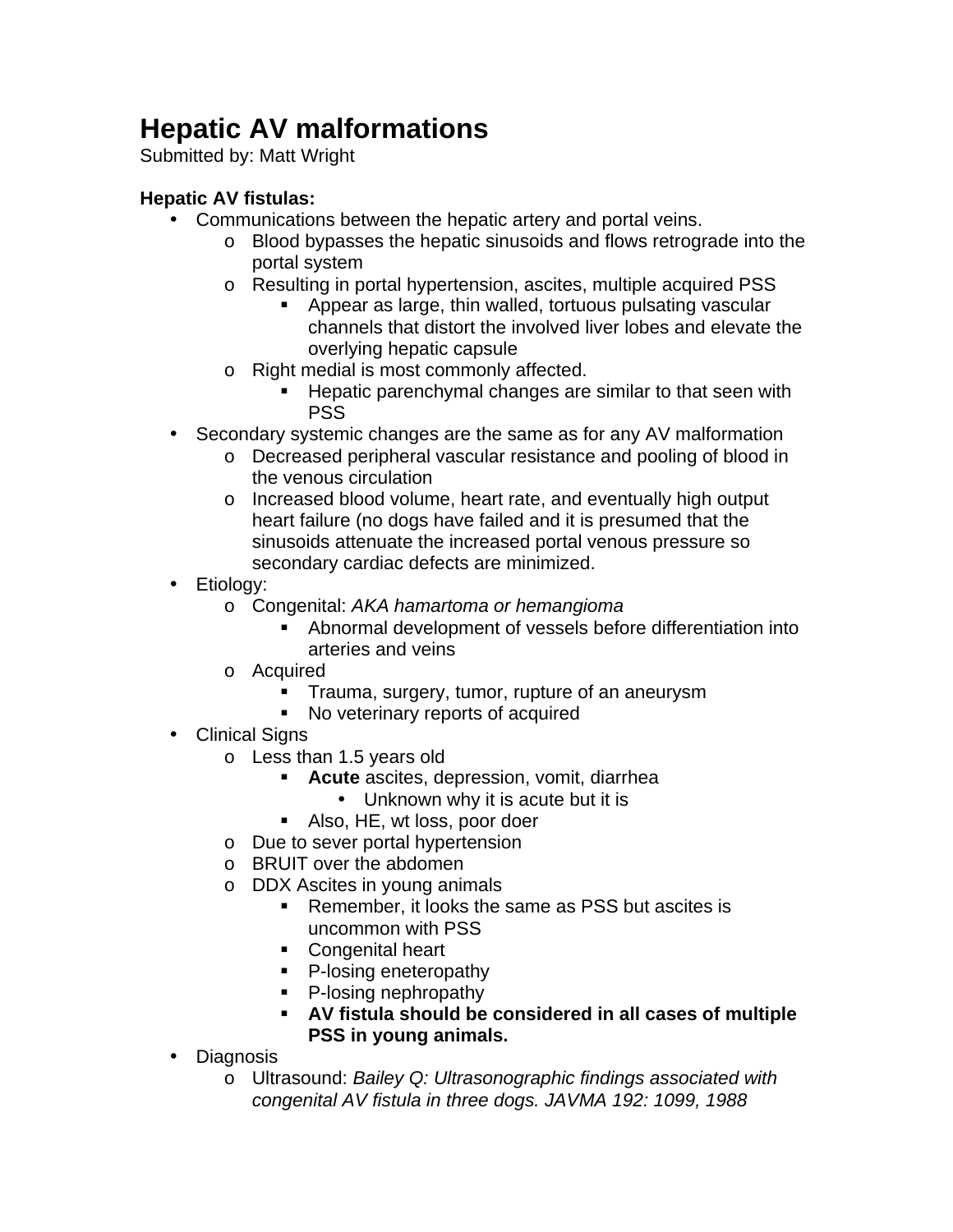- ! The fistula appears as a tortuous, anechoic, tubular structure in the area of the liver
- **EXECONDARY PSS is multiple vessels.**
- **EXEC** Celiac Arteriography or nonselective aortography
	- Contrast outlines hepatic arteries that appear as multiple, dilated, tortuous vessels that communicate directly with the portal vein.
	- Normal arterial phase is absent because of hepatofugal flow into the PV.
	- Multiple PSS as the dilated portal vein fills.
- Treatment:
	- o Surgical resection of affected lobes or de-arterilaization
	- o Poor outcomes because of continued shunting through the acquired PSS>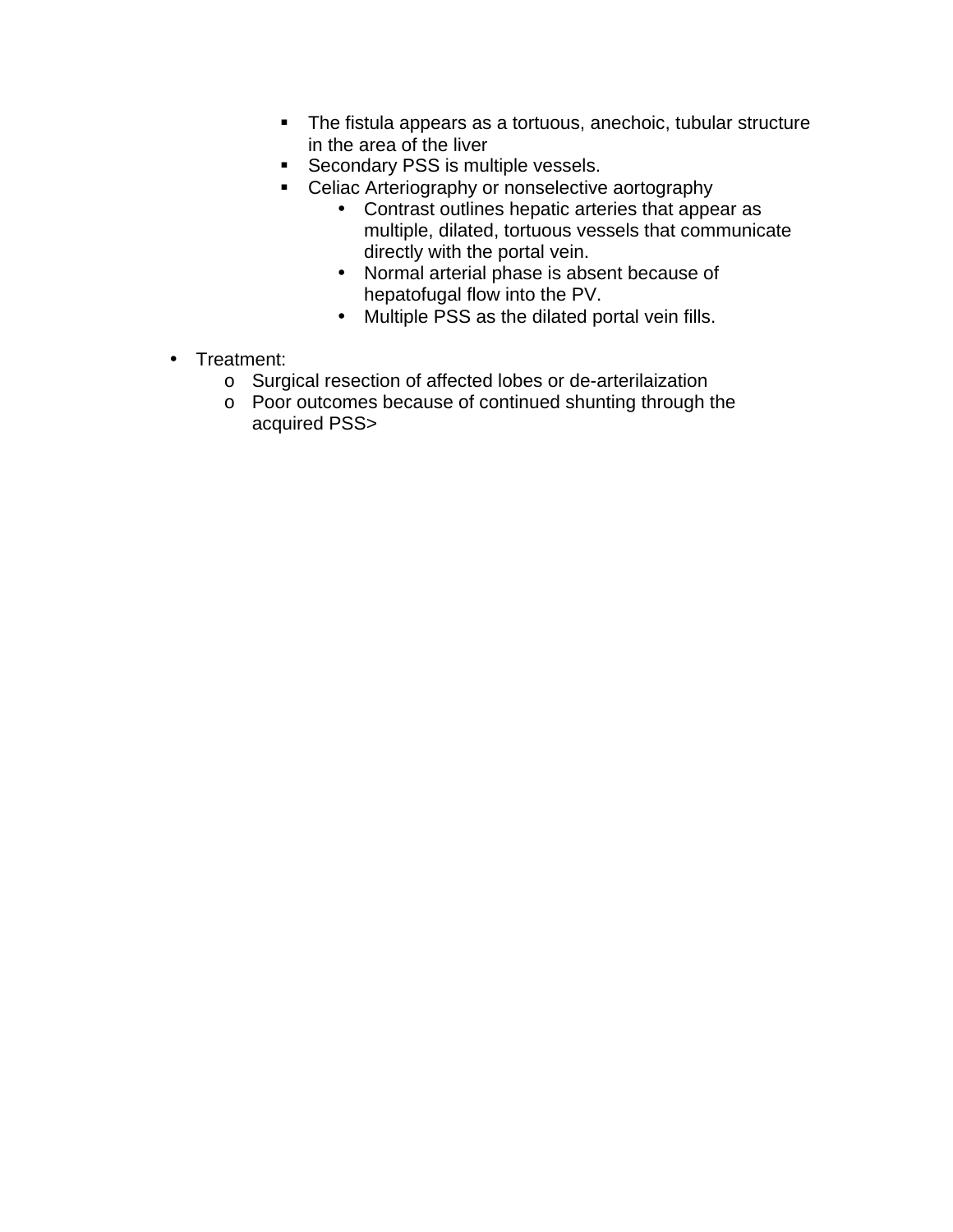# <span id="page-25-0"></span>**Pulmonic Stenosis**

### **Submitted by: Matt Wright**

### **Signalment:**

- Beagles, schnauzer, Chihuahua, bulldog, terrier
	- o Anomalous coronary artery development in the bulldog and boxer
		- **EXECT** Left main CA originates from a single right coronary AA that encircles the stenotic RVOT

### **Developmental Anatomy:**

- Valvular Dysplasia is the most common defect
- o Fusion or hypoplasia of valve leaflets
- Other possibilities in clude
	- o Infundibular
	- o Subvalvular
	- o Supravalvular
- Also commonly associated with tricuspid valve malformation in larger breeds. However, a distinction between dysplasia and a secondary change is not always clear.

### **Pathophysiology:**

- Increased afterload causes RV hypertrophy with bowing toward the left (or flattening)
- Stiff RV is responsible for vigorous atrial contraction (A-wave) in jugular venous furrow
- Diminished RV coronary blood flow
- Clinical signs are most severe with exercise, syncope, tiring, usually >1 year.
	- o May see hypoxemia from shunting across a d PFO or ASD

### **Diagnostics:**

- 1. ECG: RH enlargement
- 2. Cath:
	- a. Pressure gradient across the PV
	- b. Elevated RVEDP
	- c. Elevated RA a wave
	- d. Narrow orifice, dysplastic valves, RVH, secondary dynamic muscular obstruction in the RV infundibulum, enlargement of RCA, poststenostic dilation of the MPA
	- e. A nonselective angiogram shows poststenotic dilation but the lesion may not be seen if a jugular or cephalic injection as there is overlap with contrast in the CVC and RA. May consider a caudal injection.
- 3. RADS:
	- a. RV enlargement
	- b. Poststenotic Dilation of MPA (1oclock)
	- c. Pulmonary Underperfusion (small PA) or normal vessels.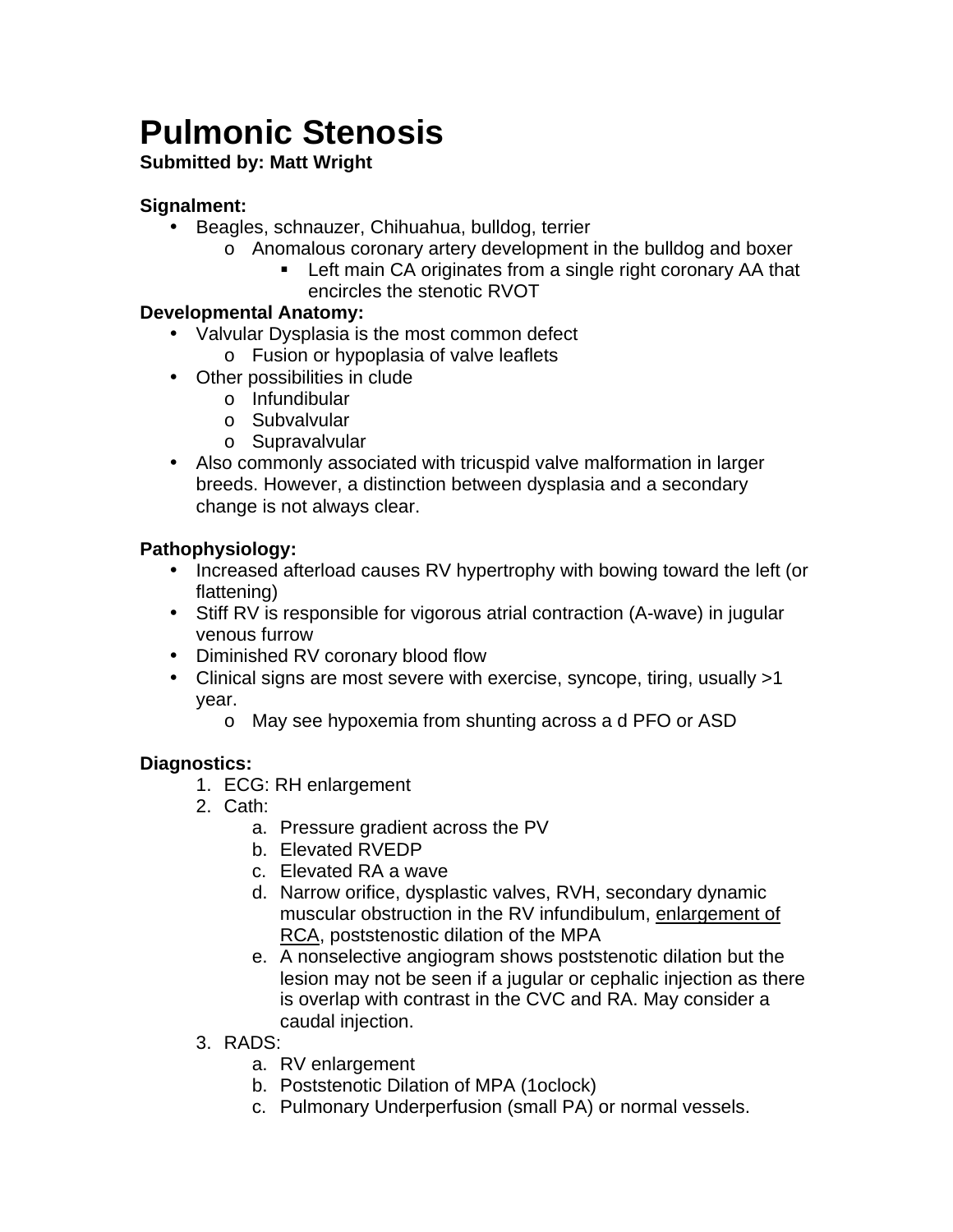- d. Some may just have rounding of the right heart and no gross cardiomegally.
- 4. ECHO:
	- a. Evaluate valve morphology. There are tree types of stenosis lesions:
		- i. Thick immovable dysplastic cusps
		- ii. Fusion of peripheral edges of the valves with a domed valve. In this type the severity is proportional to the degree of fusion
		- iii. Infundibular hypertrophy
			- 1. may be primary or secondary. With time, 96% will have infundibular obstruction
			- 2. **Valvular or Subvalvular are most common**
		- iv. Increased echogenicity of the valve.
	- b. Post stenotic dilation of MPA:
		- i. NORMAL at the valve and gets wider distally.
		- ii. This differentiates from PH or PDA
		- iii. The degree of dilation does not correlate to the severity of the obstruction.
	- c. Septal hypertrophy with a **small chamber**.
		- i. A large chamber indicates TS, PI, or shunt in addition
	- d. RA dilation because 50% have associated tricuspid dysplasia
	- e. Pseudohypertrophy of the LV which is really just decreased preload.
	- f. Doppler:
		- i. <50mmHg=mild
		- ii. 50-75mmHg=moderate
		- iii. >75mmHg=severe
		- iv. Velocity may not really indicate the degree of obstruction if there is a shunt or PI as these two cases will increase volume and increase the derived pressure gradient.

### **Treatment:**

- Cannot precisely say when to treat these but
	- o if >100 do consider treatment
- Balloon valvuloplasty is only applicable if the valves are thin and the annulus is not hyperplasic.
	- o A single right coronary artery is a contraindication
	- o May develop a right BBB from increased intraluminal pressure during dilation
	- o May fail as a result of postsurgical scarring
- Valvulotomy with a patch graft over the outflow tract is best but will not correct a severe subvalvular muscular hypertrophy.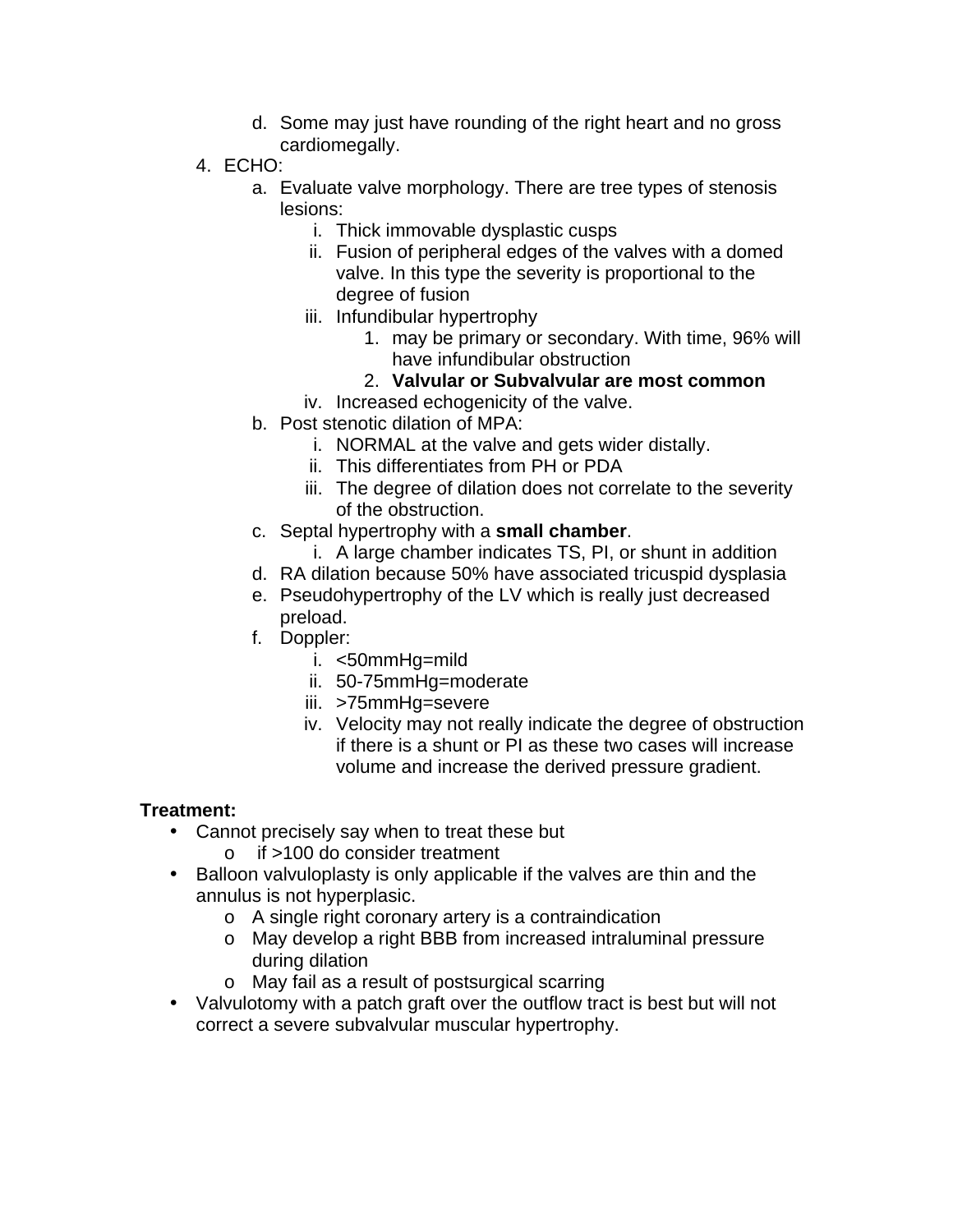# <span id="page-27-0"></span>**Tetrology of Fallot**

### **Submitted by: Matt Wright**

**SIG**: keeshonds, English bulldogs

### **Anatomy:**

- 2 lesions
	- o Pulmonic Stenosis
	- o VSD
- 2 consequences
	- o overriding aorta
	- o RV hypertrophy

### **Pathophysiolog**y:

- Pulmonic stenosis leads to increased right heart pressure and hypertrophy
- Increased RH pressure leads to R-L shunting or deoxygenated blood through the VSD to the LV which is undercirculated
- Hear an ejection murmur of the PS
- This results in **hypoxemia, polycythemia, hyperviscosity, and cyanosis**

### **Diagnostics:**

- 1. RADS:
	- a. Right heart enlargement predominated without left heart enlargement. Overall the size is not huge
	- b. Keep in mind that the MPA is not enlarged like a PS
	- c. Small LA due to poor venous return.
	- d. Filling of the cranial waist with an overriding aorta
	- e. Hypoperfusion fo the lungs
	- f. Some say normal heart size with rounding of the RV border
	- g. "Couer Sabot boot shape heart
- 2. CATH:
	- a. Nonselective angio: simultaneous filling of the PA and AO without contrast in LV
	- b. Equilibration of R and Left systolic pressures
	- c. Oxygen step down in the LVOT with desaturation of aortic blood
	- d. RV hypertrophy, PS with minimal poststenotic dilation, VSD
	- e. Anticoagulants shoul dbe considered to prevent cerebral thromobembolism. Also be warned o the air emboli.
- 3. ECG: right axis deviation
- 4. ECHO:
	- a. RV hypertrophy
	- b. Small LA and LV
	- c. Subaortic VSD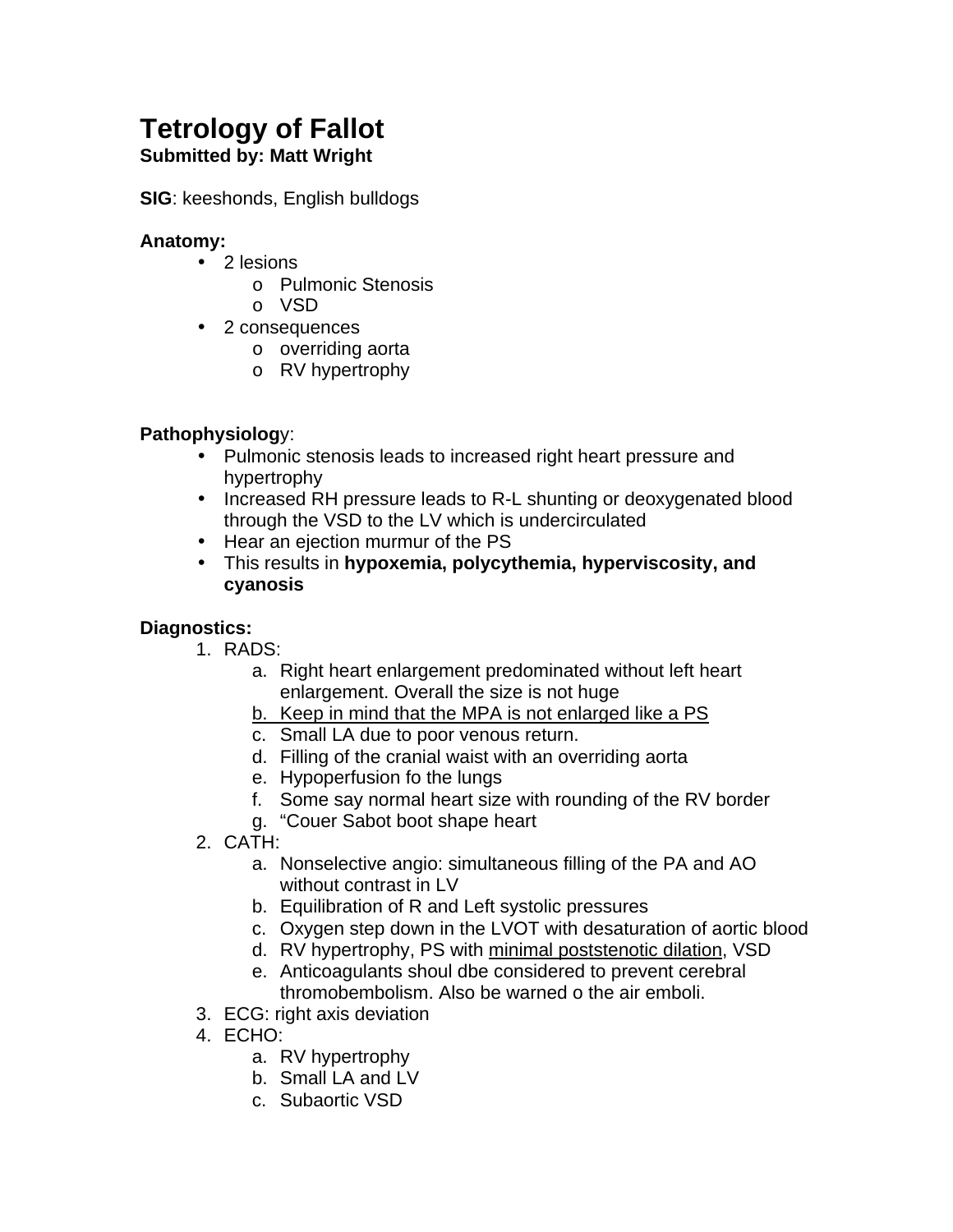- d. Pulmonic Stenosis but the post-stenotic dilation of the MPA is not present due to unloading of the RV through the VSD.
- e. The VSD is usually large and obvious
- f. Bubble study can demonstrate R-L shunt (bubbles in LV lumen)

Prognosis

CHF is uncommon and animals may survive years if hyperviscosity is controlled

Treatment: requires bypass and creation of a L-R shunt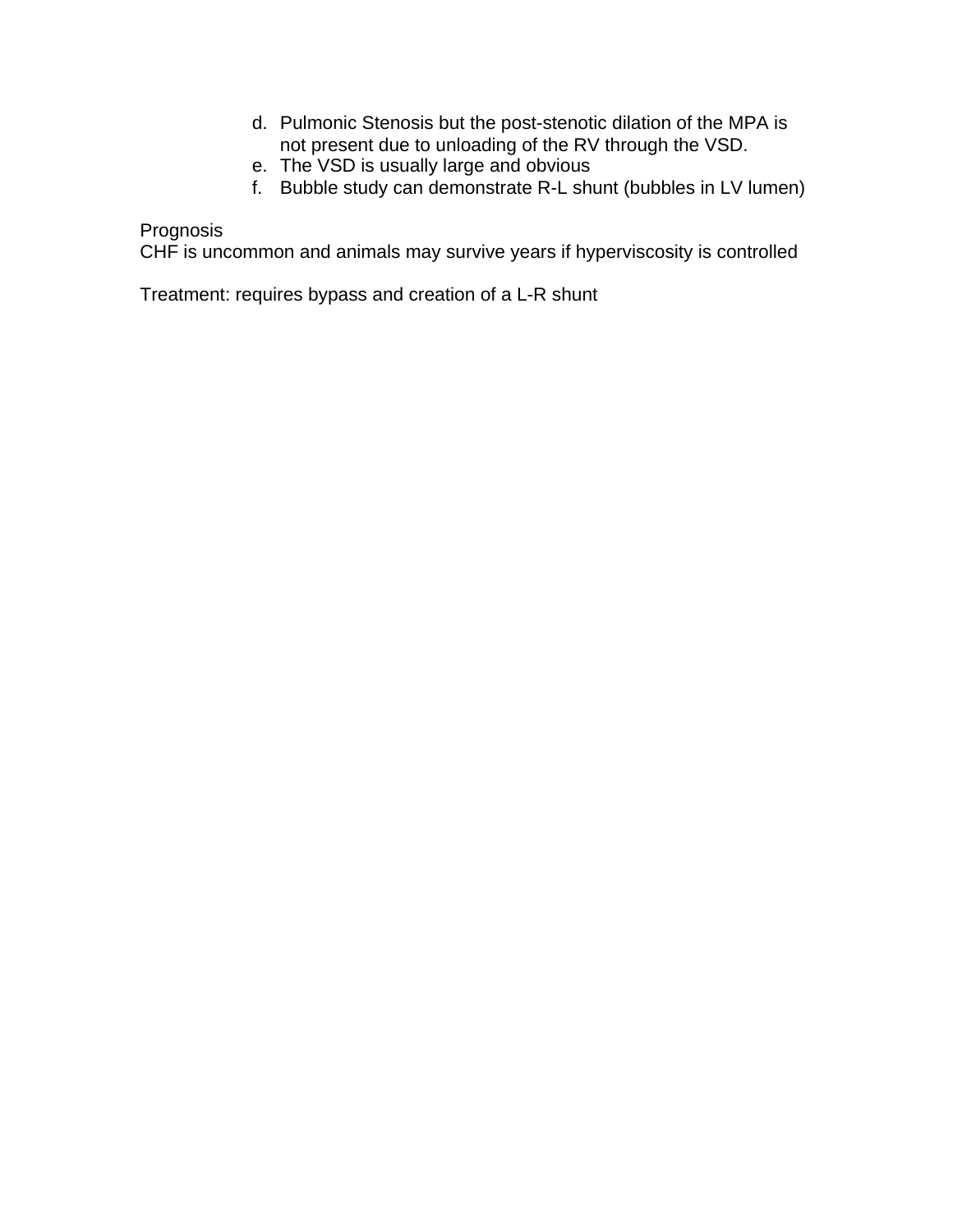### <span id="page-29-0"></span>**Anatomical Relationship of the spinal cord, spinal nerves, and meninges**

Submitted by: Matt Wright

### **Spinal Cord: anatomy:**

- o The cord is divided into segments corresponding to the somites by the serial origins of the roots of the paired spinal nerves.
	- o In addition to the dorsal and ventral roots (see below) the first seven (sometimes eight) cervical segments have rootlets that emerge mediolaterally from the spinal cord and join to form the **spinal root of the accessory nerve** which runs cranially through the foramen magnum
	- o Remember: there is an extra spinal cord segment (C8) in the cervical region and there are only 5 caudal cord segments
- o Central gray matter
	- o Central canal is the residual embryonic neural tube
	- o Dorsal and ventral horns:
		- ! Afferent neurons run (incoming) dorsally
		- **Efferent neurons come in the ventral horn**
		- Dorsal root ganglion
- o White matter:
	- o Divided into three funiculi on each side
	- o The funiculi are composed of ascending and descending nerve fibers many of which are grouped into bundles (fasciculi or tracts)
	- o These tracts connect the brain and interconnected the various spinal segments of the cord.
		- **Examples include: rubrospinal tract, ventral spinocerebellar** tract etc.
- o Dorsal and ventral median fissure

### **Peripheral Nerves:**

- o 12 pairs of cranial nerves
- o pairs of spinal nerves whose total varies with the vertebral formula
- o The origin of the spinal nerves reveals the segmentation of the spinal cord:
	- o Dorsal root: afferent (sensory) fibers whose cell bodies are clumped together to form a visible swelling – the dorsal root ganglion
	- o Ventral Root: Efferent fibers emanating form the ventral horn of the gray matter
	- o These two roots join peripherally to the dorsal root ganglion to form the mixed spinal nerve that leaves the canal through the IVF.
	- o The mixed trunk divides almost immediately to the
		- **Dorsal branch**: smaller branch to dorsal structures (epaxial) only sensory and motor fibers
		- ! **Ventral Branch**: to the ventral structures (hypaxial)
	- o Brachial and lumbosacral plexus: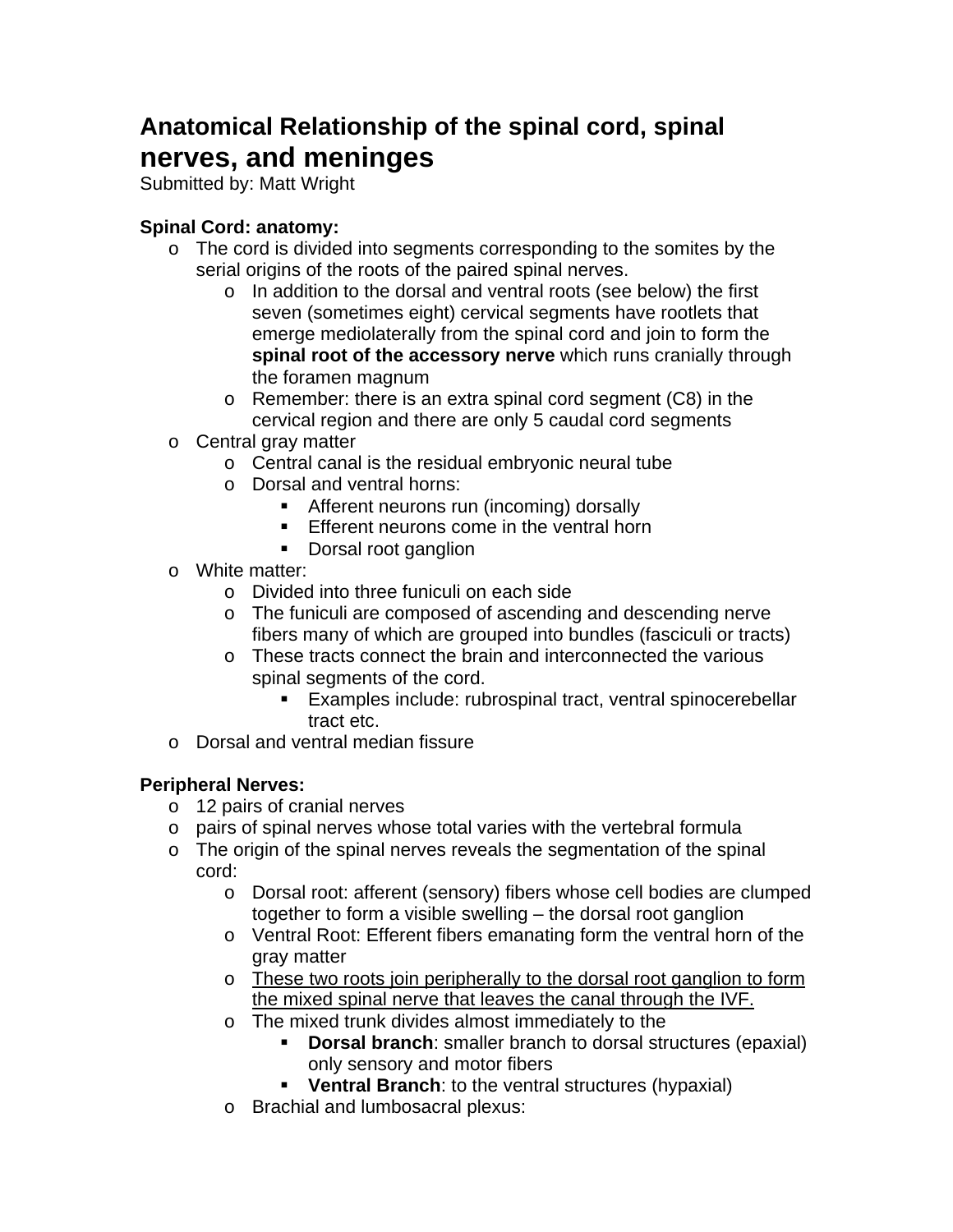- **Brachial Plexus: C6-T2**
- **EXECT** Lumbosacral Plexus: last few lumbar and first two sacral
- o Note: these nerves do not innervate blood vessels, glands, or internal organs. That is taken care of by the autonomic nervous system which is not present at every spinal nerve but the pattern is similar.
- o Cauda Equina: The structure formed by the nerve roots leaving the caudal part of the spinal cord

### **Segmental relationships to vertebrae:**

- o The cord grows slower than the spinal column so it ends in the lumbar region. Therefore, the last spinal nerves must pass progressively caudally to exit form the IVF
	- o The positional relationship between the spinal cord segments and the vertebrae is regionally variable
	- o Spinal cord segments alternatively lengthen, shorten and lengthen again
	- o Remember, spinal roots always travel to IVF formed by corresponding vertebrae so spinal root length reflects the location of the spinal cord segment relative to its numerically corresponding vertebrae
		- ! Spinal roots are short in the initial cervical area and TL region
		- ! The first spinal root exits through a lateral vertebral foramen in C1
		- ! C2-C7 exit through IVF formed by cranial margins of corresponding C2-C7 vertebrae
		- C8 exits through the IVF formed by the cranial margin of T1
		- ! T1-Ca5 exit through the IVF formed but the caudal margins of their corresponding vertebrae
			- The three sacral segments are in vertebral body L5<br>• The 5 caudal segments are in vertebral body L6
			- The 5 caudal segments are in vertebral body L6
- o Initial Cervical Region: the first cervical segment lies within the corresponding vertebra
- o Caudal Cervical through cranial thoracic region: segments are positioned cranial to their respective vertebrae
- o Thoracolumbar region: segments lie within their corresponding vertebrae
- o Caudal lumbar, sacral, caudal region where segments lie progressively cranial to their respective vertebra each nerve emerges cranial to the vertebra of the same number except the eighth that emerges caudally.

### **Meninges**

Three Layers: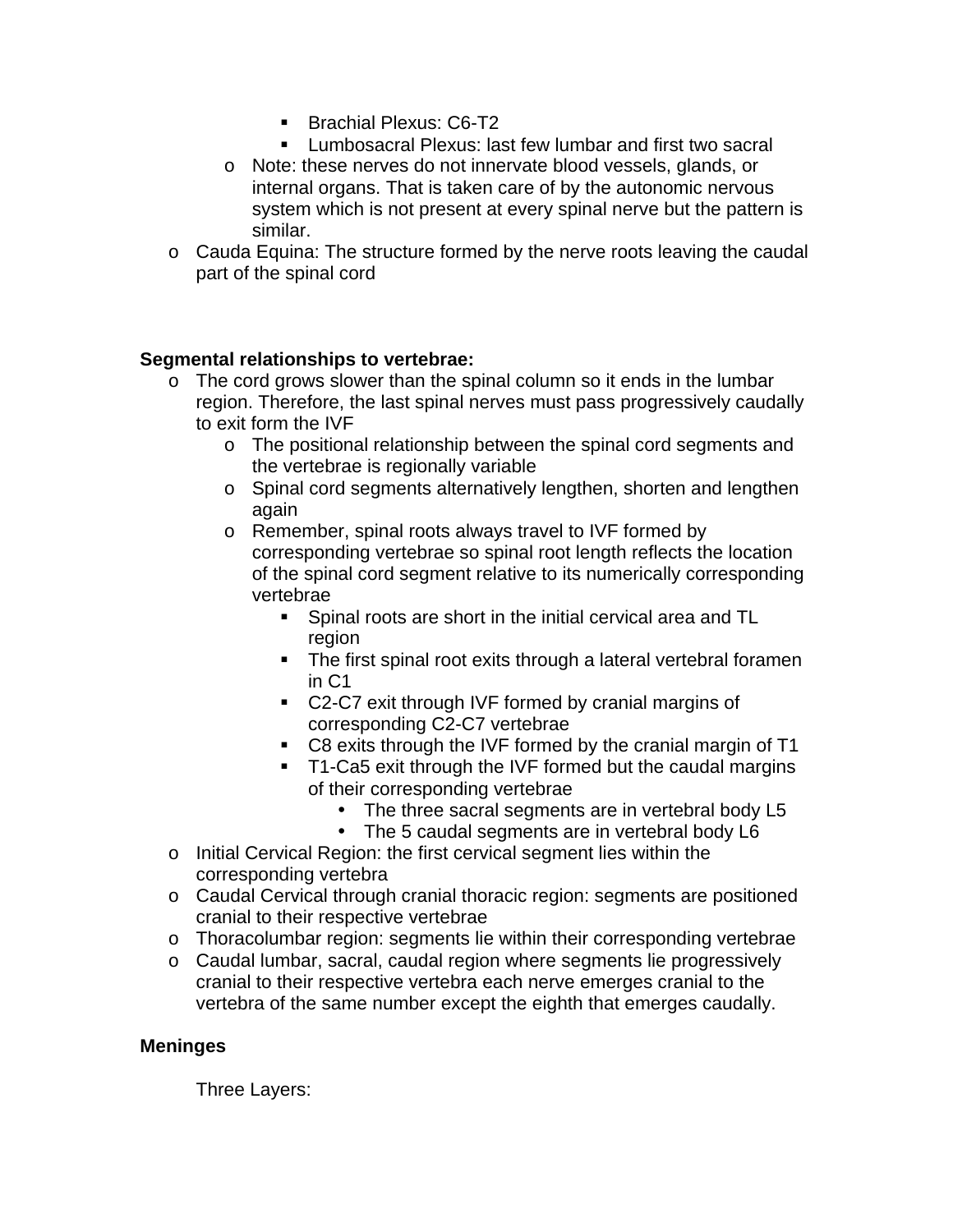- 1. Dura Mater
	- Fused with the inner periosteum of the skull bones
	- The cranial venous sinuses are enclosed within the dura mater.
		- 1. there is no epidural space within the skull
	- Reflections of the dura:
		- i. Falx cerebri:
		- ii. Tentorium Cerebelli: it is ossified in it's median part
		- iii. Hypophyseal fossa
	- Splits at the foramen magnum so it is separated from the vertebra by the epidural space in the spinal cord.
		- i. Epidural space has fat and the internal vertebral venous plexus
- 2. Arachnoid membrane:
	- Separated from the dura mater by the subdural space that normally only has a minute amount of fluid.
	- The spinal part of the subdural space is crossed by s series of **bilateral denticulate ligaments** (extensions of pia) that attach the inner meninges to the dural tube and thus indirectly sling the cord. They anchor laterally.
	- Pia is connected to arachnoid by arachnoid trabeculae
- 3. Pia Mater:
	- Attached to the brain and the cord
	- Leptomeninges: Pia+Arachnoid

The caudal aspect of the cord

- **Conus Medullaris:** caudal to the lumbar intumescence the cord tapers into an elongate cone consisting of segments S2,3,Ca1-5. These segments become successively smaller and are surrounded by caudally directed spinal roots
- **Terminal Filament:** Approximately 1cm caudal to the spinal cord termination (last segment) the cord is reduced to a uniform strand of glial and ependymal cells called the terminal filament. A caudal extension of dura mater that envelopes the filum terminale is the **spinal dura mater filament**.
- **Lumbar Cistern:** A dural sac enclosing the subarachnoid space extends about 2cm beyond the end of the spinal cord before the dura mater constricts around the filum terminale
- **Cauda Equina:** Within the canal the sacral and caudal roots stream caudally beyond the conus medullaris to exit at their respective IVF. Collectively these roots are called the cauda equina. In the dog most of the cauda equina lies caudal to the lumbar cistern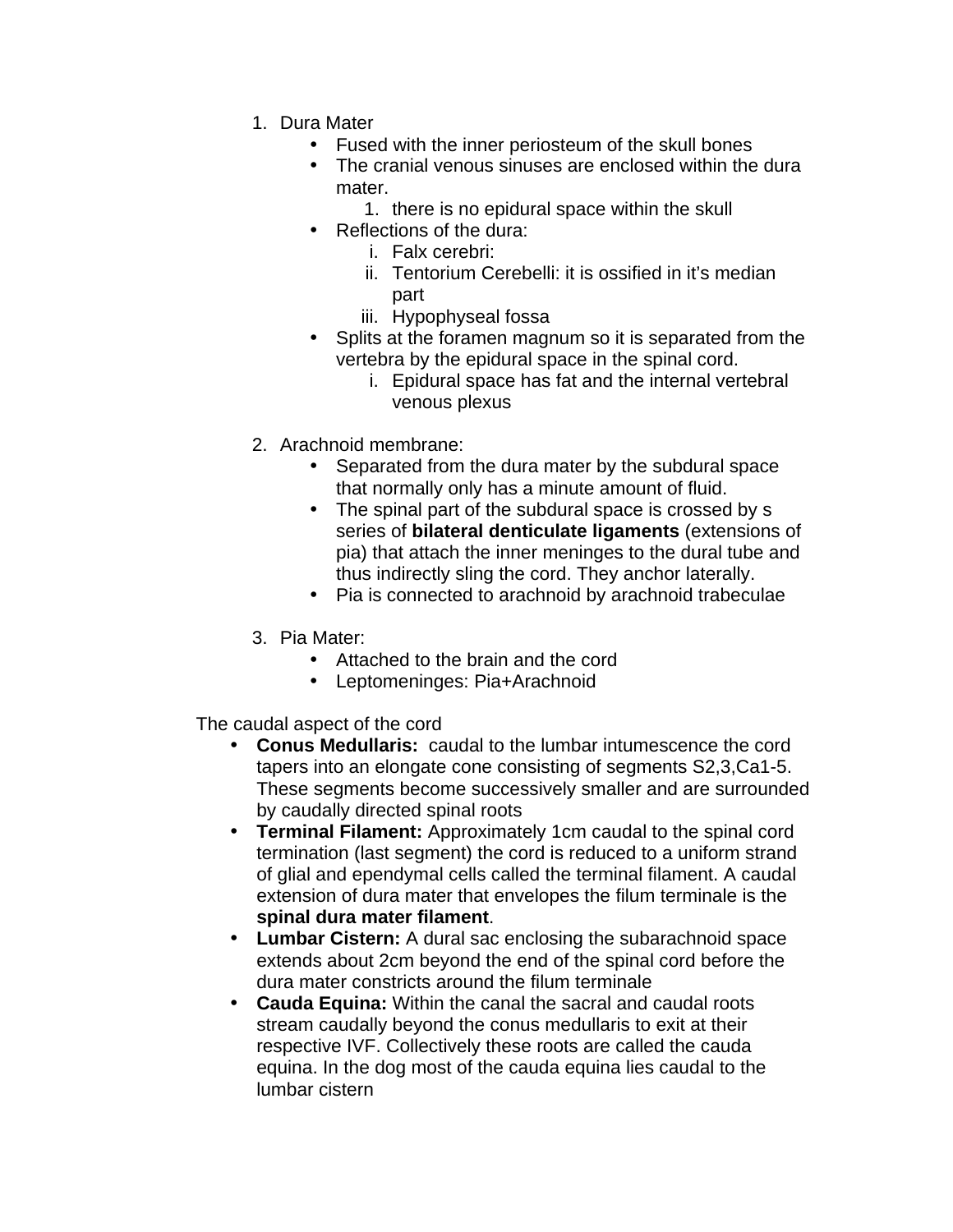References: Millers anatomy of the dog and Dyce, Sack, and Wensing.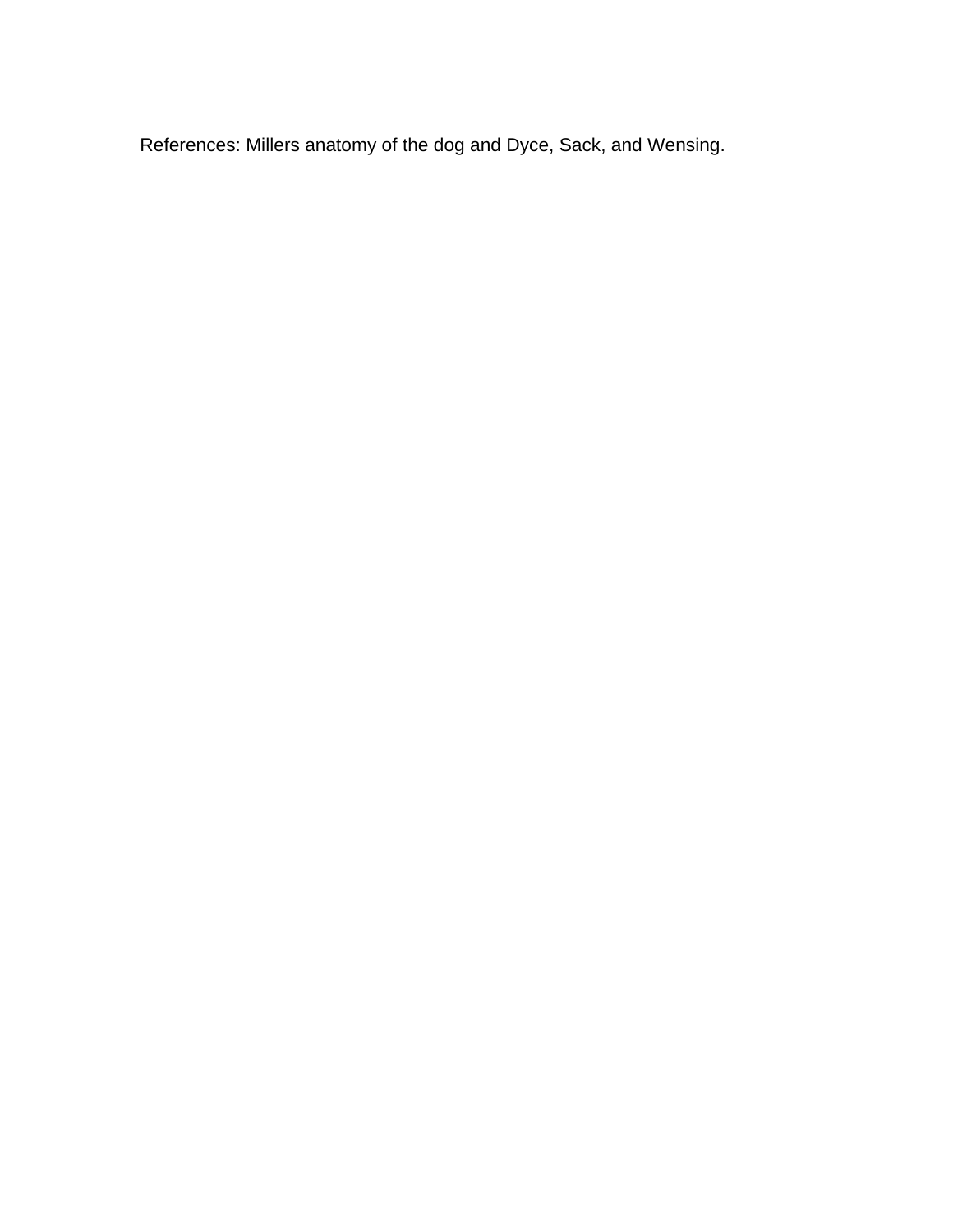### <span id="page-33-0"></span>**The lumbosacral Plexus and innnervation to the hind limb**

### **Submitted by: Matt Wright**

### **The lumbosacral plexus consists of nerve roots of L4-S2**

### o **Femoral Nerve**

- **Exits through the psoas muscles to reach a gap between the** dorsocaudal corner of the flank and the psoas muscles (femoral canal). It is accompanied by the external iliac artery and vein and runs between the sartorius and pectineus.
- **If** Innervates the extensors of the limb
- **Damage is severe as the stifle joint cannot be fixed.** 
	- Saphenous nerve: supplies the skin over the medial limb from stifle to metatarsus. And motor to sartorius

### o **Obturator Nerve**

- ! Follows the medial shaft of the ileum to pass through the obturator foramen
- ! Adductor muscles of the thigh
- ! Injury allows the limb to slip sideways as there are no adductor muscles
- o **Common Lumbosacral Trunk:** gives off the other branches of the limb as it leaves over the ischiatic notch then gives off three branches. After that it continues as the sciatic
	- **Short cranial gluteal nerve**: flexors and extensors of the hip (gluteals)
	- ! **Caudal Gluteal Nerve**
	- ! **Caudal Cutaneous Femoral**
		- **Sciatic:** Supplies the caudal thigh muscles as well as the muscles of the crus and pes. It passes between the middle and deep gluteals then turns toward the thigh caudal to the hip joint where it is protected by the greater trochanter of the femur. Then it runs between the biceps femoris and the semitendinosis before dividing into terminal branches.
			- o **Common Peroneal**: Courses over the lateral aspect of the leg and divides at the fibula and goes dorsal. It supplies the craniolateral muscles of the crus and superficial stuff distally. Paralysis produces overextension of the hock and flexion of the digits that will rest on their dorsal surface (knuckling)
				- **EXECUTE:** Superficial peroneal
				- **Deep Peroneal**
			- o **Tibial**: dives between the heads of the gastroc and supplies the caudal leg after it divides over the point of the hock. Damage will be overflexion of the hock and everextension of the digits.
				- ! Medial Plantar nerve
					- **E** Lateral plantar nerve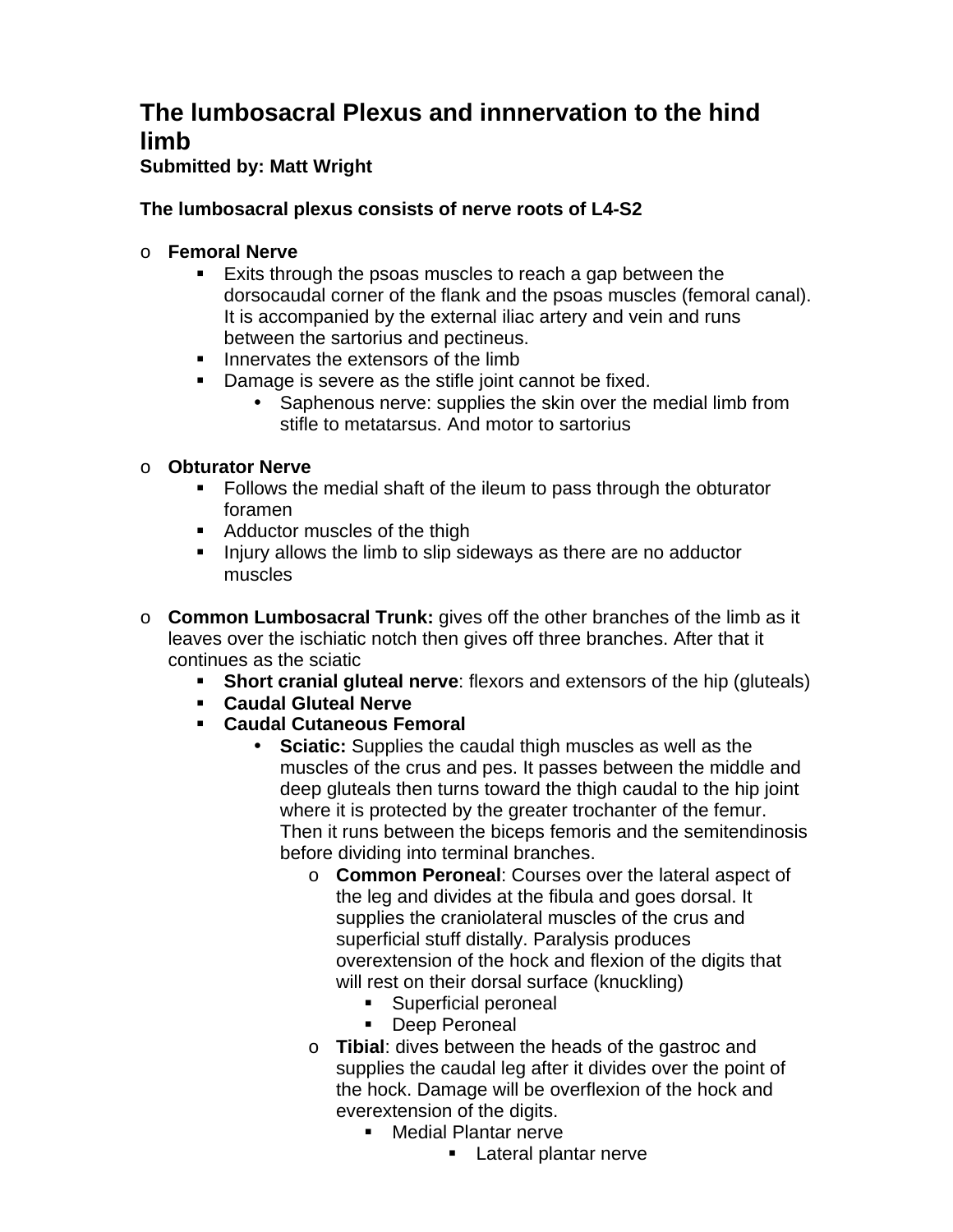### <span id="page-34-0"></span>**Know the nerve supply to the horse distal limb as it pertains to common nerve blocks**

Submitted by: Matt Wright

The thoracic limb:

- Radial nerve does not extend past the carpus in the horse
- **Median**: divides to medial and lateral palmar proximal to **Carpus** 
	- o Median palmar: solely median
	- o Lateral palmar: in combo with ulnar
		- **EXECUTE:** Give off dorsal branch at fetlock
		- ! Continue as palmar digital nerves
- **Ulnar:** divides to dorsal and palmar branches proximal to **Carpus** 
	- o Dorsal br: Descends on lateral dorsal limb
	- o Palmar br: joins with lateral br of median
- **Communicating branch:**
	- o Crosses at mid metacarpus from median to ulnar
- **Deep branch of lateral palmar nerve**
	- o Continues as the medial and lateral **palmar metacarpal nerves**
	- o Travel under buttons of the splint bones
- **Medial Cuntanous antebrachial**
	- o Travels straight down the medial aspect of the dorsal limb right to the fetlock. An extension of the musculocutaneous.

The nerve blocks

- Palmar Digital Block:
	- o Palmar digital nerves to the heel of the foot
- Abaxial Sesmoidean Nerve Block:
	- o Medial and lateral palmar nerves
		- **•** Palmar digital nerves
	- o Dorsal Branch of digital nerve
- Low Four Point
	- o Medial and lateral palmar
	- o Medial and lateral palmar metacarpal
	- o Cutaneous
		- **•** Dorsal branch of ulnar
		- ! Medial cutaneous antebrachial
- High Four point
	- o Medial and lateral palmar
	- o Medial and lateral palmar metacarpal
- Proximal to carpus
	- o Median and ulnar are blocked

#### **The pelvic limb**

- Tibial: divides just proximal to the tibiotarsal joint
	- o Medial Plantar
	- o Lateral Plantar
		- ! Deep branch:
			- Medial Plantar Metatarsal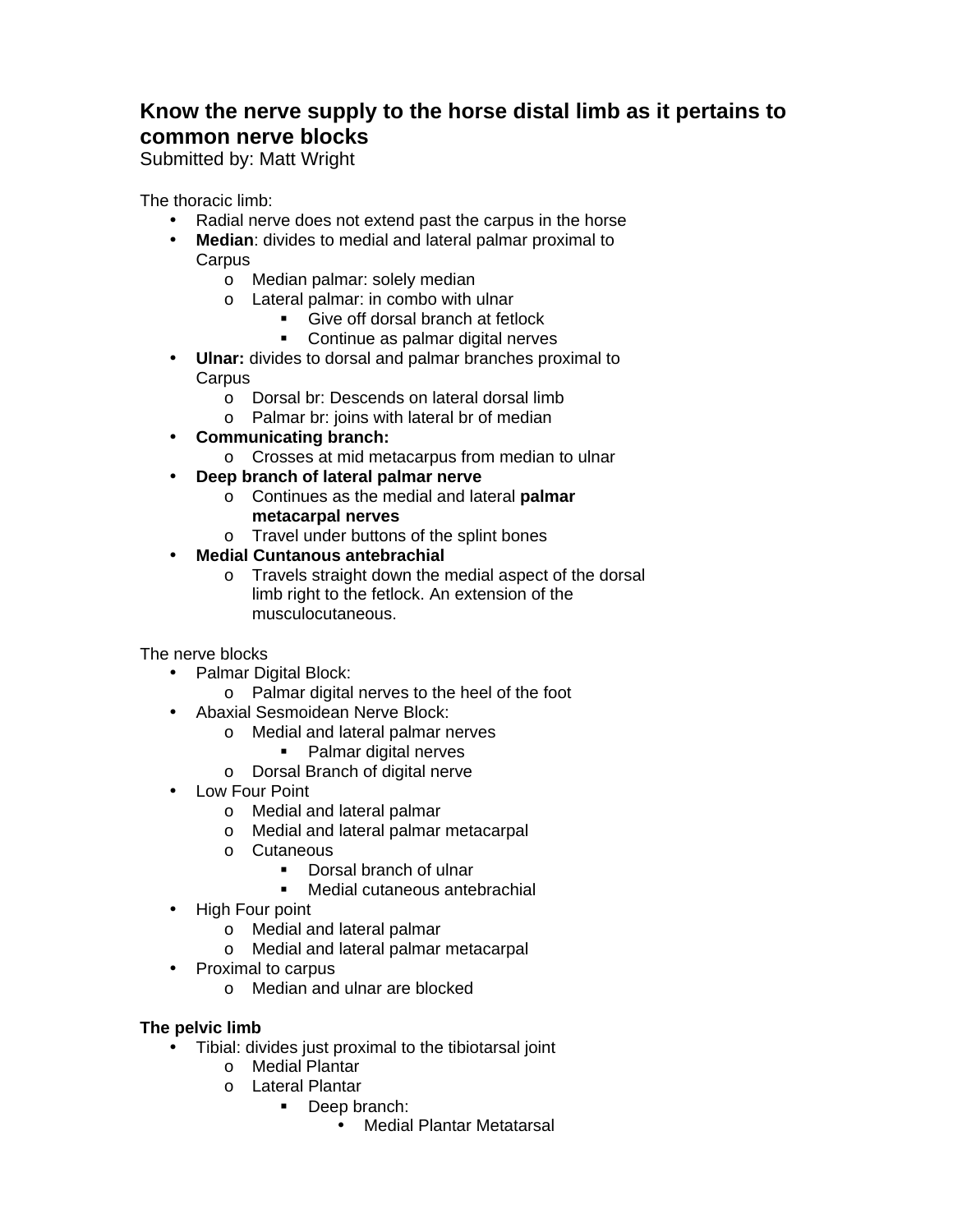• Lateral Plantar metatarsal

\*\*\*Communicating branch connects the lateral and medial plantar nerves in the mid metatarsus

\*\*\*The plantar nerves give off dorsal branches at the fetlock then continue in the foot as the medial and plantar digital nerves.

- Dorsal Limb
	- o Saphenous Passes dorsomedially
	- o Common Peroneal: branched to the superficial and deep peroneal at the stifle
		- ! Superficial Peroneal:
		- ! Deep Peroneal: At the tarsus it divides to become the medial and lateral dorsal metatarsal nerves (great metatarsal nerves) that travel between the cannon and the splint bones. They travel all the way to the foot.

\*\*Don't forget that the dorsal digital extension from the plantar side of the limb come across at the fetlock.

References: Pasquini has an excellent review with cartoon pictures in the book Anatomy of Domestic Animals.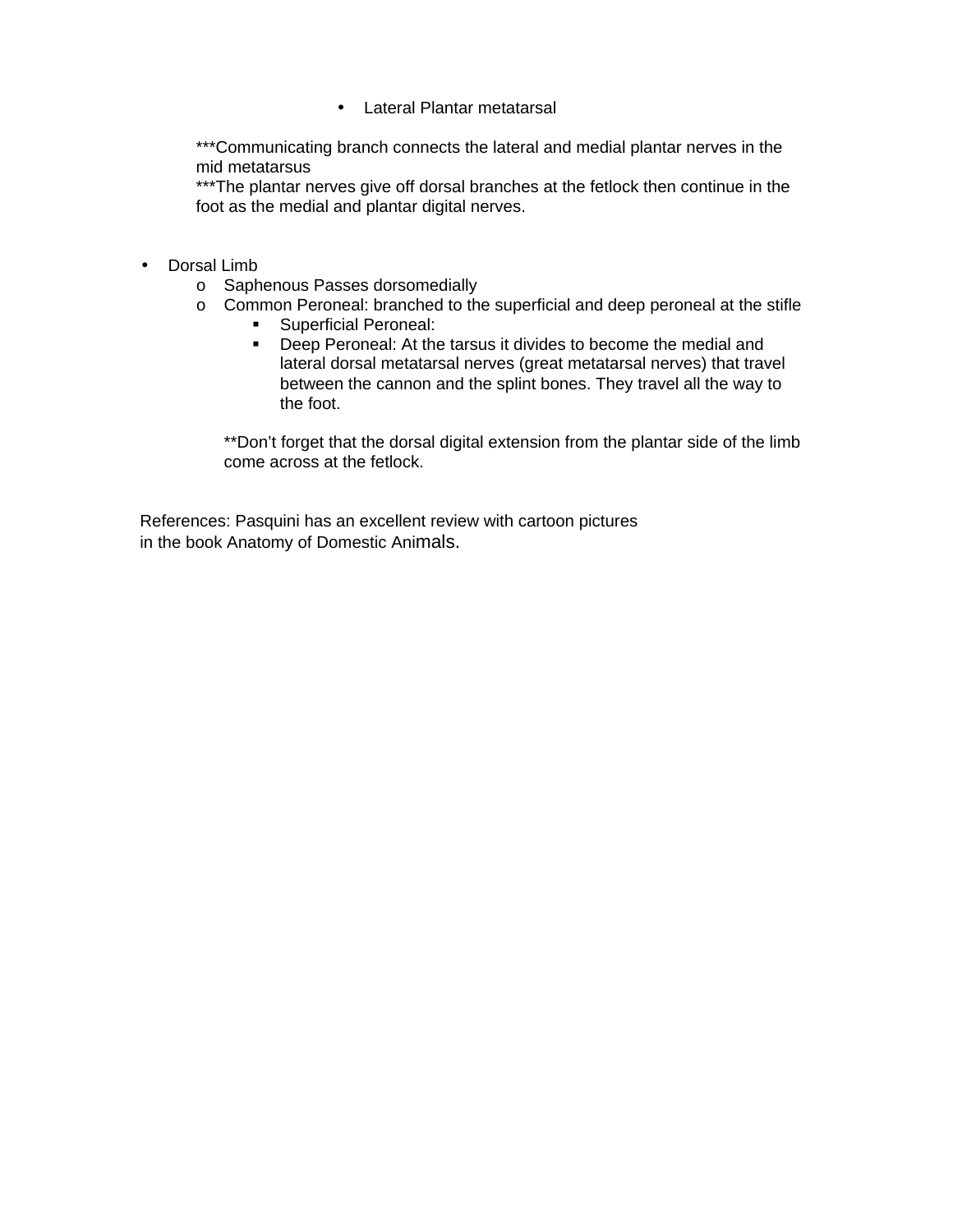## <span id="page-36-0"></span>**Origin of cranial nerves and their function**

Submitted by: Matt Wright

### I. **Olfactory**:

- a. Enters through the cerebrum (all others enter in the brainstem)
- b. Entirely sensory

### **II. Optic Nerve:**

- a. Cell bodies are located in the retina
- b. Enters cranium through the optic foramen
	- i. Crosses at the chiasm
	- ii. Called optic tracts after they cross at the optic chiasm
	- iii. Continues along the brainstem to the lateral geniculate nucleus as it arches around the diencephalon
- c. Goes to the thalamus then to the occipital lobe
- d. Entirely sensory
- e. Assessed by
	- i. Visual placement reactions
	- ii. Menace response
	- iii. PLR

### **III. Oculomotor**

- a. Arises in the midbrain
	- i. Passes through the orbital fissure
	- ii. Travels in the cavernous venous sinus on the way to the orbital fissure
- b. Mixed nerve
	- i. Motor to the extraocular muscles and eyelid
		- 1. dorsal rectus
		- 2. medial rectus
		- 3. ventral rectus
		- 4. ventral oblique
		- ----the sensory comes from the CN 2-----
	- ii. ANS motor to the ciliary body (pupil and accommodation)
- c. Assessed by
	- i. PLR
- d. Damage:
	- i. Strabismus

### **IV. Trochlear**

- a. Arises from the dorsal surface of the brainstem (the only one to leave dorsally)
- b. Exits via the orbital fissure after passage in the cavernous venous sinus
- c. Motor to the dorsal oblique of the eye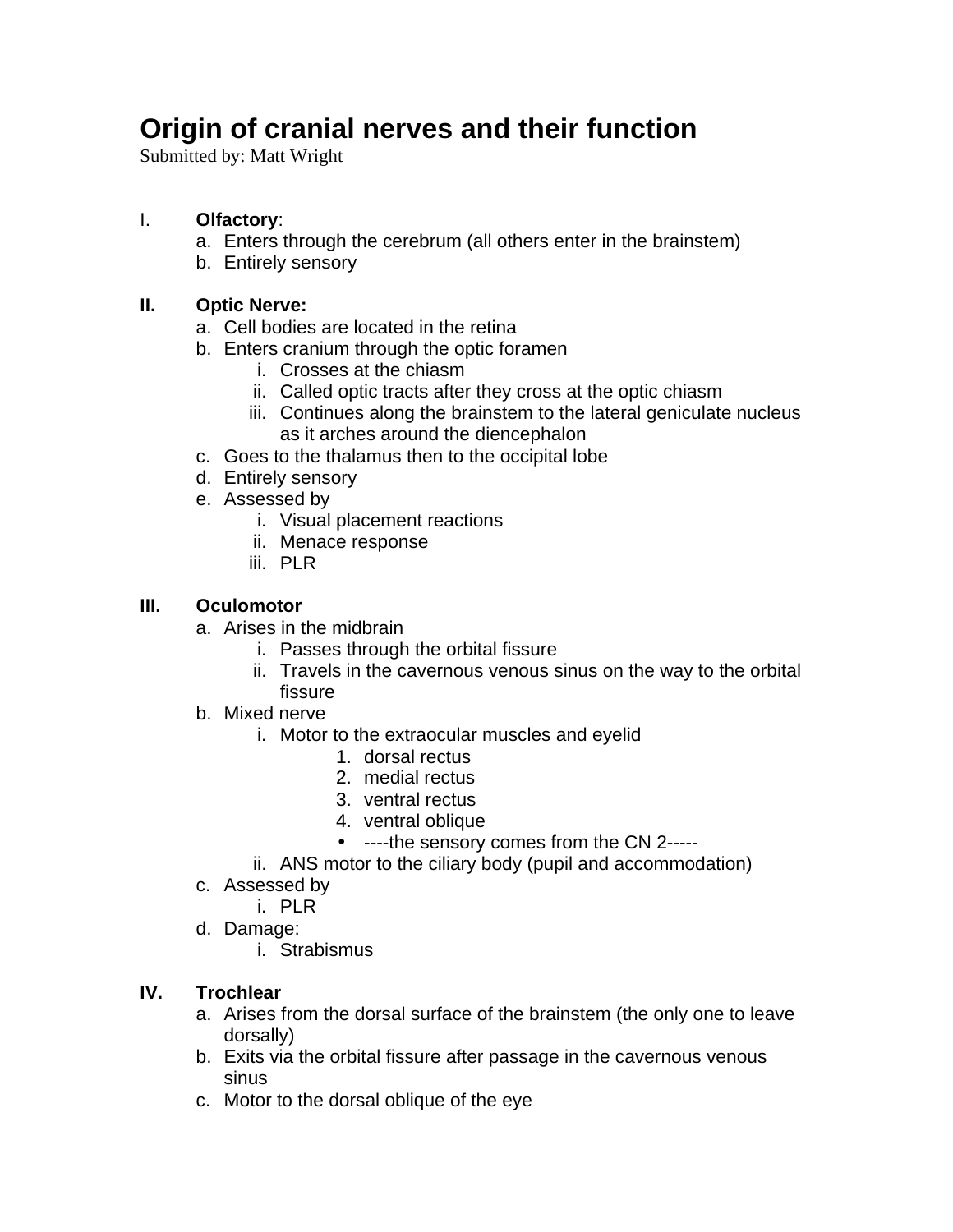- d. The smallest cranial nerve.
- e. Damage:
	- i. Strabismus

### **V. Trigeminal:**

- a. Arises from the pons (the only one to arise from pons) (caudal extent)
- b. A mixed nerve with three divisions
	- i. Ophthalmic: sensory to skin of forehead, cornea, nasal cavity 1. exits via the orbital fissure
	- ii. Maxillary Division: sensory upper teeth, skin of face and oral cavity.
		- 1. exits the skull via the round foramen
		- 2. becomes the Infraorbital nerve traveling in the infraorbital canal
	- iii. Mandibular Division: mixed
		- 1. exits the skull via the oval foramen
		- 2. motor to the muscles of mastication (masseter, temporalis, pterygoid)
		- 3. Sensory to lower cheek and jaw (mental nerve)
- c. To assess
	- i. Atrophy of muscles of mastication
	- ii. Dropped jaw (idiopathic trigeminal neuropathy. Can live but hydration is a problem. Self limit for 21d)
	- iii. Palpebral reflex (also 7)
	- iv. Corneal reflex (also 7)

### **VI. Abducens:**

- a. Motor to the lateral rectus and retractor bulbi
	- i. *Abduct is to move laterally –abducens—need lateral rectus*
- b. Arises from the medulla (thin and on midline)
- c. Exits the skull via the orbital fissure
- d. Assess
	- i. Cannot move eye laterally
	- ii. Strabismus

### **VII. Facial**

- a. Originates from the pons
- b. Exits the skull via the internal acoustic meatus to the stylomastoid foramen
- c. Mixed nerve
	- i. Innervates the muscles of facial expression
		- 1. Auriculopalpebral br: orbicularis oculi: wide eye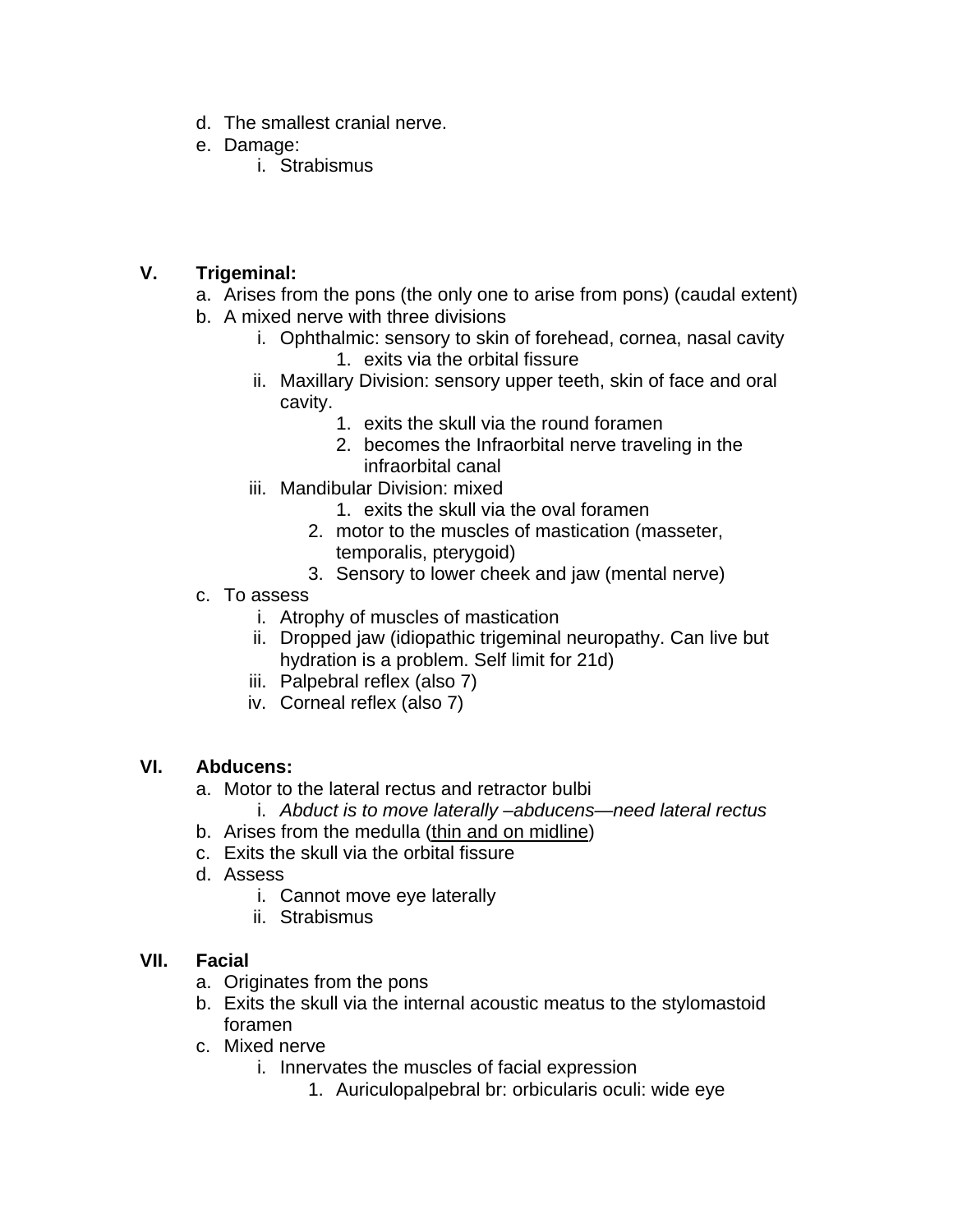- 2. Ventral and dorsal buccal branch: crosses masseter" facial deviation
- ii. Sensory to the rostral 2/3 of the tongue (taste)
- iii. Autonomic to the lacrimal gland, sublingual and mandibular salivary
- d. Assess
	- i. Schirmers : lacrimation
	- ii. Palpebral reflex (also 5)
	- iii. Facial reflex (also 5)
	- iv. Facial symmetry
- e. The course of the nerves
	- i. 7 and 8 run together through the external acoustic meatus then CN 7 crosses the middle ear cavity.
	- ii. 7 leaves the skull through the stylomastoid foramen
- f. Damage due to inner ear infection
	- 1. Peripheral: facial asymmetry with no effect on lacrimation
		- a. Auriculopalpebral br: wide eye and ptosis
		- b. Buccal br: deviation of face
	- 2. Middle ear infections:
		- a. All branches are affected
		- b. Open eyes, facial deviation, loss of lacrimation
		- c. Horners
	- 3. Cranial cavity between brain and internal acoustic meatus
		- a. All branches
		- b. Also vestibular signs
		- c. No horners

### **VIII. Vestibulocochlear**

- a. Two branches
	- i. Vestibular: vestibular proprioception
	- ii. Damage:
		- 1. head tilt
		- 2. leaning and circling toward affected side
		- 3. ataxia
		- 4. nystagmus
			- a. vertical is central
			- b. horizontal or rotary is peripheral or central
		- 5. Unilateral otitis
			- a. Vestibular signs and horners and facial paralysis
	- iii. Cochlear: hearing. Damage is deafness. Runs the organ of corti
- b. Exits the skull via the internal acoustic meatus to the inner ear
- c. Damage:
	- i. Head tilt and circling toward the lesions.
	- ii. Central Nystagmus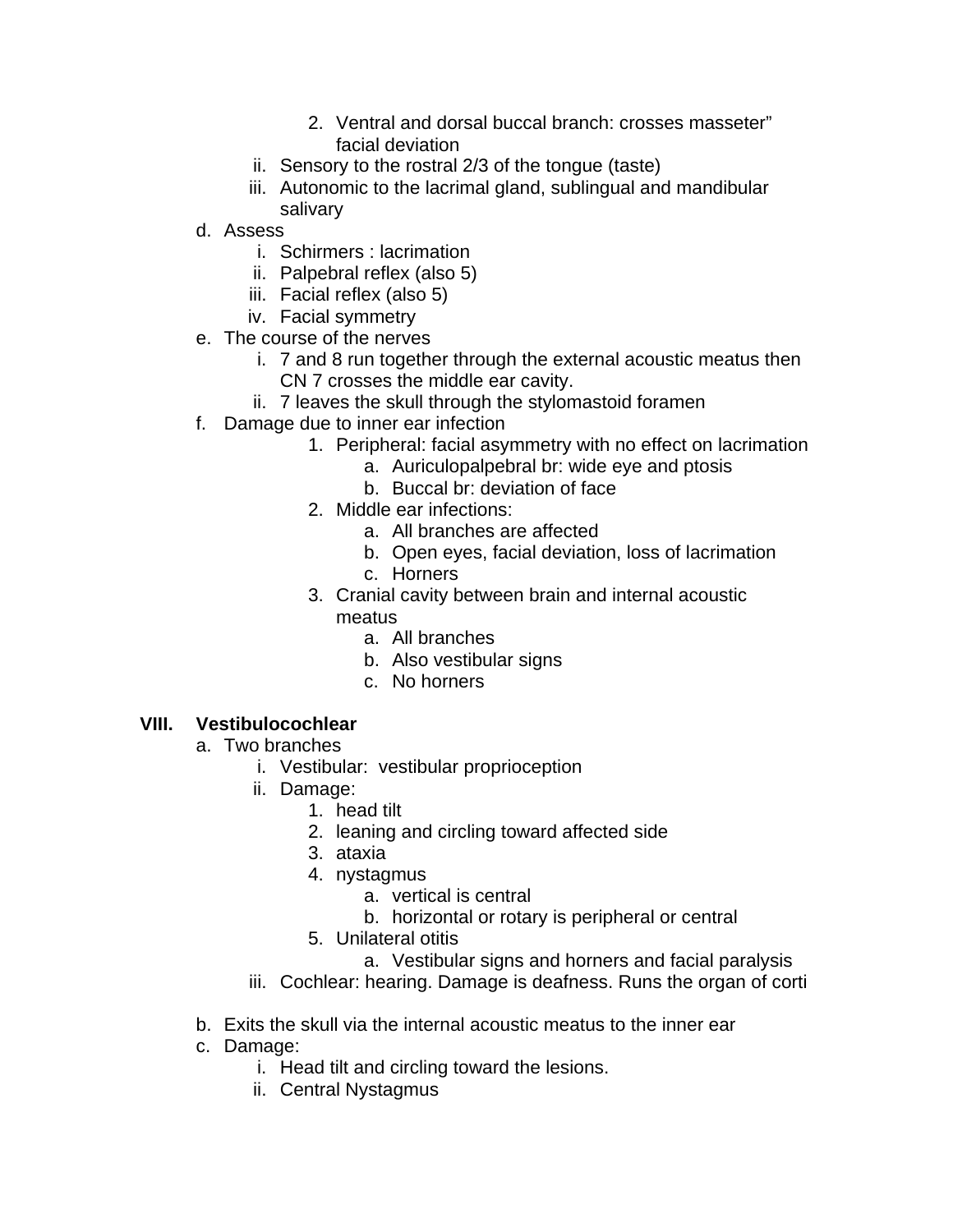- 1. vertical
- 2. changes from one form to another

### **IX. Glossopharyngeal:**

- a. A mixed nerve
	- i. Motor to the pharynx for swallowing
	- ii. Sensory to the caudal tongue and pharyngeal region
	- iii. Taste to caudal 1/3 of tongue
- b. Exits the skull via the jugular foramen
- c. Assess
	- i. Gag reflex test
- d. Damage:
	- i. Pharyngeal paralysis

### **X. Vagus:**

- a. A mixed nerve
	- i. Motor to the muscles of the pharynx
	- ii. ANS to the pharynx, larynx, trachea, esophagus, and thoracic, and abdominal organs.
		- 1. Recurrent laryngeal is a vagal component.
	- iii. Sensory to the baroreceptors and chemoreceptors in aortic body
- b. Course
	- i. Exit through the jugular foramen then out tympanooccipital fissure
	- ii. 9 and 10 do not diverge till late so it is unlikely to damage one without the other.
- c. Damage
	- i. Megaesophagus
	- ii. Left recurrent laryngeal roarers
	- iii. GI signs do NOT Pont to vagus except in ruminants.

### **XI. Accessory:**

- a. The last nerve in the chain in the medulla
- b. Exits the skull via the foramen magnum
- c. Motor to extrinsic muscles of the shoulder and intrinsic muscles of larynx
- d. Damage:
	- i. Cervical muscle atrophy and inability to move neck

### **XII. Hypoglossal**

- a. Muscles of the tongue intrinsic and extrinsic
- b. Exits the skull via the Hypoglossal canal
- c. Assess
	- i. Pull on tongue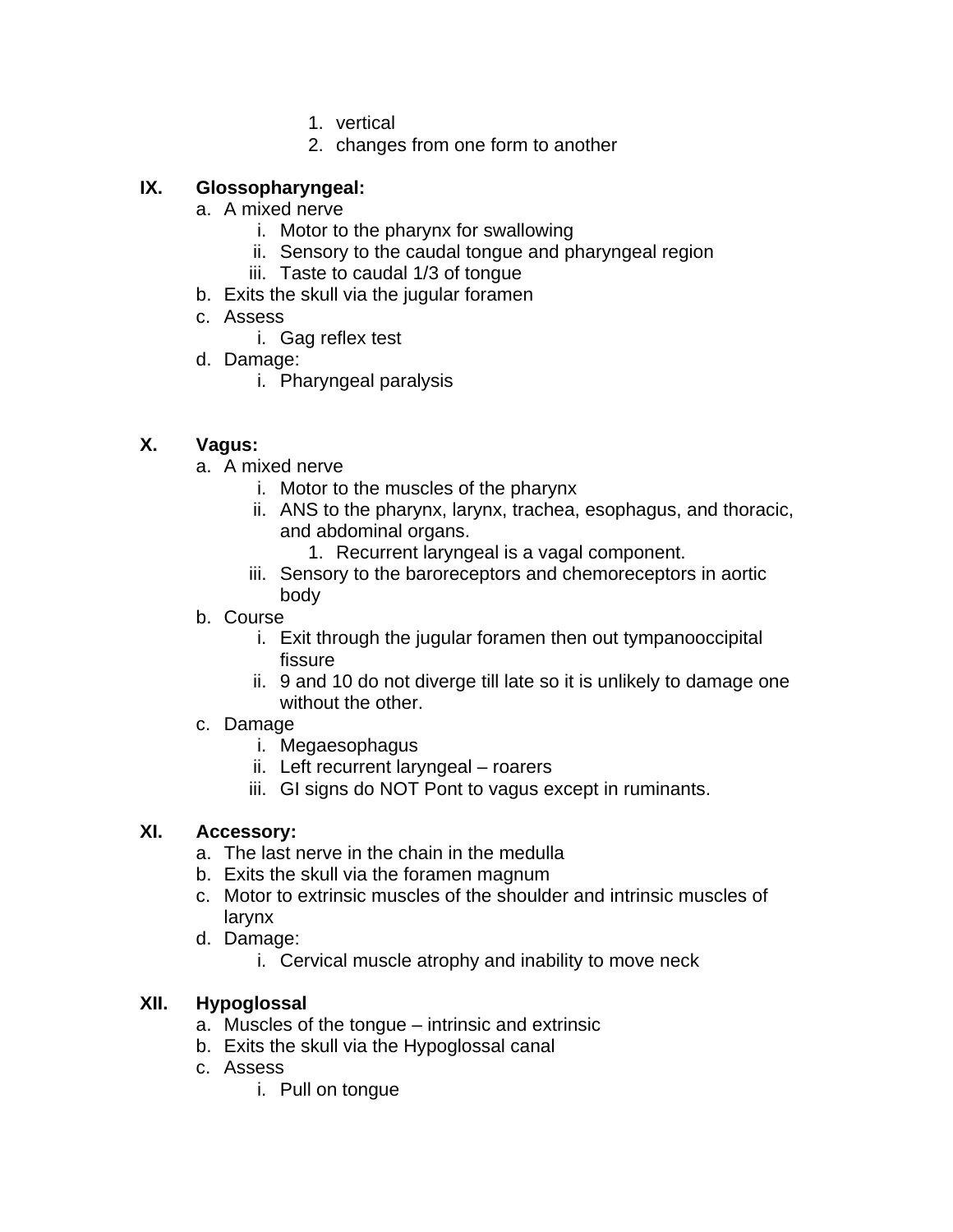### ii. Tongue deviates toward lesion

| <b>Number</b> | <b>Name</b>                 | <b>Exit Strategy</b>                             |
|---------------|-----------------------------|--------------------------------------------------|
| I             | Olfactory                   | <b>Cribriform Plate</b>                          |
| $\mathbf{H}$  | Optic                       | <b>Optic Canal</b>                               |
| Ш             | Oculomotor                  | <b>Orbital Fissure</b>                           |
| <b>IV</b>     | Trochlear                   | <b>Orbital Fissure</b>                           |
| $\vee$        | Trigeminal-ophthalmic       | <b>Orbital Fissure</b>                           |
|               | <b>Trigeminal-Maxillary</b> | Round Foramen                                    |
|               | Trigeminal-Mandibular       | Oval Foramen                                     |
| VI            | Abducens                    | <b>Orbital Fissure</b>                           |
| VII           | Facial                      | Internal Acoustic Meatus to stylomastoid foramen |
| VIII          | Vestibulocochlear           | Internal Acoustic Meatus to inner ear            |
| IX            | Glossopharyngeal            | Jugular Foramen                                  |
| X             | Vagus                       | Jugular Foramen                                  |
| XI            | Accessory                   | Foramen Magnum                                   |
| XII           | Hypoglossal                 | <b>Hypoglossal Canal</b>                         |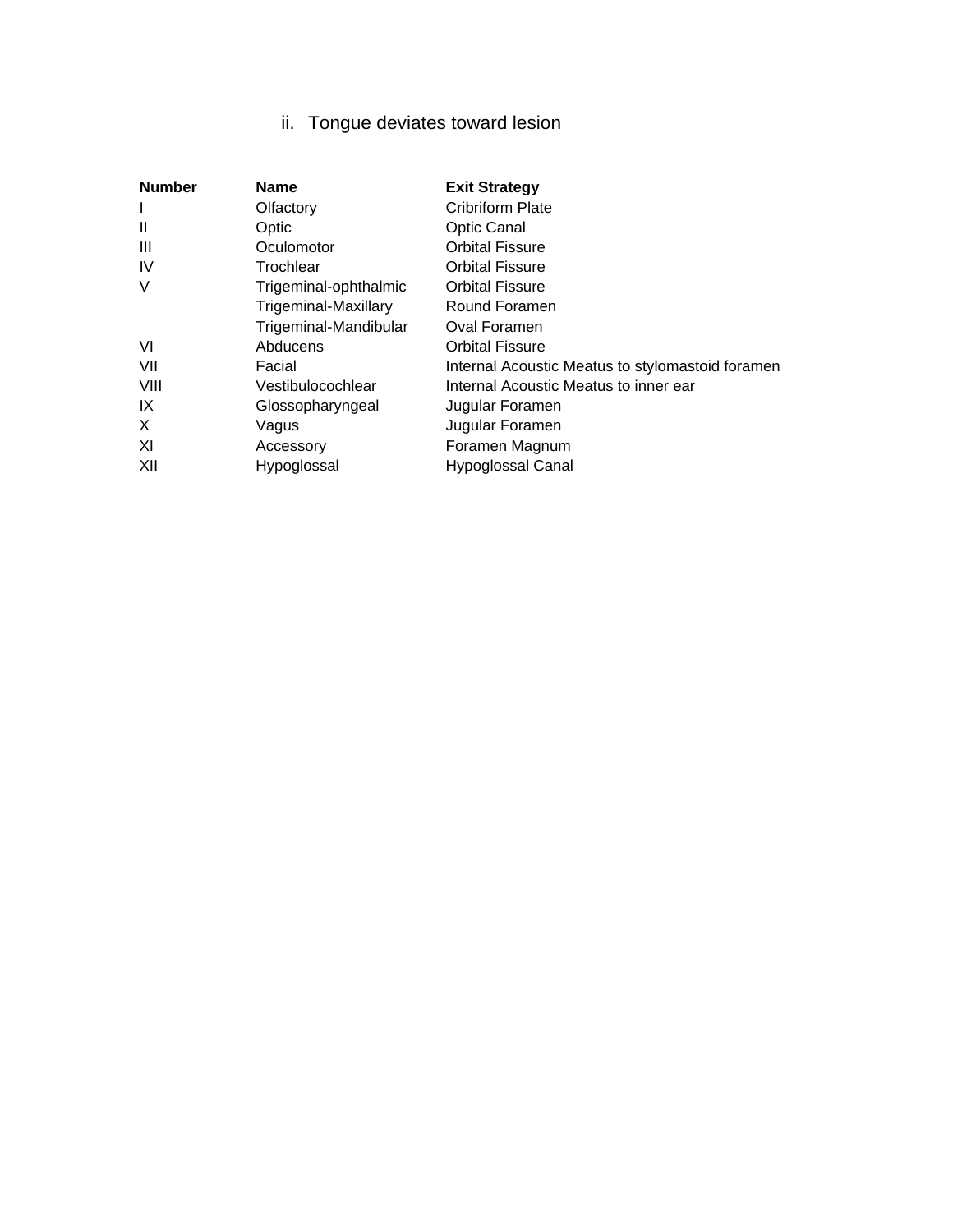### <span id="page-41-0"></span>**Normal Pancreatic Anatomy**

Submitted by: NC State Residents 2003

The pancreas of dogs and cats has a right and left lobe with a small central body, closely related to the duodenum. The slender right lobe runs within the mesoduodenum alongside the descending duodenum; the thicker and shorter left lobe extends over the caudal surface of stomach toward the spleen, within the greater omentum. The body lies in the bend of the cranial duodenum where it is crossed dorsally by the portal vein. In a beagle type dog, the pancreas is approx.1-3 cm wide x 1cm thick x 15 cm length.

The pancreatic duct (Wirsung's duct) drains the part of the pancreas that arises from the right, ventral primordium and opens adjacent to the bile duct into the duodenum via the major duodenal papilla. In the dog a lesser/accessory duct (Santorini's) emerges from the part formed by the left, dorsal primordium and opens in the opposite aspect of gut in the minor duodenal papilla 3-5 cm farther down the gut. Sometimes in the dog, one of the ducts regresses – confusingly, it is usually the pancreatic duct that is absent and not the accessory duct. The 2 ducts usually intercommunicate.

In the cat, the greater duct usually persists and fuses with the bile duct before opening with the major duodenal papilla. In 20% of cats, accessory is also present.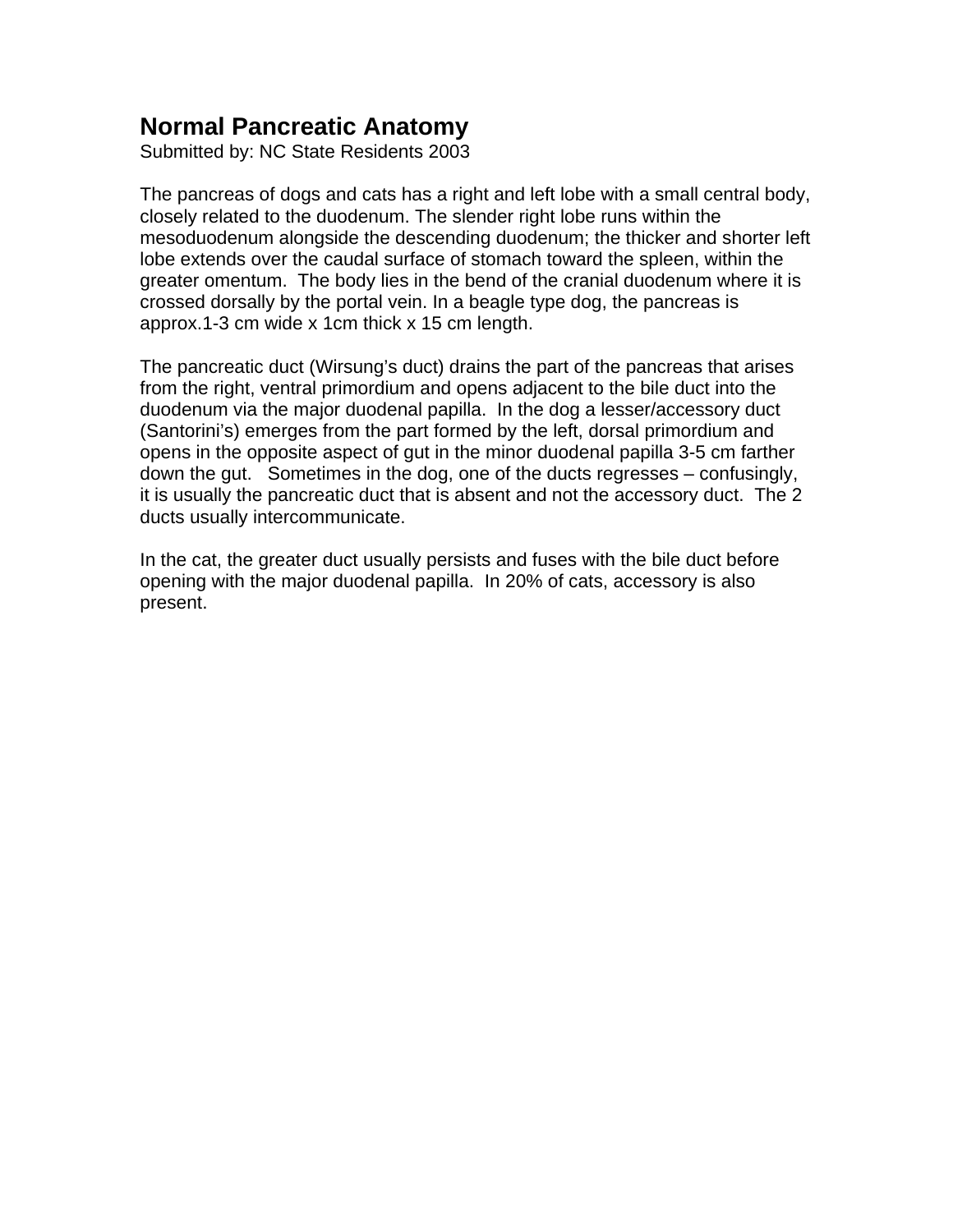### BLOOD SUPPLY

Celiac cranial pancreaticoduodenal

Caudal vena cava portal vein portal vein portal vein portal vein portal vein portal vein

mesenteric

Cranial caudal pancreaticoduodenal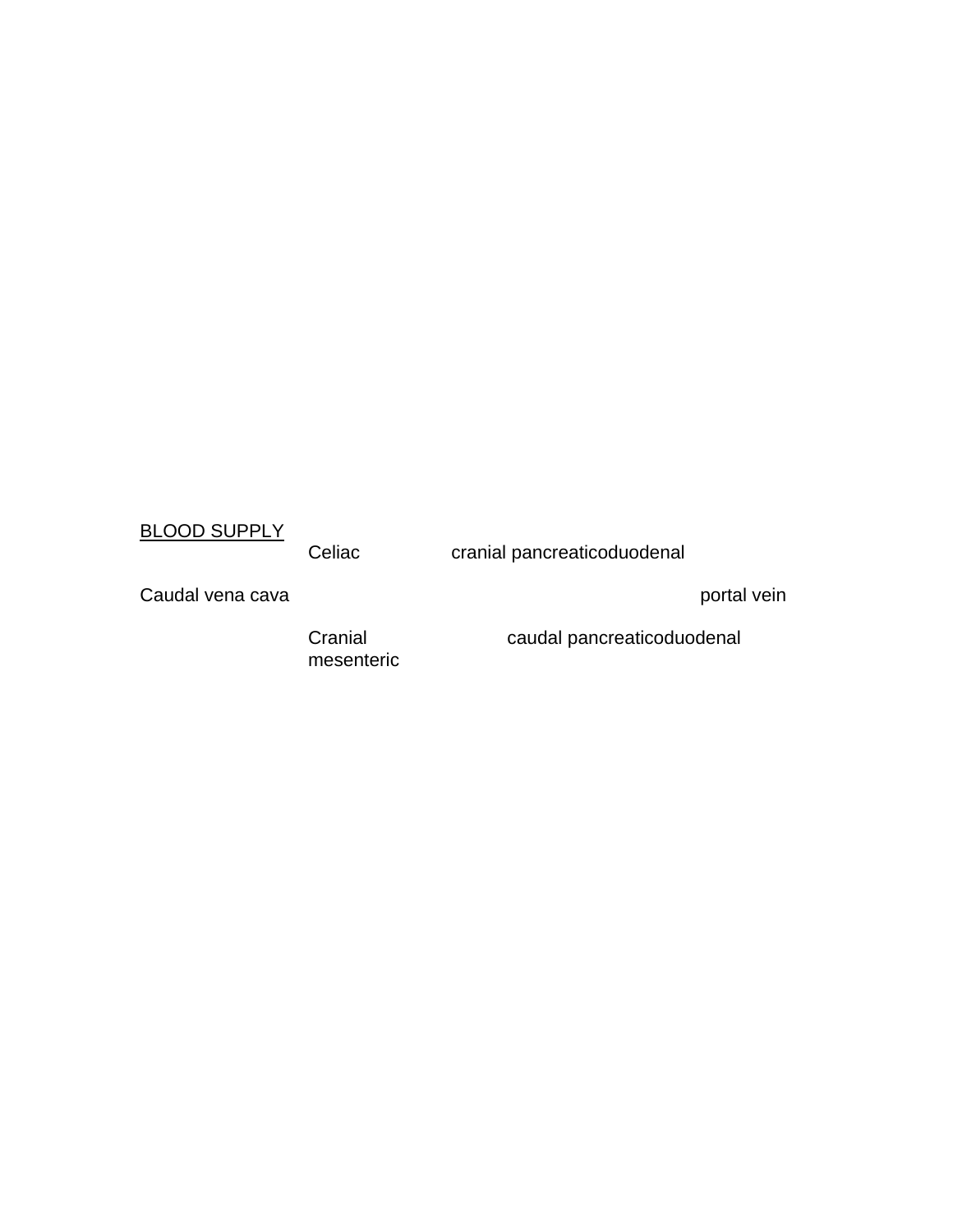### NORMAL EXOCRINE PHYSIOLOGY

Exocrine functions are larger than endocrine (98% of pancreatic mass). Microscopic pancreatic lobules are composed of cells that produce digestive enzymes which are stored in zymogen granules. Pancreatic juice also has bicarbonate that helps neutralize gastric acid and other factors that help absorb cobalamin and zinc. The juice inhibits bacterial proliferation by helping normal degradation of exposed brush border enzymes and exerting a trophic effect on mucosa.

| To prevent autodigestion: | - proteolytic and phospholipolytic enzymes are |
|---------------------------|------------------------------------------------|
| synthesized,              | stored and secreted in the form of             |
| catalytically inactive    | zymogens                                       |
|                           |                                                |

 - from the moment of synthesis, enzymes are segregated in the rough e.r.

- acinar cells contain trypsin inhibitor that is synthesized,

 segregated, stored and secreted with the digestive enzymes = pancreatic secretory trypsin inhibitor

### (PSTI)

The zymogens are activated by enzymatic cleavage of the activation peptide. Enzymes from several sources, including some lysosomal proteases can be activators. Enteropeptidase enzyme (synthesized by duodenal mucosal enterocytes) is great at activating trypsinogens, which activates other zymogens.

The pancreatic basal rate of secretion is about 2% (bicarb) and 10% (enzymes) of maximal secretory rate in response to a meal. Initially after a meal, enzyme rich fluid secretion peaks at 1-2 hours, then a bicarb rich voluminous secretory phase peaks at 8-11 hours.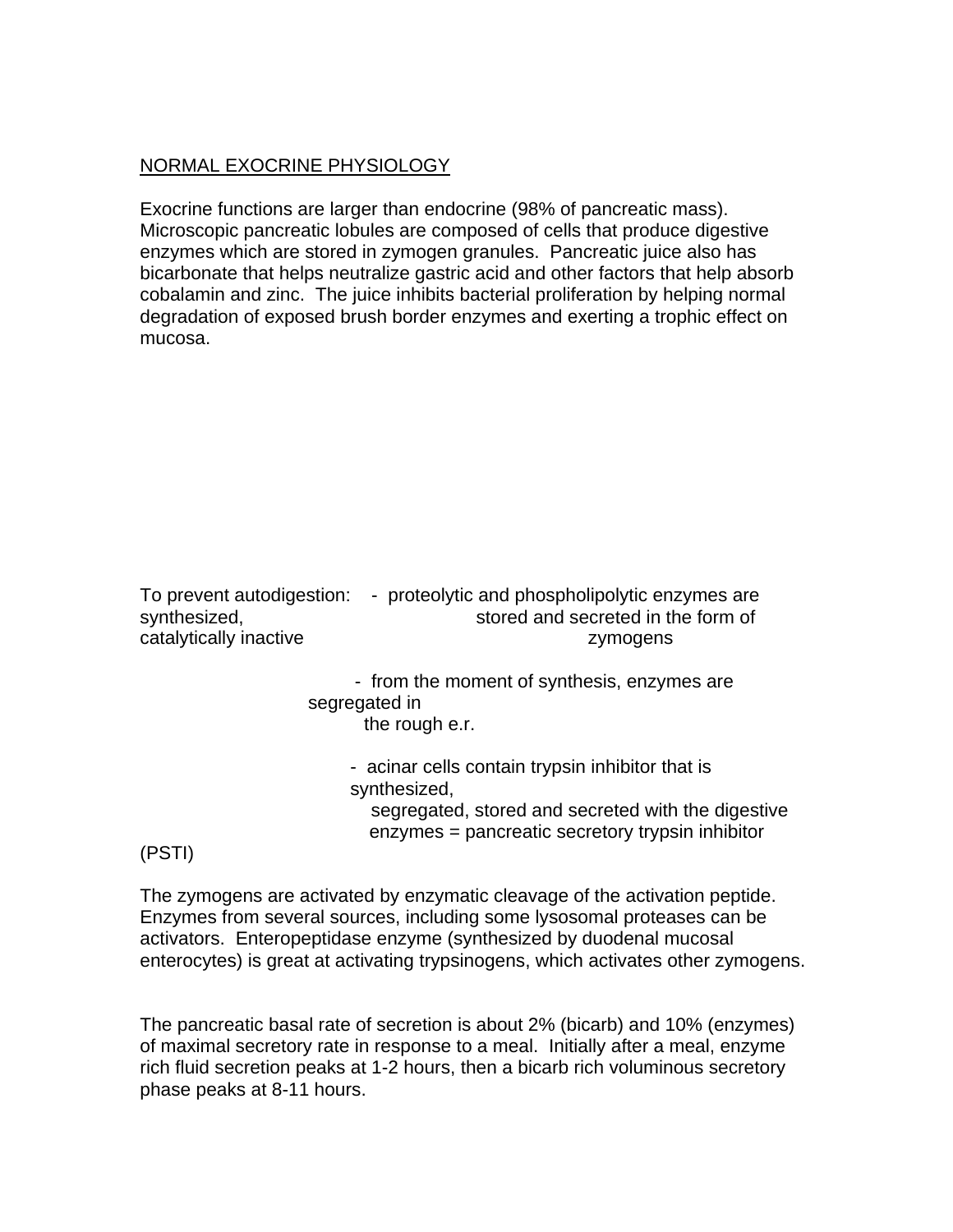Secretion is a response to cephalic stimulation (anticipation, smell, presence of food in stomach/SI). SI releases secretin and cholecystokinin into blood when acid and food are emptied from stomach into duodenum. These stimulate bicarb and enzyme rich pancreatic juice secretion.

### PATHOPHYSIOLOGY OF PANCREATITIS AND PANCREATIC TUMORS

### **Pancreatitis**

Usually divided into acute vs. chronic. Acute pancreatitis is defined as inflammation of the pancreas with a sudden onset (duh). Recurrent acute disease is defined as repeated bouts of inflammation with little or no permanent pathologic change. Chronic pancreatitis is defined as a continuing inflammatory disease characterized by irreversible morphologic change, possibly leading to permanent impairment of function. Post acute episodes may completely resolve or may lead to a smoldering inflammation.

Cats traditionally get chronic mild interstitial pancreatitis and this is often accompanied by cholangiohepatitis.

General belief holds that pancreatitis develops when there is activation of digestive enzymes within the gland, resulting in autodigestion. This likely starts with zymogen activation within acinar cells via abnormal fusion of lysosomes and zymogen granules (basically a failure of the secretory process or of normal subcellular mechanisms for effective segregation of zymogens and lysosomes).

Progression of disease is helped along by free radicals, which peroxidize and damage lipids in cell membranes. (usually in a normal patient before this happens, free radicals are detoxified before harm can be done) The injuries lead to increased capillary permeability due to endothelial cell membrane damage and results in pancreatic edema.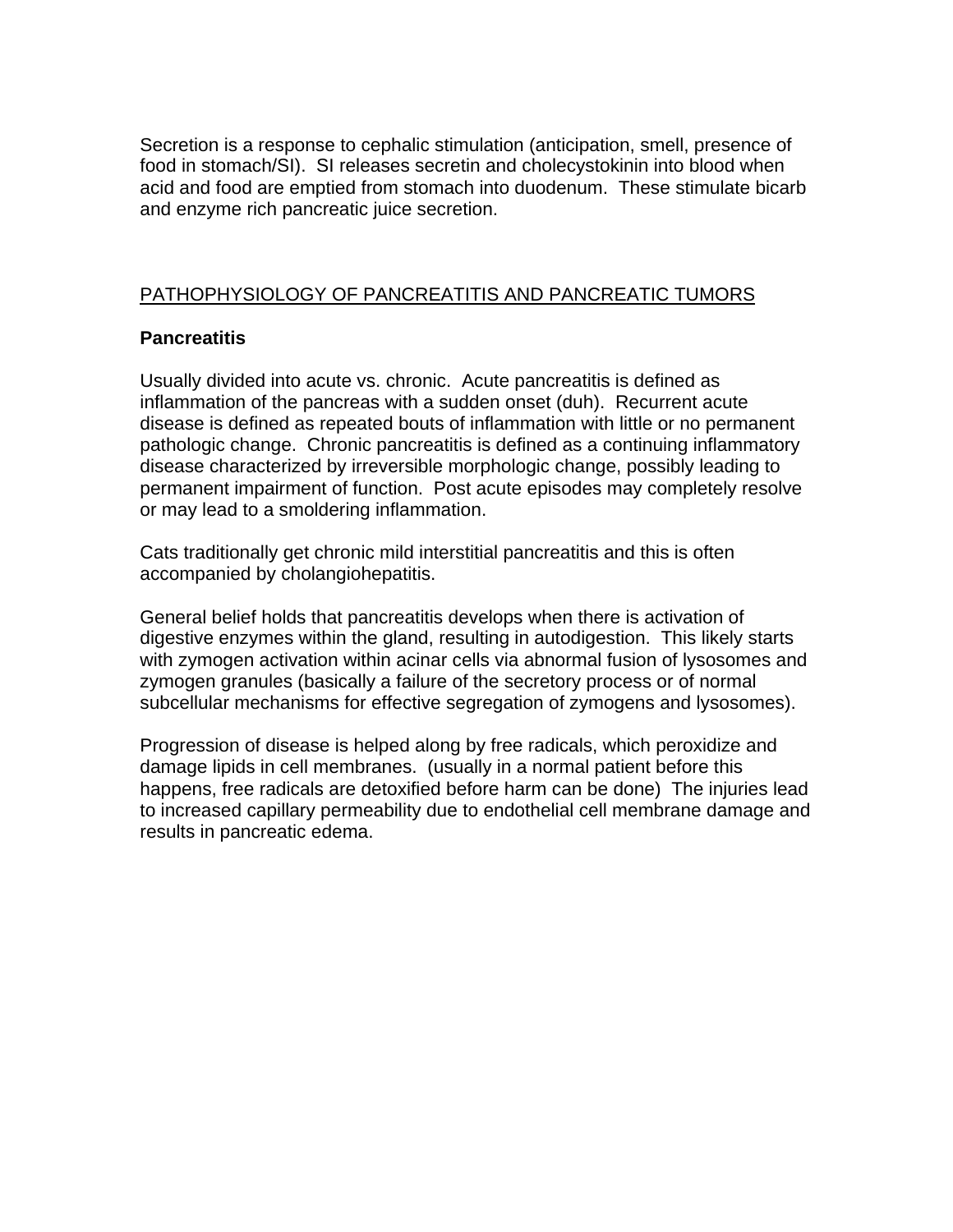Once the lysosomal enzymes activate trypsinogen (trypsin inhibitor is ineffective at acid pH in lysosomes), there is further activation of all zymogens, and things go to hell in a handbasket – edema progresses to hemorrhagic or necrotic pancreatitis with multisystem involvement and consumption of plasma protease inhibitors. This sucks, because the inhibitors (esp. alpha macroglobulins) are what protect us against proteolytic enzymes in the vascular space.

Causes are generally unknown, but low-protein/high-fat diets, refeeding after prolonged fast, idiopathic hepatic lipidosis in cats and hyperlipoproteinemia may cause or be associated with pancreatitis. Hyperlipidemia maybe causes pancreatitis with toxic FA generated by the action of lipase on abnormally high concentrations of triglycerides in pancreatic capillaries. Suspect drugs include thiazide diuretics, Lasix, azathioprine, L-asparaginase, sulfonamides, and tetracycline. Possible drugs include steroids, and H2 receptor antagonists. Duct obstruction (via inflammation, edema, fibrosis, biliary calculi, parasites, neoplasia, trauma, surgery, etc.) is another possible cause especially in cats. And let's not forget duodenal reflux, trauma, ischemia and viral/mycoplasmal/parasitic (oh that pesky *Eurytrema procyonis* in cats) infections.

### **Neoplasia**

Pancreatic adenocarcinomas may be acinar or duct cell in origin, but are uncommon and very rare in cats. Which is good, since they're usually really malignant and frequently metastasized to duodenal wall, liver and lymph nodes. Patients can have signs of pancreatitis, DM or EPI. Prognosis is crappy.

Insulin secreting neoplasias are functional Beta cell tumors that are independent of normal feedback control via hypoglycemia. Pancreatic gastrinomas can be part of the Zollinger-Ellison syndrome (= increased gastric hypersecretion, multiple GI ulcers and a non-beta cell tumor of the pancreas). Normally adult pancreas doesn't secrete gastrin, but this appears to be a reversion back to fetal D-cell function. Gastrinomas can also secrete insulin, ACTH and insulin.

Pancreatic gastrinomas (most commonly) and insulinomas  $(2^{nd}$  most common) can be part of the Multiple Endocrine Neoplasia syndrome; this consists in one form of parathyroid, pancreatic islet and pituitary hyperplasia or neoplasia.

Glucagonomas associated with superficial necrolytic dermatopathy has been described in 2 dogs.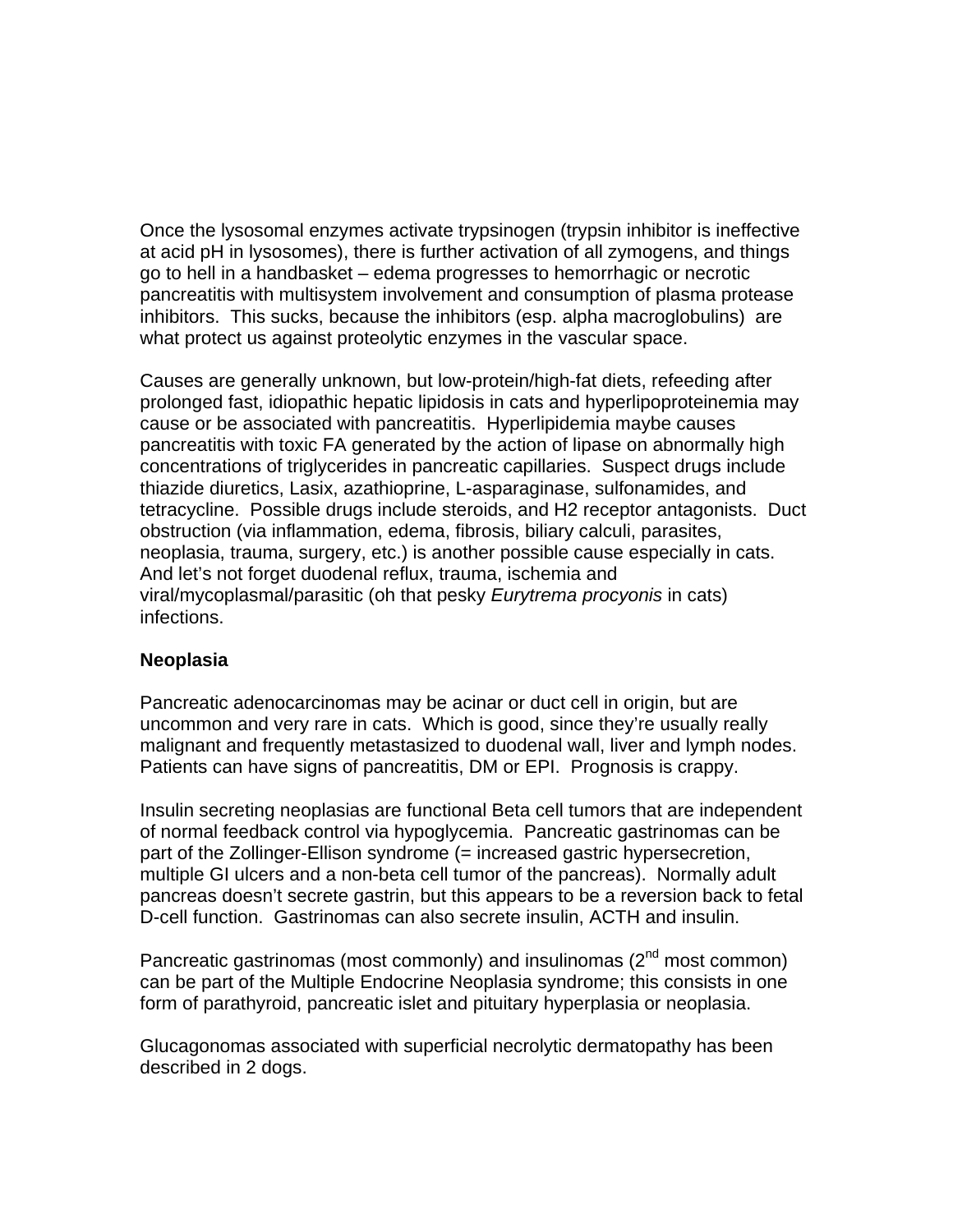Pancreatic polypeptide tumors have not been documented but PP has been found in high concentrations in many types of pancreatic endocrine tumors.

### NORMAL ENDOCRINE PHYSIOLOGY

Islets of Langerhans are "small islands" have four distinct cell types: alpha, beta, delta and F cells.

|                                       | Alpha cells $\rightarrow$ glucagon $\rightarrow$     | liver glycogenolysis, gluconeogenesis,<br>Ketogenesis, ureagenesis<br>Adipose tissue increase output of FA and<br>glycerol<br>Direct anti-insulin actions                                        |
|---------------------------------------|------------------------------------------------------|--------------------------------------------------------------------------------------------------------------------------------------------------------------------------------------------------|
| Beta cells $\rightarrow$<br>and amino | insulin $\rightarrow$                                | Increases glucose (liver and peripheral tissues)                                                                                                                                                 |
|                                       |                                                      | acid transport into cells.<br>Promotes increased deposition of glycogen, protein<br>and fat<br>Glycogen synthesis and lipogenic                                                                  |
|                                       | Delta cells $\rightarrow$ somatostatin $\rightarrow$ | Increases potassium uptake into tissues<br>$=$ hypothalamic somatostatin, inhibits pituitary<br>GH secretion, thyrotropin and gastrin secretion in GI<br>Inhibits insulin and glucagon secretion |
| F cells<br>pancreatic                 | $\rightarrow$ pancreatic                             | $\rightarrow$ Regulates exocrine pancreatic function: inhibits                                                                                                                                   |
|                                       | Polypeptide                                          | enzymes and fluid secretion.<br>By protein meals and cholinergic reflexes                                                                                                                        |

Beta cells monitor and control BG concentration. Entrance of glucose into beta cells is independent of insulin. If BG>110mg/dl, insulin is secreted. When BG<60mg/dl, insulin secretion is depressed.

See table

### PATHOPHYSIOLOGY OF ENDOCRINOPATHIES ASSOC. WITH THE **PANCREAS**

### **Diabetes Mellitus**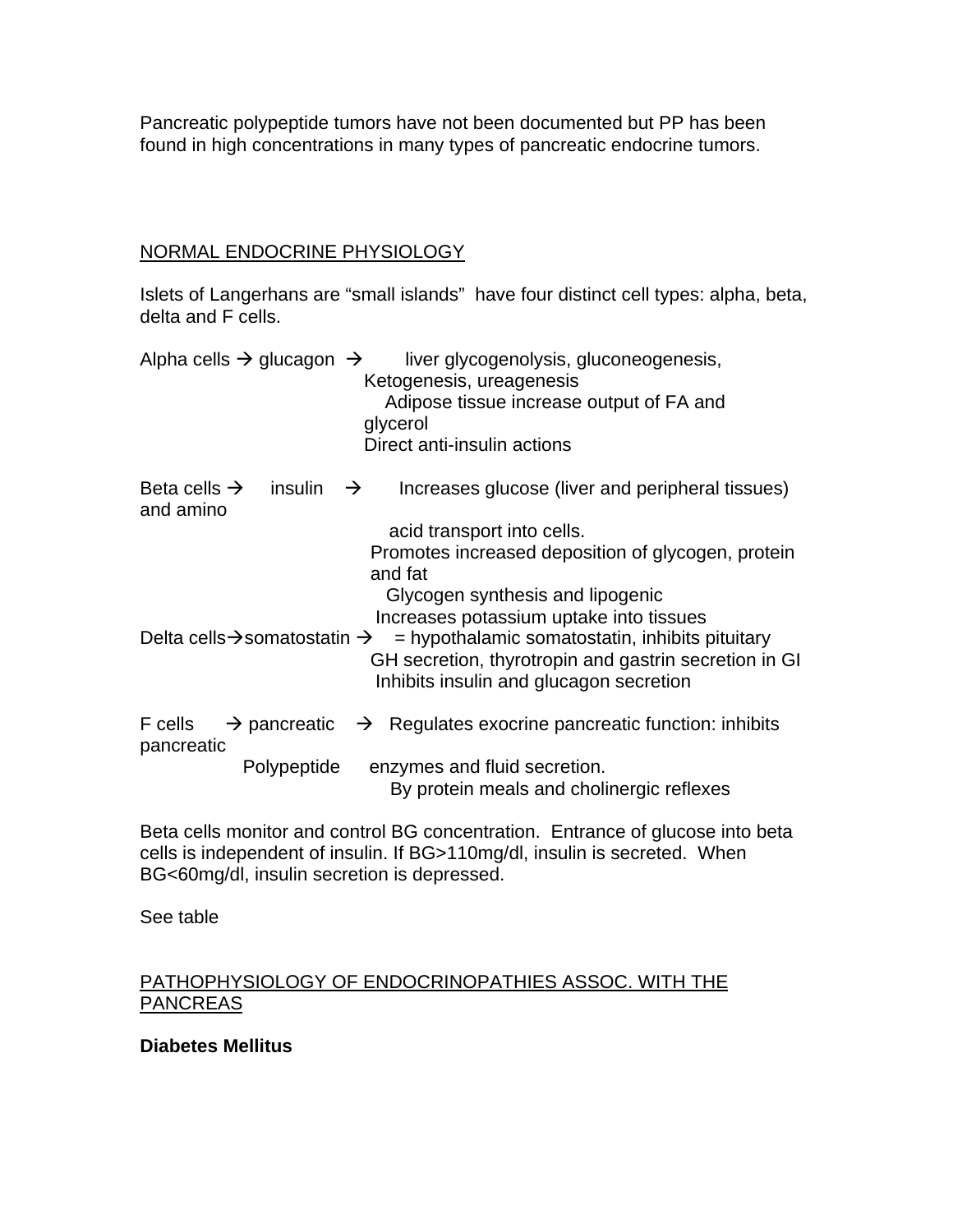DM results from relative or absolute deficiency of insulin secretion by beta cells. Insulin deficiency causes decreased tissue utilization of glucose, aa and FA. Glucose from diet or hepatic gluconeogenesis accumulates in circulation. As hyperglycemia builds, renal tubular ability to resorb glucose from ultrafiltrate is exceeded, causing glycosuria. (180-220 mg/dl in the dog, 200-320 mg/dl in the cat). Glycosuria creates an osmotic diuresis, causing PU. Compensatory PD follows. Diminished peripheral tissue glucose utilization results in weight loss as body tries to compensate for perceived starvation state.

The "satiety center" in the ventromedial region of the hypothalamus interacts with the "feeding center" of the lateral region of the hypothalamus to control food ingestion. The feeding center can be transiently inhibited by the satiety center of eating. Glucose entering cells of the satiety center lessens the feelings of hunger. Glucose entrance is mediated by insulin so in diabetics w/o insulin there is no inhibition of the feeding center; thus, polyphagia.

In the dog and cat, the most common disorder of the endocrine pancreas is diabetes mellitus. It is classified as Type 1 or 2, based on pathophysiologic mechanisms. This is completely different from IDDM or NIDDM, which is based on a clinical diagnosis; this classification is used more often in veterinary medicine.

Type 1: characterized by destruction or loss of beta cells with progressive and eventually complete insulin insufficiency. This can be a sudden or gradual process (they can be initially non-insulin dependent) but eventually they become IDDM.

Type 2: characterized by insulin resistance and "dysfunctional" beta cells. Total insulin secretion can be increased, decreased or normal compared to a normal fasting animal. Usually the insulin present is enough to prevent ketoacidosis.

Some diabetics, especially cats, can flip back and forth between IDDM and NIDDM. Changes in diabetic state vary because:

- $\blacksquare$  islet pathology may be mild to severe and progressive or static
- $\blacksquare$  the ability of the pancreas to secrete insulin depends on severity of islet pathology and can decrease with time
- $\blacksquare$  the responsiveness of tissue to insulin varies, often with the presence of other disease.

Secondary diabetes mellitus is carbohydrate intolerance secondary to concurrent insulin antagonistic disease or medicine (remember the bitch in diestrus, or cat treated with megestrol acetate). If the insulin antagonist sticks around, beta cell function can become impaired and permanent DM can develop.

### **IDDM**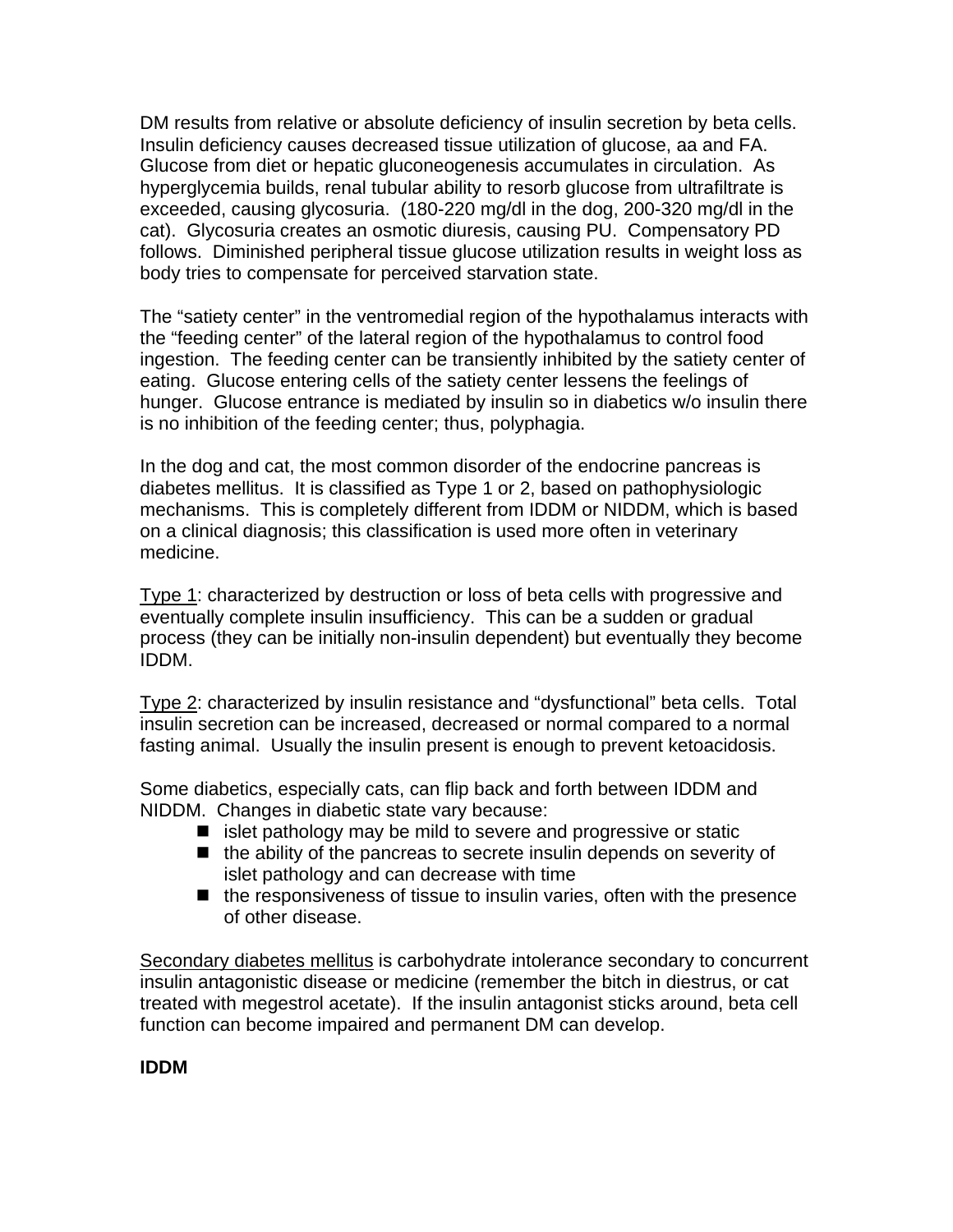Causes in the dog include genetic predisposition. This can be a congenital absolute deficiency of beta cells to a less severe change in the beta cells which can predispose the latter animal to DM after exposure to other factors. Immune mediated causes can occur; islet cell autoantibodies and anti-beta-cell antibodies have been found in dogs. Pancreatitis can cause destruction of islet and lead to DM.

The cause of beta-cell degeneration in cats is not known, but islet-cell amyloidosis and beta-cell vacuolation are common histologic abnormalities in cats with IDDM. Chronic pancreatitis occurs in 51% of DM cats (1 study). Other cats have a reduction in number of islets or beta cells so immune destruction is another possibility.

### **NIDDM**

More common in cat, and is probably multi-factorial. Obesity induced carbohydrate intolerance and islet specific amyloidosis may be causative factors. Obesity causes reversible insulin resistance from downregulation of insulin receptors, impaired receptor binding affinity and postreceptor defects in insulin action and abnormal insulin secretory response. These things can be found in the dog, too but is much less common.

### **DKA**

FFA release from fat stores occurs with low circulating insulin and increased glucagon concentrations. Catecholamines – epi and norepi – also release FFA by stimulating lipolysis. Cortisol, GH, dopamine and thyroxine can all act the same way.

 They are used extrahepatically as oxidative fuels and intrahepatically incorporated into triglycerides, metabolized to CO2 and H20 or converted to ketone bodies. Ketone production is due to FFA availability and ketogenic capacity of liver. When the liver make ketones, an equivalent number of hydrogen ions is made; these titrate with bicarb and can lead to acidosis. Ketones are substrates for energy metabolism in most tissues but excessive production results in accumulation.

Ketoacids are metabolized/excreted via 4 main routes. They can be oxidized to CO2 and H20 (muscle, brain, kidney). Some is decarboxylated and eliminated in the lungs. Acetone can be converted to glucose via a circuitous route. Last but not least, they can be excreted in urine.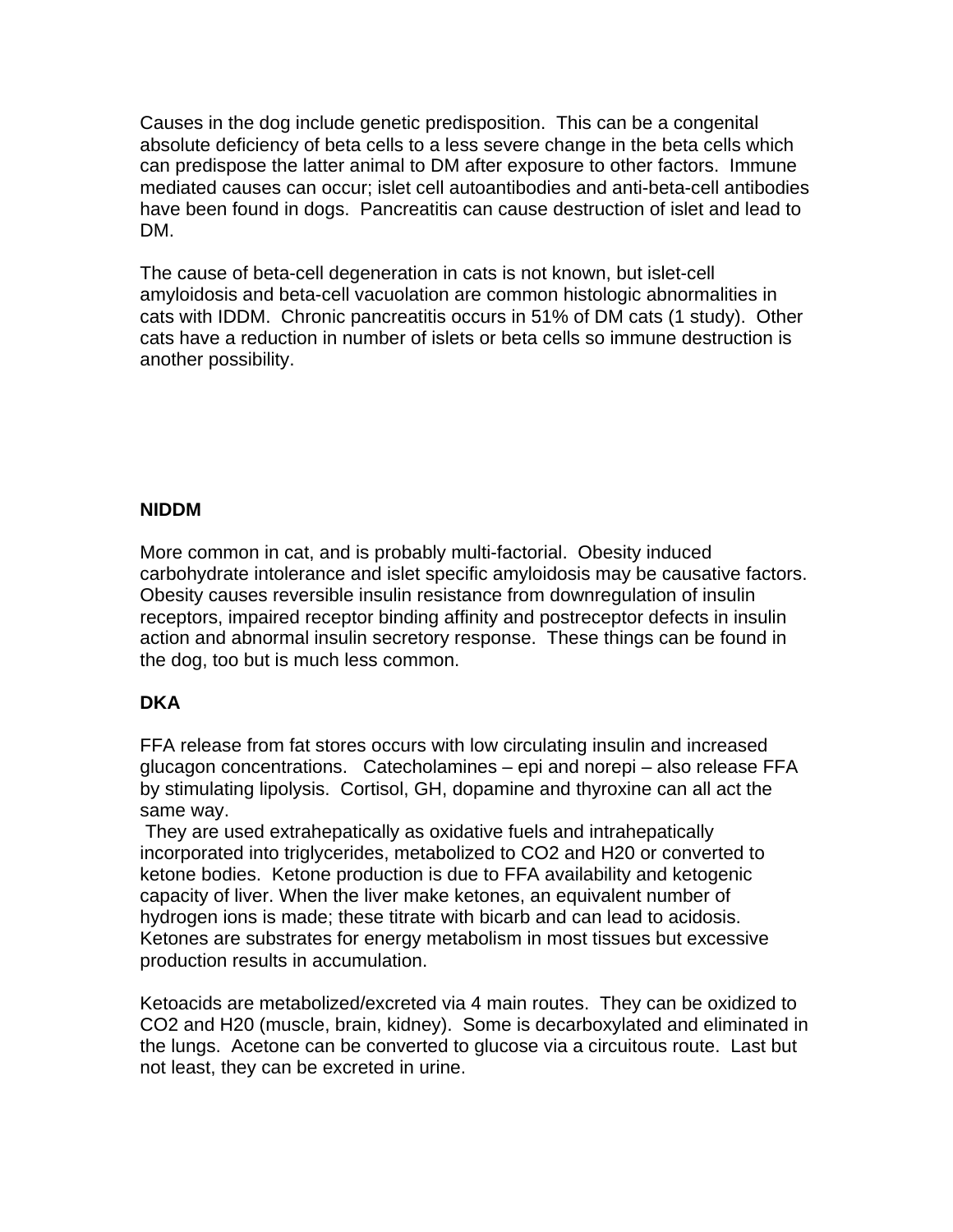4 conditions are assumed to contribute to development of ketogenesis and gluconeogenesis: relative or absolute insulin deficiency, diabetogenic hormone excess, fasting and dehydration.

When the body perceives low insulin levels and thus a "starvation" state, initial conversion of FFA to ketone bodies is good at first since they can be used as energy source. As they accumulate though, the buffer system gets overwhelmed. This causes an acidotic state which has bad effects on the cardiovascular system. When they spill into urine, they create an osmotic diuresis. This is compounded by diuresis secondary to glycosuria and create a depletion of body water, sodium, potassium, phosphorus and chloride. Vomiting and diarrhea that accompany DKA also contribute to the losses. Meanwhile, the liver is making glucose like crazy. So, we get hyperosmolality of extracellular fluid, volume contraction and underperfusion of tissues. The hyperosmolality leads to osmotic shift of water out of cells and thus cellular dehydration. This can lead to cerebral edema if the BG decreases too rapidly with therapy.

Epi, norepi, glucagon, cortisol and GH are very increased in humans with DKA, as are plasma AA and FFA. The stress hormones and elevated plasma FFAs themselves contribute to insulin resistance and stimulate hepatic gluconeogenesis as well as lipolysis. Insulin deficiency and increased counterregulatory hormones stimulates protein catabolism. The increased AA then also contribute to insulin resistance and hepatic GNG.

Usually the DKA patient has some other coexisting disorder. For instance, concurrent infection elevates secretion of cortisol and glucagon. Diabetic animals that aren't eating and get their insulin withheld augment their gluconeogensis and ketogenesis. (a 50-75% insulin dose is most likely more appropriate).

### SOURCES

I used Miller's anatomy, the Dyce, Sack and Wensing anatomy book, physiology notes from class, 4<sup>th</sup> edition Ettinger and Felman and Nelson's endocrinology book.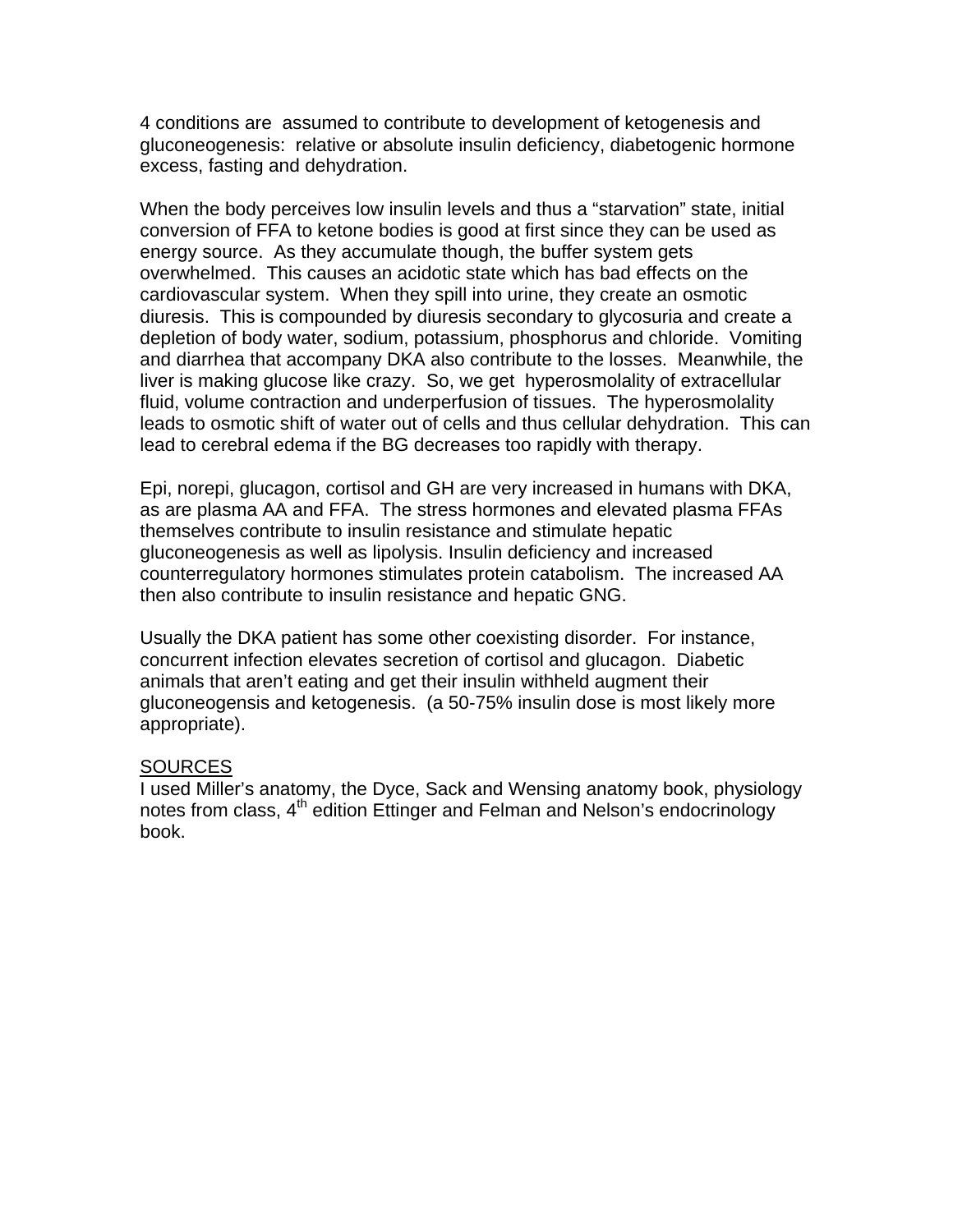### <span id="page-50-0"></span>**Microstructural anatomy of the Lung Submitted by: Matt Wright**

### **General:**

- Airways are pliable tubes lined by respiratory mucosa with variable amounts of muscle and cartilage
- Respiratory epithelium
	- o Larynx/trachea: tall pseudostratified columnar ciliated
	- o Small airways: simple cuboidal nonciliated
- Goblet cells: mucous secreting cells that decrease in number as you go deeper in the airways
- K-cells: neuroendocrine function cells
- MALT: lymphatic tissue that produces IGA
- Smooth muscle: more prominent as airway size decreases. ANS, circulating catacholamines, and local factors can affect this smooth muscle

### **Comparitive anatomy of the distal airway:**

- Terminal bronchioles mark the end of the conducting portion of the bronchial tree. Thus, the part of the bronchial tree distal is concerned in part or in whole with gas exchange and is subject to species modification
- The general pattern which is found in humans
	- o Each terminal bronchiole divides into two respiratory bronchioles
		- ! A respiratory bronchiole is characterized by the presence of simple sac like alveoli opening off its walls
		- ! Respiratory bronchioles may undergo three orders of divisions so there may be three orders of respiratory bronchioles.
			- Generally, each third order respiratory bronchiole gives off a number of alveolar ducts from which the alveoli arise
			- However, alveoli can arise from any level of the respiratory bronchiole

Species Specifics;

- Dog: several generations of respiratory bronchioles are present. These respiratory bronchioles show considerable alveolar budding and end in alveolar ducts or alveolar sacs
- Horse: respiratory bronchioles are absent and alveolar ducts arise from divisions of the terminal bronchioles
- Ox: same as horse
- Cat: there is one and maybe two generations of respiratory bronchioles.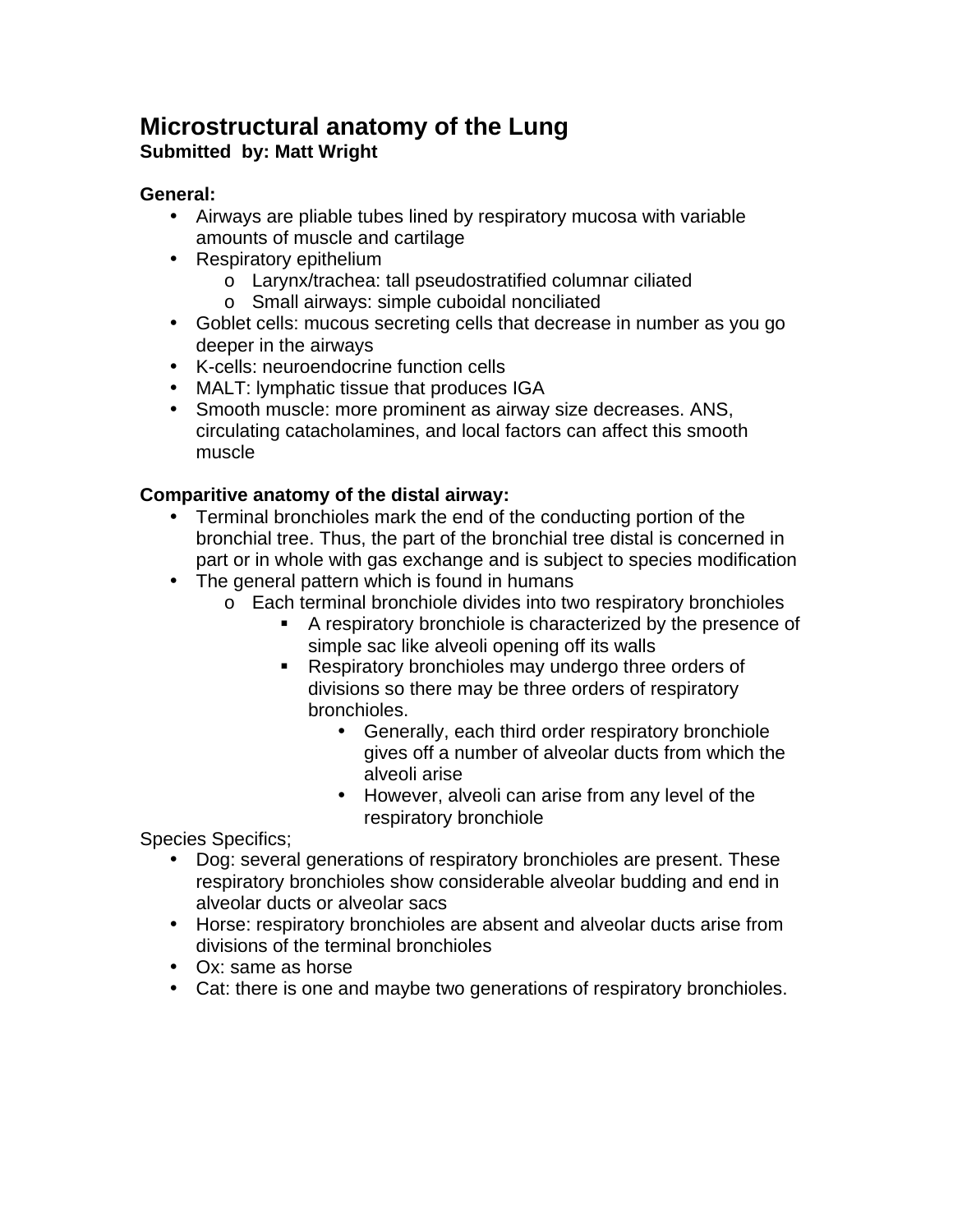### **Bronchiole arterial supply**:

- Branches off of the broncho-esophageal artery (a direct branch off the aorta) closely follow the bronchial tree and supply the entire wall of the bronchi and bronchioles. However, the peripheral distribution of the bronchial branches differs among species
	- o Cow: bronchial branches terminate in the distal portions of the terminal bronchioles in a common capillary bed with the pulmonary arteries
	- o Horse: Bronchial branches also follow the pulmonary arteries and supply blood to the alveolar capillary bed
	- o Dog and Cat: bronchial branches terminate in a capillary bed in common with the pulmonary arteries at the level of the respiratory bronchioles.

### **Comparative thickness of the pleura**

- Cow: thick
- Dog: thin
- Horse: probably thin

### **Anatomy of the alveolus**

- Alveolar pores: openings in the alveolar septa to permit equalization of pressure and allow collateral circulation in case of bronchial obstruction
	- o Cows do not have these pores
	- o Dogs and horses have them
- Epithelium is composed of two cell types:
	- o Type 1 pneumocytes: flat cells that cover most of the surface that serves as the gas diffusion barrier
	- o Type 2 pneumocytes: small round cells that cover less than 5% of the alveolar surface
		- ! Secrete surfactant
		- **EXEC** Can differentiate into type 1 pneumocytes is there is epithelial damage
- Blood vessels form a plexus around each alveoli and the basement membrane supporting the capillary endothelium is directly applied to the basement membrane of the surface epithelium. In these areas the basement membranes fuse and supporting tissues are absent.
- Alveolar macrophages are found in the alveolar wall or free in the alveolar space.

**Caution:** This was a pretty general objective. I do not know what they were looking for but this is my best guess ☺ **MW**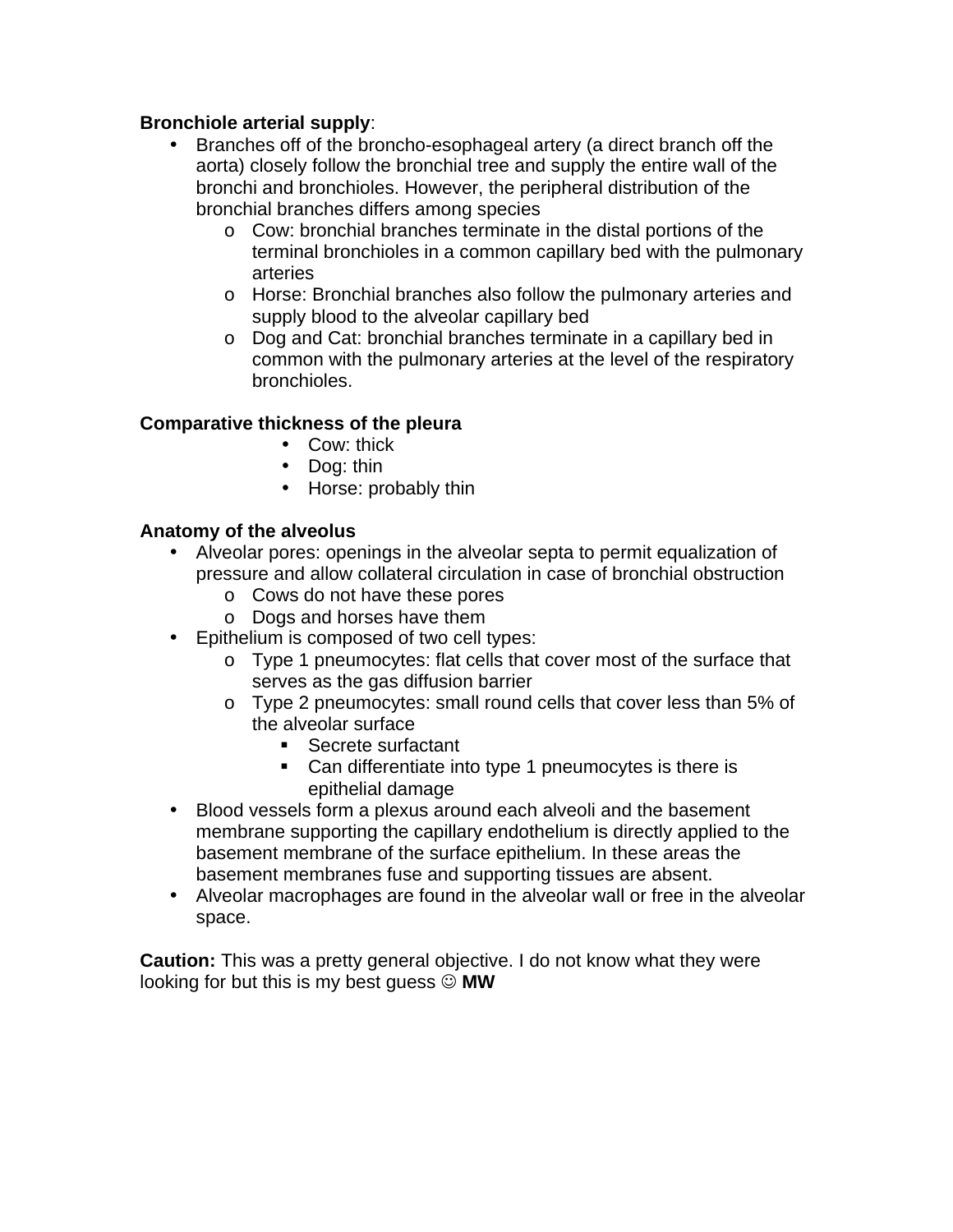### <span id="page-52-0"></span>**Anatomy of the Kidney, ureter, and lower urinary tract including small ruminants and llamas Submitted by: Matt Wright**

Kidneys:

- Dog and general
	- o In the cat there are normal subcapsular veins
	- o Both of the cat's kidneys are located caudal to the dogs kidneys.
	- o Fibrous capsule
	- o Cortex: renal corpuscles and convoluted tubules
	- o Medulla: contains the collecting ducts and loops of Henle.
		- ! **Gross arrangement varies with the species, however, the pattern is a medullary pyramid capped with cortex. The apex of the pyramid is the renal papilla. The papilla is the part of the lobule that drips urine into the proximal end of the ureter.**
			- Unipyramidal (DOG, HORSE, SHEEP)
				- o A single medullary mass confines the cortex to the periphery where it forms a continuous shell.
				- o The origins of the kidney are demonstrated by the scalloping of the corticomedullary junction and the arteries the mark the Interlobar boundaries.
				- o The fusion joins the papillae in a **common renal crest.** This is the ridge resulting from the fusion of the pyramids. (Found in dogs, horses and small ruminants.)
				- o The **renal pelvis** is the expanded proximal end of the ureter with a terminal end renal crest.
				- o The **renal sinus** is the potential space occupied by the ureter, renal aa, vv, and lymphatics, and nerves entering the kidney.
				- o The **renal hilus** is the opening into the renal sinus.
	- o Ureter
		- ! In most species the ureter is a continuation of the renal pelvis into which the papillary ducts open.
		- ! IN the dog and cat, the renal pelvis is molded upon the renal crest and extends flanges (**renal diverticula**) dorsal and ventral to this
			- Each flange shows a number of local expansions or recesses that are divided from each other by projections of renal tissue.
		- On reaching the pelvic cavity, the ureter
			- Male: bends medially to enter the genital fold
			- Female: bends medially to enter the broad ligament.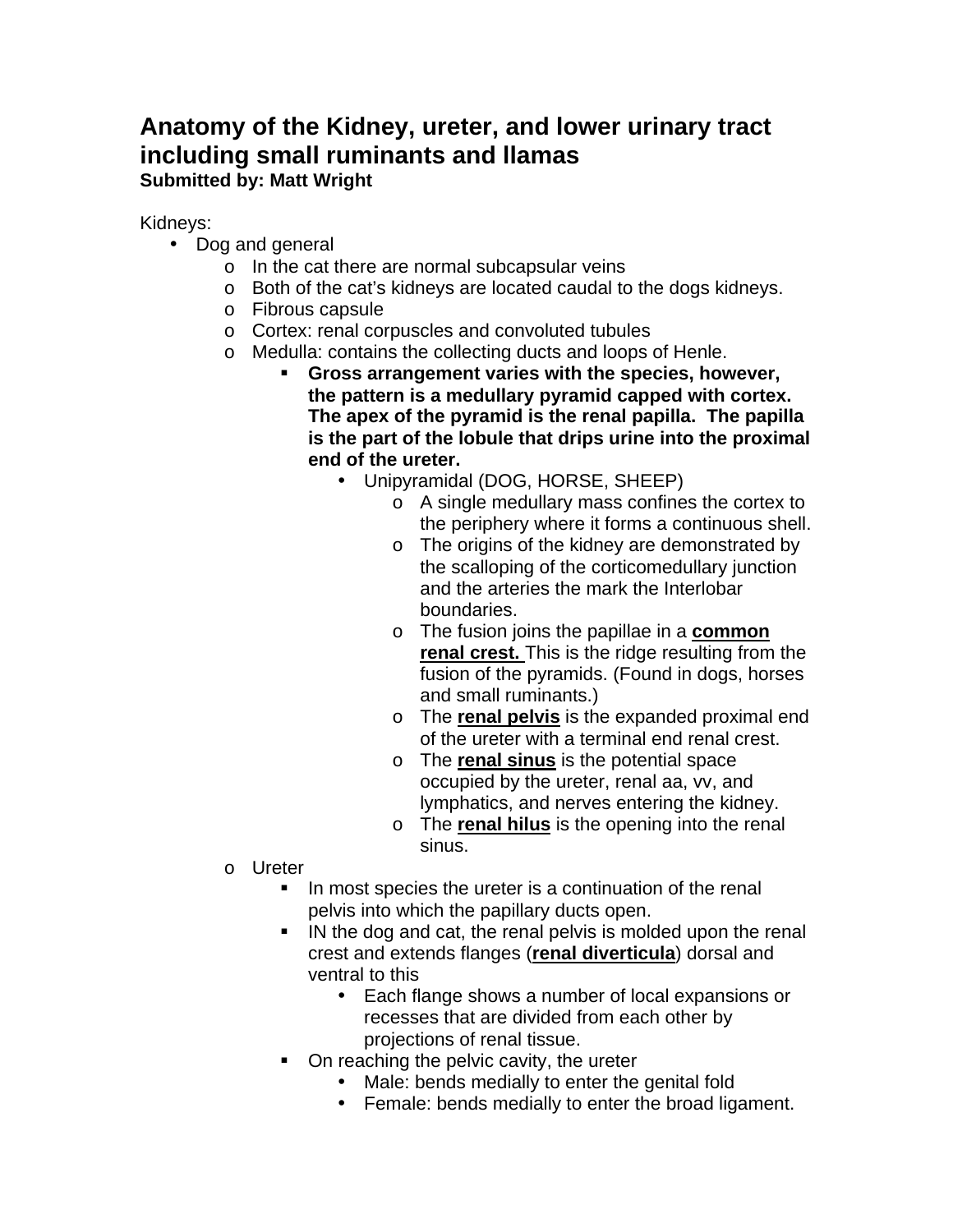- ! In both, the ureter is carried over the dorsal portion of the bladder and enters obliquely
	- The length of intramural travel in the bladder wall prevents reflux because the ureter collapses when vesicular pressure rises. However, this closure can be overcome by peristalsis in the ureter.
- o Bladder:
	- **.** The inner surface will become smooth with filling but there are two folds that resist effacement
		- **Urethral Crest**: continues into the pelvic urethral o A convergence of the slit like ureteral orifices.
	- ! The **trigone** is the internal area of the dorsal bladder between he two ureteral openings and the start of the urethra.
	- **Example 1** Ligaments of the urinary bladder
		- Medial (ventral ligament): the remnant of the urachus runs in the medial ligament so it extends from the bladder to the umbilicus
		- Two lateral ligaments
			- o The round ligament of the bladder which is the remnant of the fetal umbilical arteries travels in the edge of the lateral ligaments.
- Cow:
	- o Multipyramidal or multilobar: medulla is arranged in many discrete masses in which a portion of the cortex caps the base of the pyramid
		- The cortex is actually continuous.
		- ! **The apex of the pyramid points toward the renal sinus and forms a** *papilla* **that fits into a cuplike expansion of the renal pelvis (***calyx)***formed by a terminal branch of the ureter.**
			- Thus, individual papillae are present due to incomplete fusion of the medullary pyramids.
			- Thus, a calyx is the cup shaped thingy that receives urine from the individual renal papillae.
		- ! **These terminal branches eventually unite to form two major channels that converge from the cranial and caudal pole to form a single ureter.**
		- There is no large central expansion consistent with a renal pelvis.
		- **Each medullary pyramid with it's associated cortex** constitutes a renal lobe
		- **IF** In the cow, the boundaries of the lobes are revealed by fissures in the surface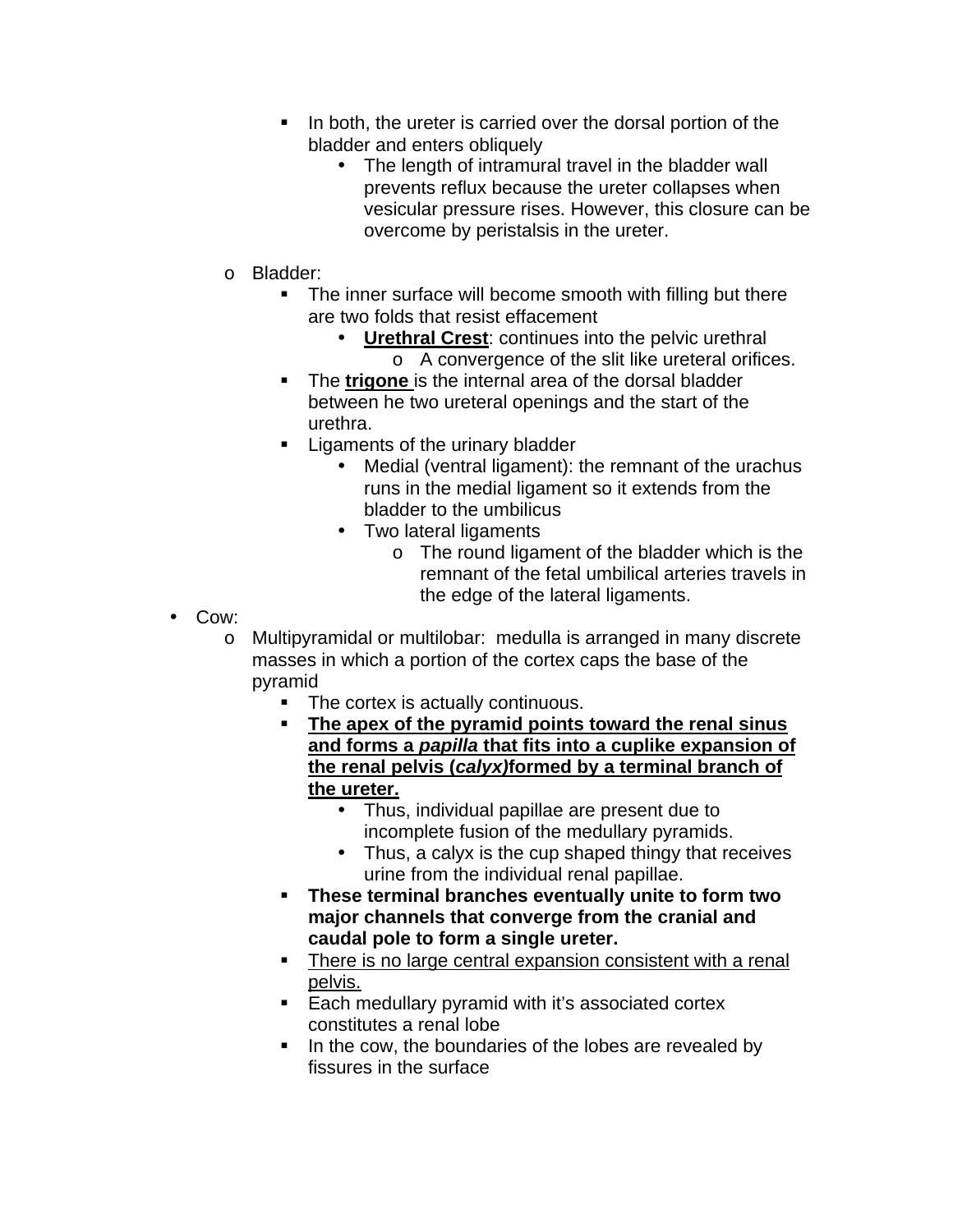- o Renal Pelvis and ureter:
	- **The ureter is formed by the coming together of the short** passages that lead from the calices that enclose the individual renal papillae
	- ! *There is therefore, no renal pelvis in the cow*.
- Horse:
	- o Modified Unipyramidal type
		- **The numerous constituent pyramids are fused**
		- **The former boundaries are revealed only by the** arrangement of the Interlobar arteries.
		- **Some external lobation is present in the foal.**
		- The apices of the fused medullary pyramids forms a common renal crest that projects into the pelvis.
		- ! There is a curious central expansion at the origin of the ureter and two terminal recesses toward the poles.
			- **The terminal recesses are long tube like extensions that collect and carry urine from the kidney poles to the small renal pelvis. They can be regarded as large collecing ducts or diverticulae of the renal pelvis.**
		- **The pelvic mucosa produces a mucous secretion so that the** urine normally contrains protein.
	- o The left kidney is bean shaped and the right kidney is heart shaped.
- Small Ruminant:
	- o Bean shaped and smooth (not lobated)
	- o Kidneys of the dog, goat and sheep are hard to distinguish grossly.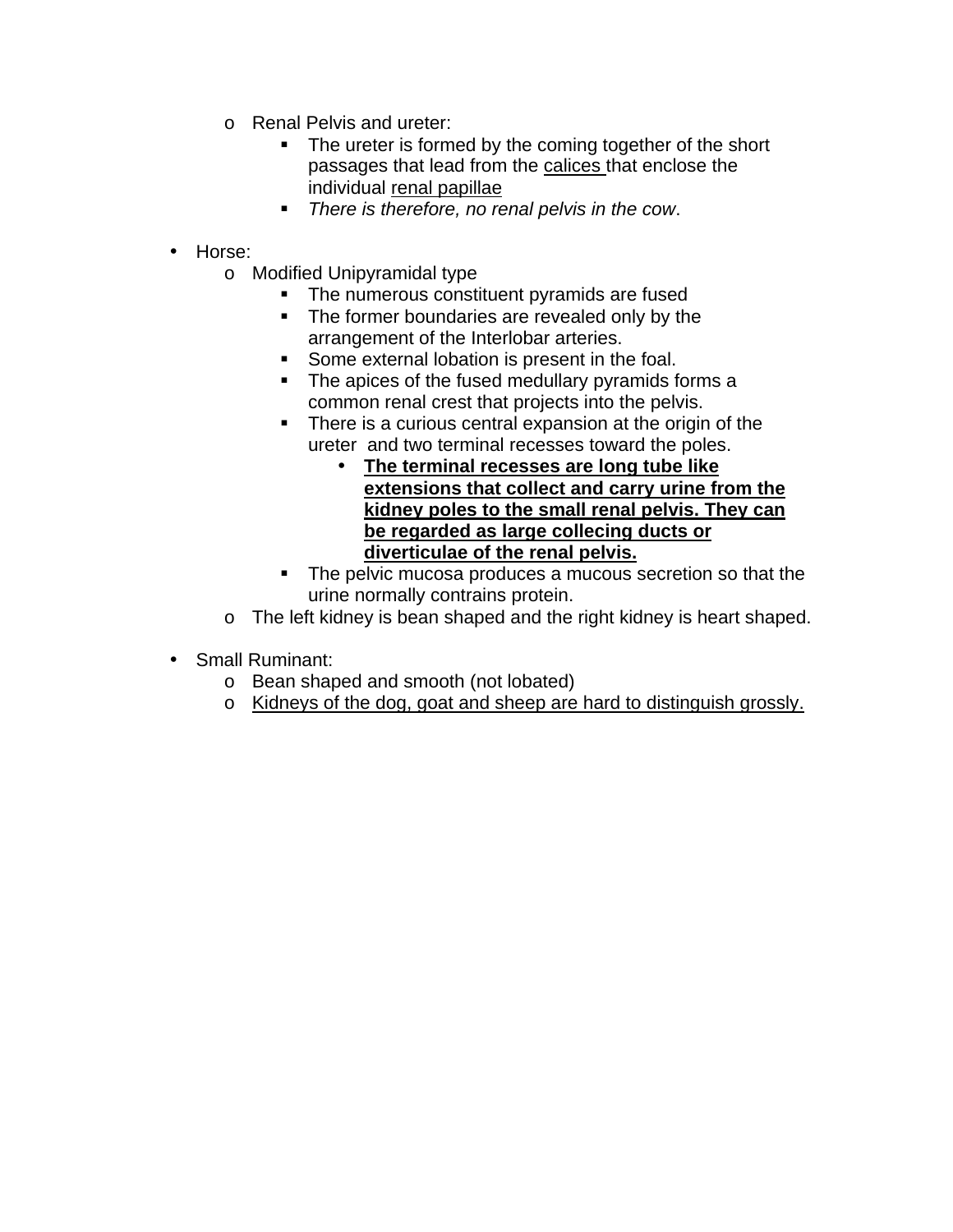## <span id="page-55-0"></span>**Embryology of the urinary tract: Submitted by: Matt Wright**

During development, there are three distinct excretory organs

- Step 1: The Pronephros
	- o Non functional
	- o Located along the thoracic segments
	- o Composed of numerous pronephros or pronephric tubules
	- o These tubules turn caudally and combine with their neighbor to form the pronephric duct which empties at the cloaca
- Step 2: The mesonephros
	- o The pronephric tubules regress but the pronephric duct remains
	- o Mesonephric tubules arise and dump into the pronephric duct which is now called the mesonephric duct.
	- o The mesonephros is functional throughout the embryonic life. They are like little individual nephrons
	- o When the time comes, the mesonephros regresses in a cranial to caudal direction but parts of it are retained to be used in the male genital system.
		- ! **The mesoneprhic duct becomes the Ductus deferens**
- Step 3: the metanephros
	- o The ureteric bud grows out of the caudal end near the cloaca.
		- ! The proximal end undergoes successive divisions to become the kidney.
		- **EXECT:** There is dichotomous divisions with resorption of the first few orders into the terminal expansion in a variable fashion that account for the specific forms of the renal pelvis and calices.
	- o **Again, the remnant of the metanephric duct is the ureter**

Formation of the lower urinary passages:

- Step 1: horizontal division of the cloacal region of the hindgut but the caudal outgrowth of a wedge of mesoderm called the **urorectal septum**
	- o The urorectal septum eventually reaches the cloacal membrane and divides it into the dorsal anal and ventral urogenital parts.
	- o The fusion site corresponds to the perineal body
- Step 2: Rupture of the anal membrane. When the anal membrane breaks down the dorsal passage is the rectoanal canal
- Step 3: rupture of the urogeniatal membrane: this provides a ventral passage with a caudal opening
	- o The cranial part differentiates into the future bladder and the allantois
		- The bladder is a widening that is continued cranially by the **urachus** that exits the body through the umbilical opening to collect urine in the allantois.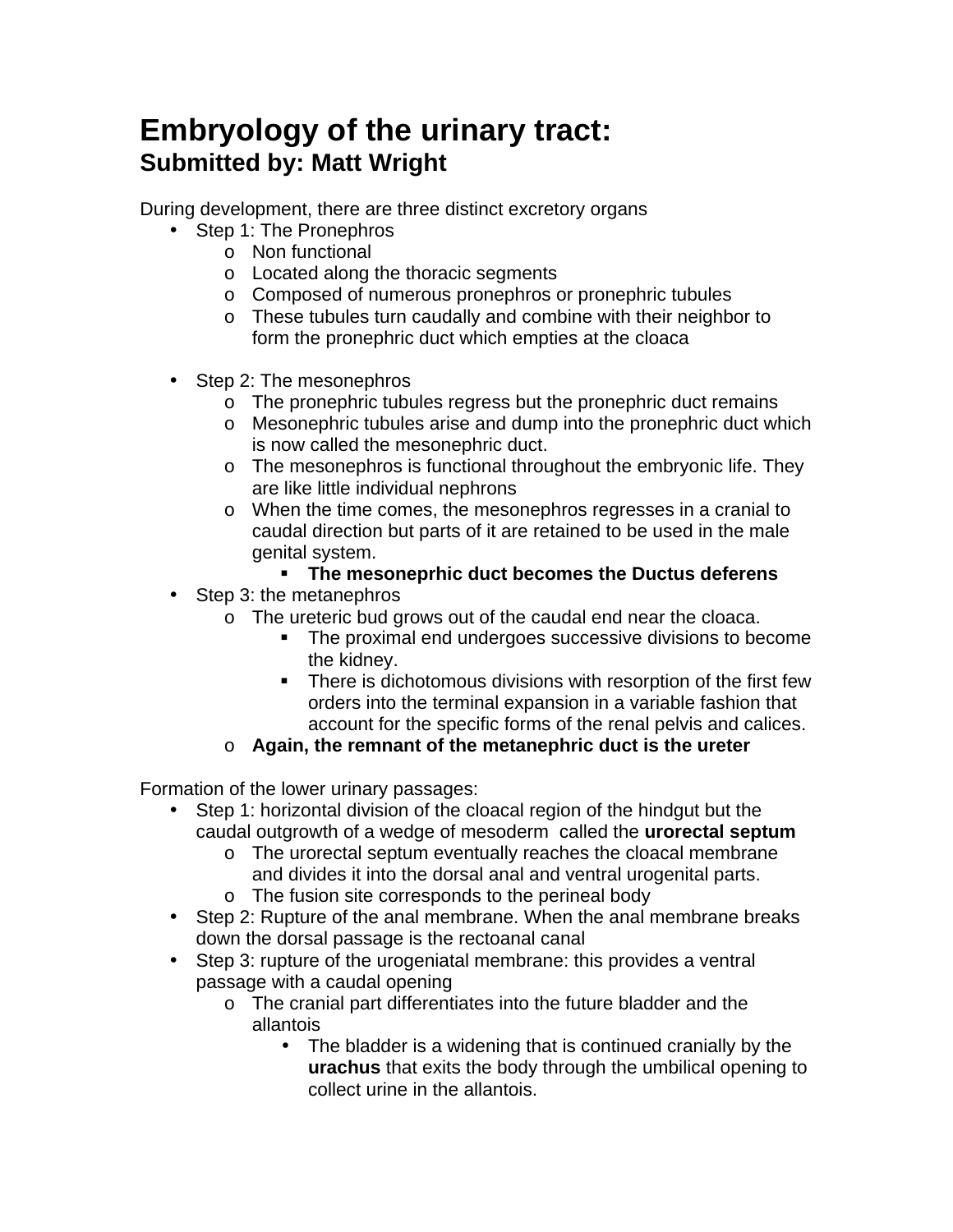- At birth, this duct shrivels and forms a scar on the apex of the bladder.
- o The caudal part forms the urethra
	- Forms the entire female urethra
	- Forms only the pelvic urethra in the male, the rest is formed with the genital system.

Formation of the Reproductive Organs

- Initially the embryo is of indeterminate sex:
	- o Gonadal primordium is formed on the medial aspect of the mesonephros
		- ! This invagination is invaded by cords of epithelial cells and primordial germ cells that migrate from the yolk sac.
- Formation of the male system
	- o The male business gets surrounded by a tunica albuginea and there is male type differentiation of the cords within the primordial gonad
	- o Later, the mesonephric duct canalized this whole business and becomes the outlet for the gametes (the ductus deferens)
	- o The mesonephric duct opens on the other end to the orogenital sinus
	- o After division of the cloaca, the caudal parts become the pelvic urethra.
		- ! Outgrowths of the urogenital sinus become the prostate and the BUGS.
	- o Formation of the penis and the rest of the Urethral
		- ! Thickenings appear at the margin of the urogenital membrane in the indifferent stage
			- Phallic tuburcle and cloacal fold and a scrotal swelling arise laterally and medially and fuse.
- Formation of the female system
	- o The gonad begins to form similar as the male, however, they develop into ovaries. Duh. Also, there is no connection that forms with the mesonephric tubules so there is no uninterrupted outlet for the gametes.
	- o Ovarian descent is limited but greatest in the ruminants
	- o The duct system is provides by the *paramesonephric ducts* which have only vestigial importance in the male.
		- ! These ducts develop as evaginations lateral to the mesonephric duct.
		- ! Initially there is evagination then there is active growth of the ducts.
		- ! The cranial end of the duct remains open to the periotoneal cavity while the caudal end grows together to end on an outgrowth of the dorsal wall of the urogenital sinus.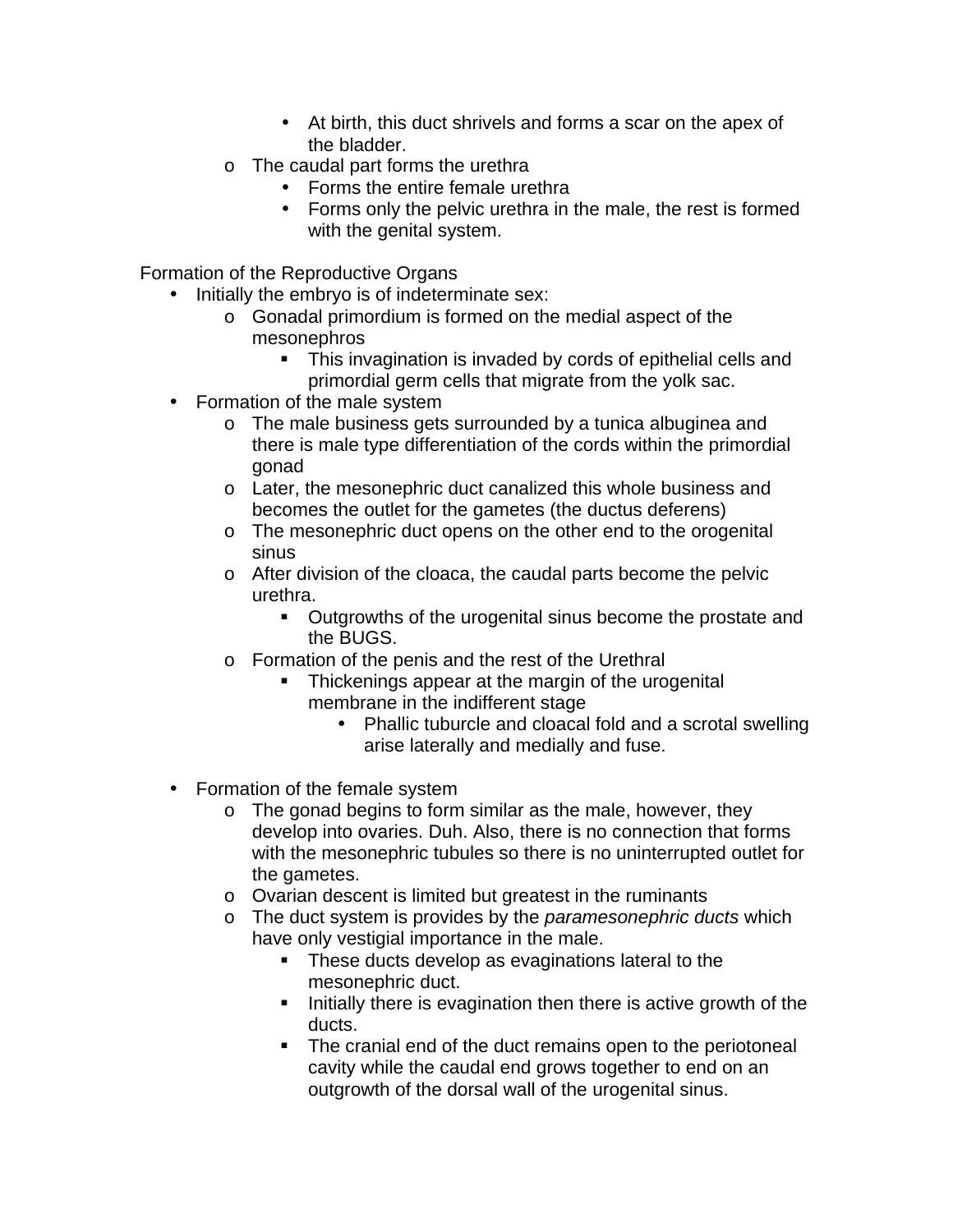- The outgrowth forms the vagina once this solid tissue forms a hole in itself.
- The urogenital sinus becomes the vestibule.
- Where the ducts and the outgrowth meet forms the cervix.
	- o A hymen may persist at the fusion with the paramesonephric ducts.
- **EXE** Remember, the mesonphric duct regresses in the female
	- Remnants survive as the ducts of gartner and the epoophoron which may cause anomalies
- ! Just like the male, the external features also form from the phallic tuburcle genital folds, and urethral folds.
- The process of testicular descent
	- o The gubernaculums forms and then regresses by doing so, the testis is pushed and pulled into the abdomen through the inguinal canal.

References: The most straightforward and least painful review of this embryology was in Dyce, Sack, and Wensing's Textbook of Veterinary Anatomy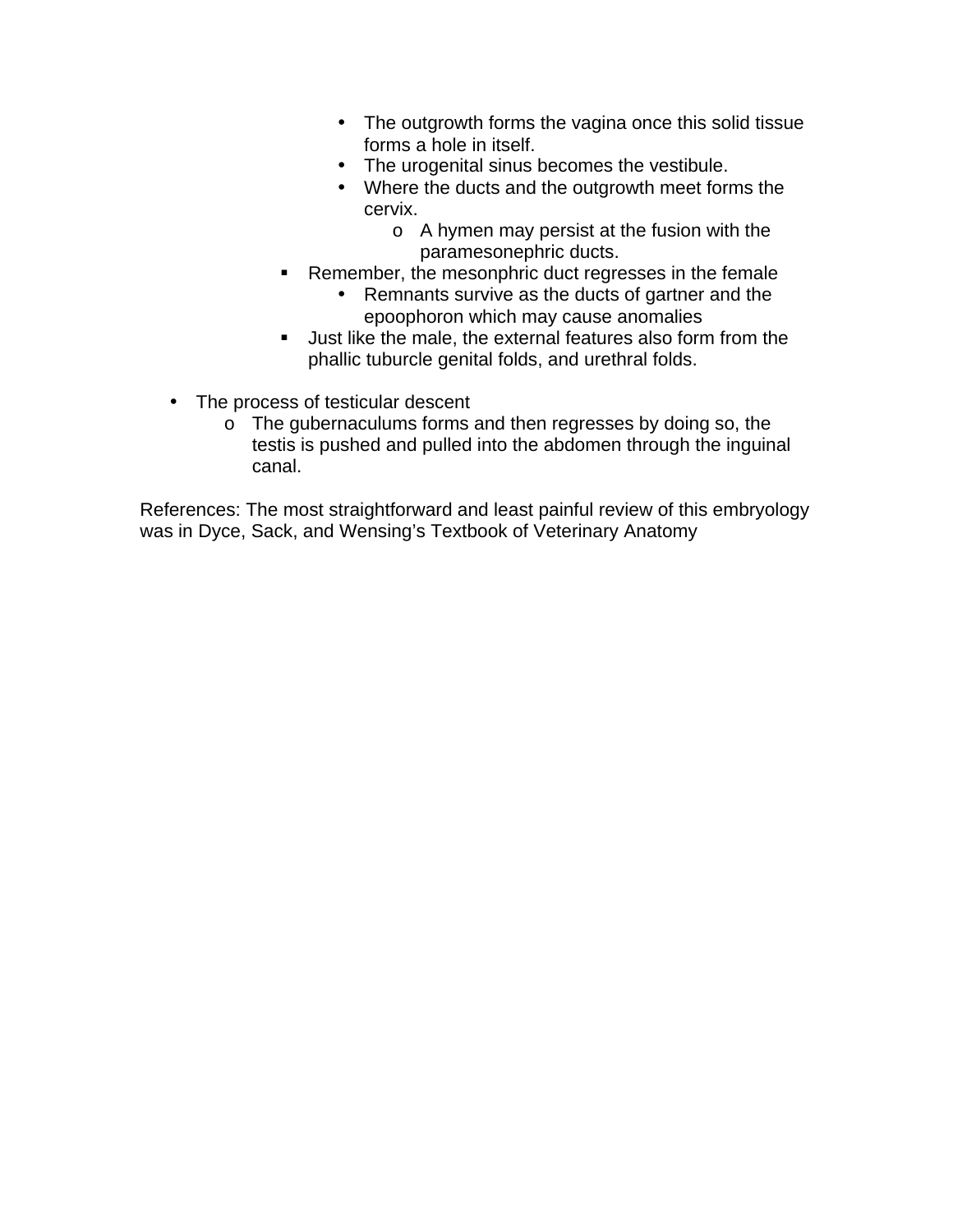### <span id="page-58-0"></span>**Avian Respiratory considerations and physiology Submitted by: Matt Wright**

- Lungs:
	- o Paired lungs lie dorsally
	- o They are attached to the thoracic ribs and fill the intercostals spaces.
	- o Changes in size and position of the lungs are limited but they are not fixed and nonexpendable.
	- o The course of air in the lungs is as follows
		- ! Syrinx (distal trachea)
		- **Primary bronchi** 
			- Secondary Bronchi: in the ventral surface of the lung, secondary bronchi connect directly to the caudal thoracic and abdominal air sacs through ostium that can be seen during endoscopy.
				- o Tertiary Bronchi
					- **EXECUTE:** Parabronchi with shallow depressions (artia) along their walls. Each atria has 3-6 funnel shape ducts (infundibula) that lead to the air capillaries.
					- ! The air capillaries form an ansatamosing 3D network which is intermittently woven with the blood capillary network for oxygen exchange.

- Air Sacs:
	- o **Pulmonary Air Sacs:** Most birds have four paired and one unpaired pulmonary air sacs (the exact configuration varies with species) that connect to the lung to create a large respiratory capacity.
		- ! Cervical
		- **Cranial thoracic**
		- Caudal Thoracic
		- ! Abdominal
		- ! Clavicular: unpaired located dorsal and caudal to the crop in the thoracic inlet and has intra and extrathoracic components.
	- o **Cervicocephalic Air Sacs:** these air sacs are not connected to the lungs but connect to the caudal aspects of the infraorbital sinus. They function as an insulating layer for heat retention or something else but not for respiration.
- **Pneumatized bones:** humerus, clavicle, coracoids, vertebrae, ribs, and femur are connected to the respiratory tree through extrathoracic Diverticula.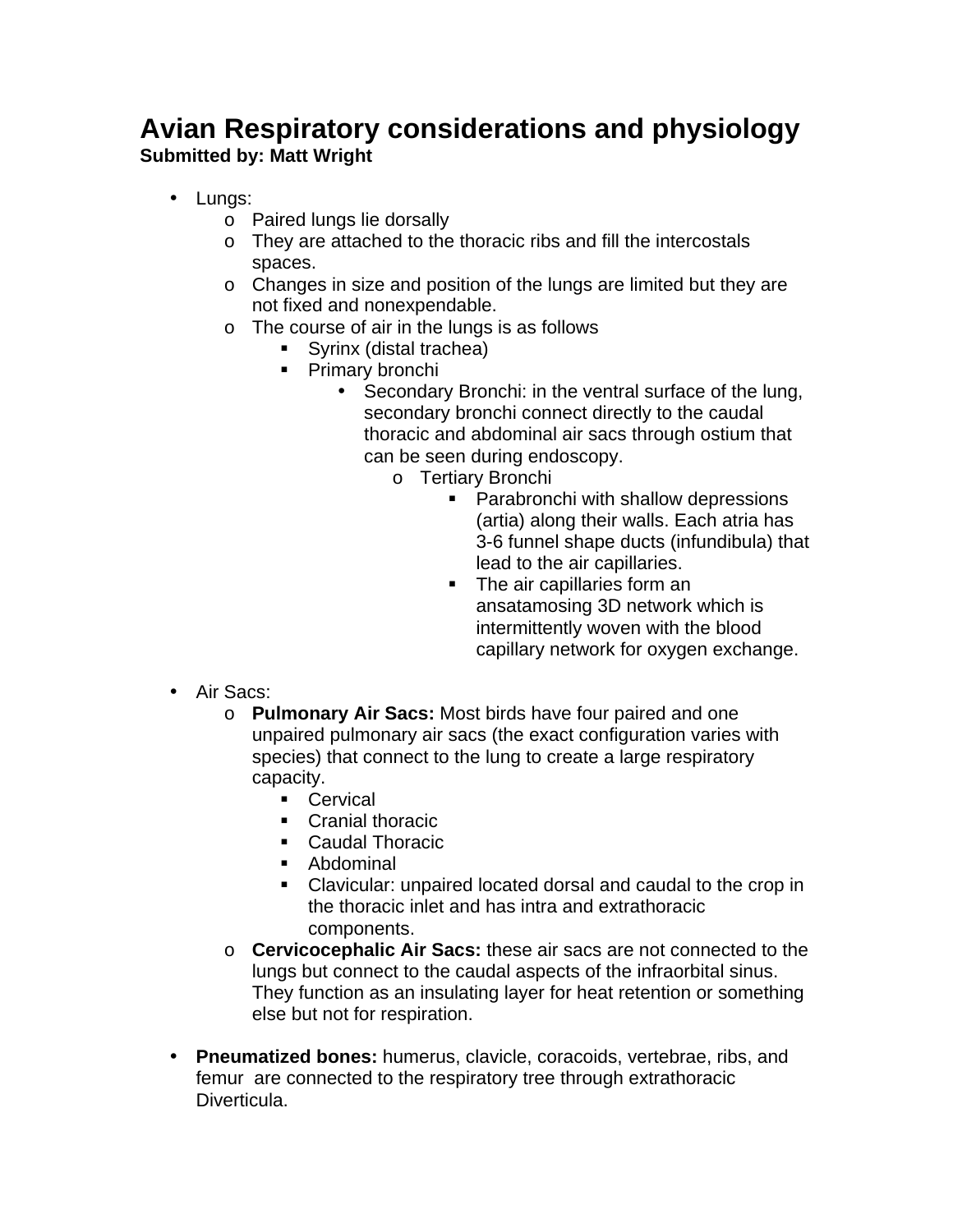Respiratory Physiology

- There is no diaphragm rather there is a thin membrane (**oblique septum)** that separates the thoracic and abdominal cavity.
- Inspiration (rib and sternum movement) create negative pressure in the ceolem
	- o Therefore, if a bird cannot move its ribs, it suffocates (handling, bandage)
- The cycle
	- o Inspired air flows in through primary bronchi
		- ! \_ goes to the lung
		- **•** Lypasses the lung to go to the caudal air sac (bypassing the gas exchange portion
		- **The air already in the lung goes into the cranial air sac.**
	- o On expiration,
		- ! Air that is in the caudal air sac enters the lung
		- ! Air that is in the lung and air in the cranial air sac exits through the trachea.
- Thus, two respiratory cycles are necessary for the \_volume of air that enters the air sacs to move totally through the respiratory tract. This is entirely efficient because there is always fresh air traveling into the lung either inspired or to the lung from the caudal air sac on expiration.

Gas Exchange:

- In parts of the lung: Gas exchange occurs in the air capillaries which are air tubes that branch and anastamsose which each other and are richly intertwined wit blood vessels that create a blood gas barrier.
- In other parts of the lung there is a counter current exchange mechanism which is more efficient that the former and compared to mammals.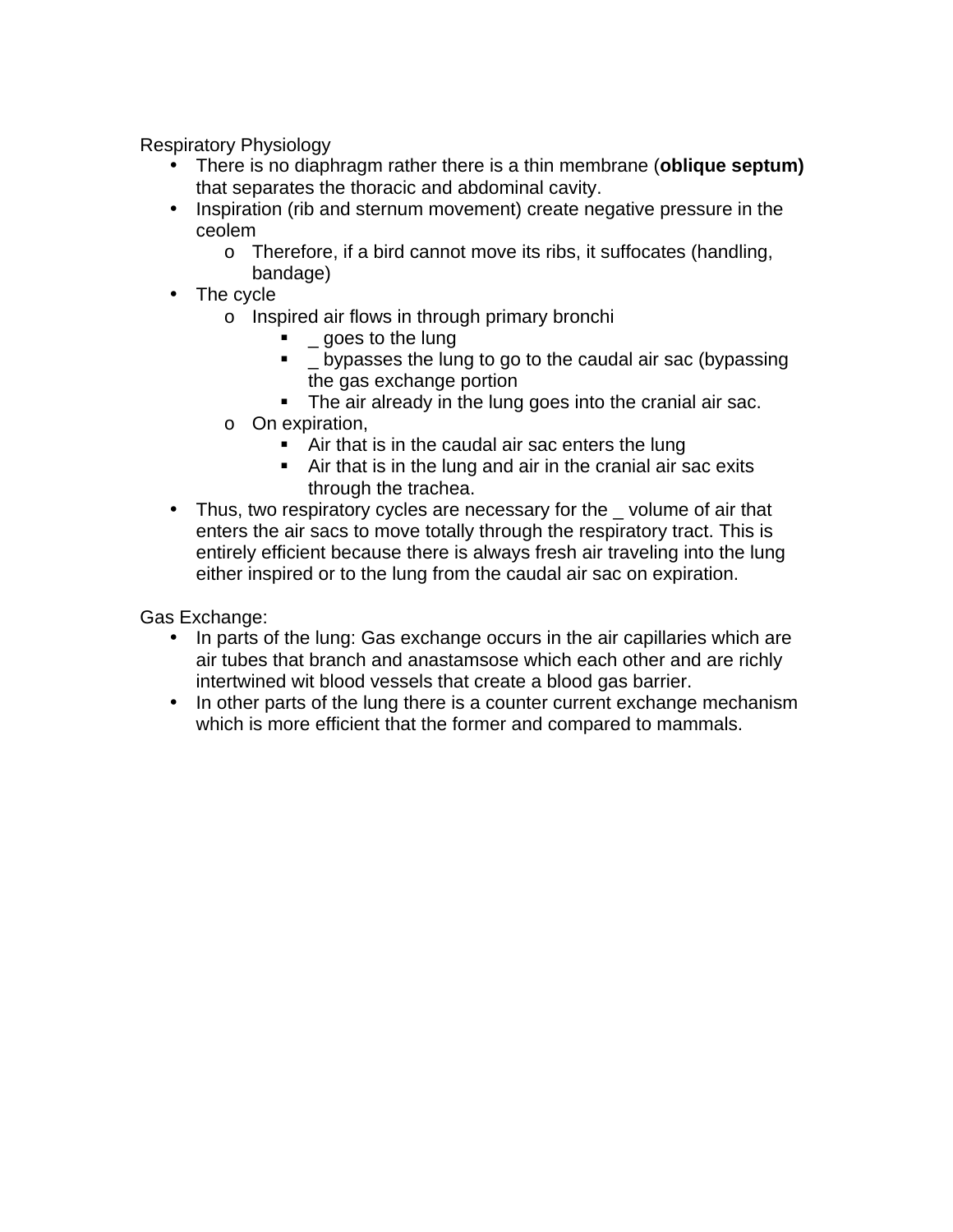### <span id="page-60-0"></span>**The effect of patient positioning and anesthesia on the appearance of the thoracic radiographs Submitted by: Matt Wright**

Technique: high Kv low mAs to maximize contrast (long scale) and decrease motion

Inspiration Vs. Expiration:

- In panting dogs, hold the mouth shut then allow to open and radiograph on deepest inspiration
- Inspiration Lateral View:
	- o Diaphragm caudal and more flat
	- o Increased distance between heart and diaphragm
	- o Lungs are larger, more inflated, and lucent
	- o Slight elevation of heart from sternum more vertical
	- o More elongate, parallel, distinct, thinner CVC
- Inspiration VD View:
	- o Smaller silhouette
	- o Increased thoracic width and length
	- o Decreased diaphragmatic contact
	- o More distinct less blunted apex
	- o Costodiaphragmentic angle caudal to T10

Right vs. Left Lateral: in both the dependant bronchus is dorsal

- Right lateral:
	- o Heart is more egg shape
	- o Crura parallel
	- o Overlap between the cranial lobe vessels.
	- o The right lateral may better depict the anatomy of the heart because in left lateral, the heart falls away from the sternum but in right lateral it stays pretty much on midline
- Left Lateral
	- o Heart is more round
	- o Crus diverge
	- o Apex of the heart is displaced slightly dorsal making it appear more circular
	- o Easier to distinguish cranial lobar vessels as they are parallel.

Vd vs. DV

- VD:
	- o Silhouette is longer and narrower
	- o Accessory lung lobe is larger
	- o CVC is longer
		- ! It is easier to evaluate these caudal structures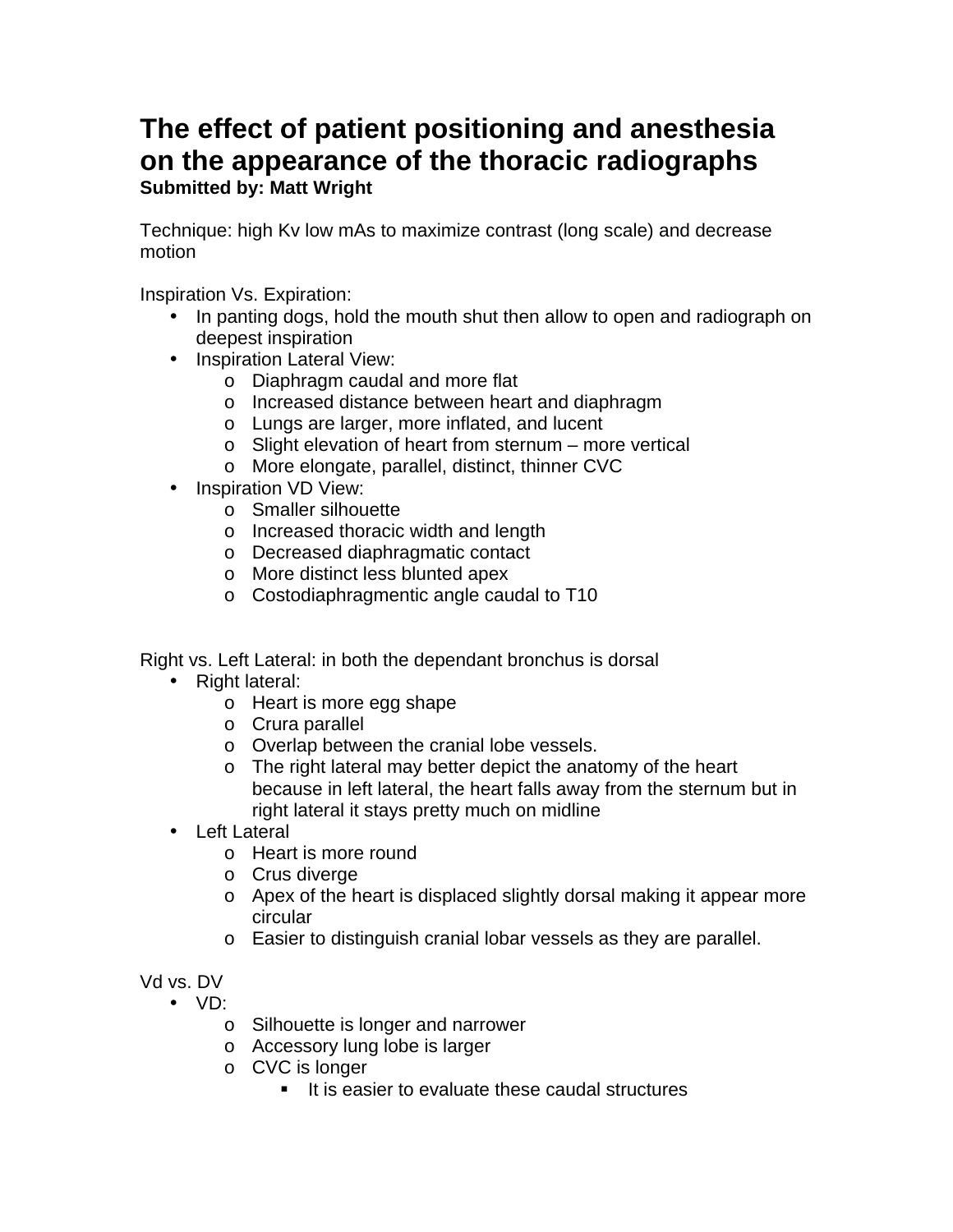- o Changes in the descending aorta and great vessels are more conspicuous on the VD.
- DV
	- o Caudal lobar vessels are magnified, not silhouetting with the collapsed caudal lung, and they are more perpendicular to the primary beam making them easier to evaluate.

Some additional things from articles written on the subject…

- In cats the heart is more variable in dorsal than sternal.
- Root feels that left lateral has less distortion of the heart.
- DV has been recommended for the heart and the VD for the lungs

### • **DV vs VD in cats. VRUS 1982 Carlisle and Thrall:**

- o Only marginal difference in the appearance in the heart in cats.
- o The biggest change is that in the VD the right cranial heart is more curved, and the caudal mediastinum and the accessory lung lobe region was more easily seen. Cardiac shape varied
- o The heart was more consistent in the DV
- o Bottom line is that both are satisfactory. All changes are mild and do not simulate disease.
- o Subjective and objective measurement showed that the size of the heart was independent of position. This is in opposition to a previous study where the heart was longer in the VD and wider in the DV
	- ! This may be because magnification is less in the cat.
- o There was little difference in the position of the base of the heart relative to the dorsal limit of the thorax (in dogs it moves) as evidenced by horizontal beam.
- o The magnitude of change in the cat heart from DV to VD is not as great as it is in the dog.
- **The effect of dorsal vs. ventral recumbency on the radiographic appearance of the canine thorax: VRUS 1981 Thrall**
	- o VD: craniocaudal axis was longer. Heart has a more consistent positional relationship to the thoracic spine, larger area of the accessory lobe is visible, greater length of the CVC is visible.
		- **If** Increased length is from magnification from increased distance
	- o DV: caudal lobar vessels are more easily seen
	- o The width of the heart does not change much
		- ! This is because the base of the heart does not move as does the apex. The width measurement is a measurement of the heart base.
	- o On horizontal beam films they saw that the heart base moves toward the spine in VD. This may be hazardous with LA enlargement, hypertension, or malacia of the trachea.